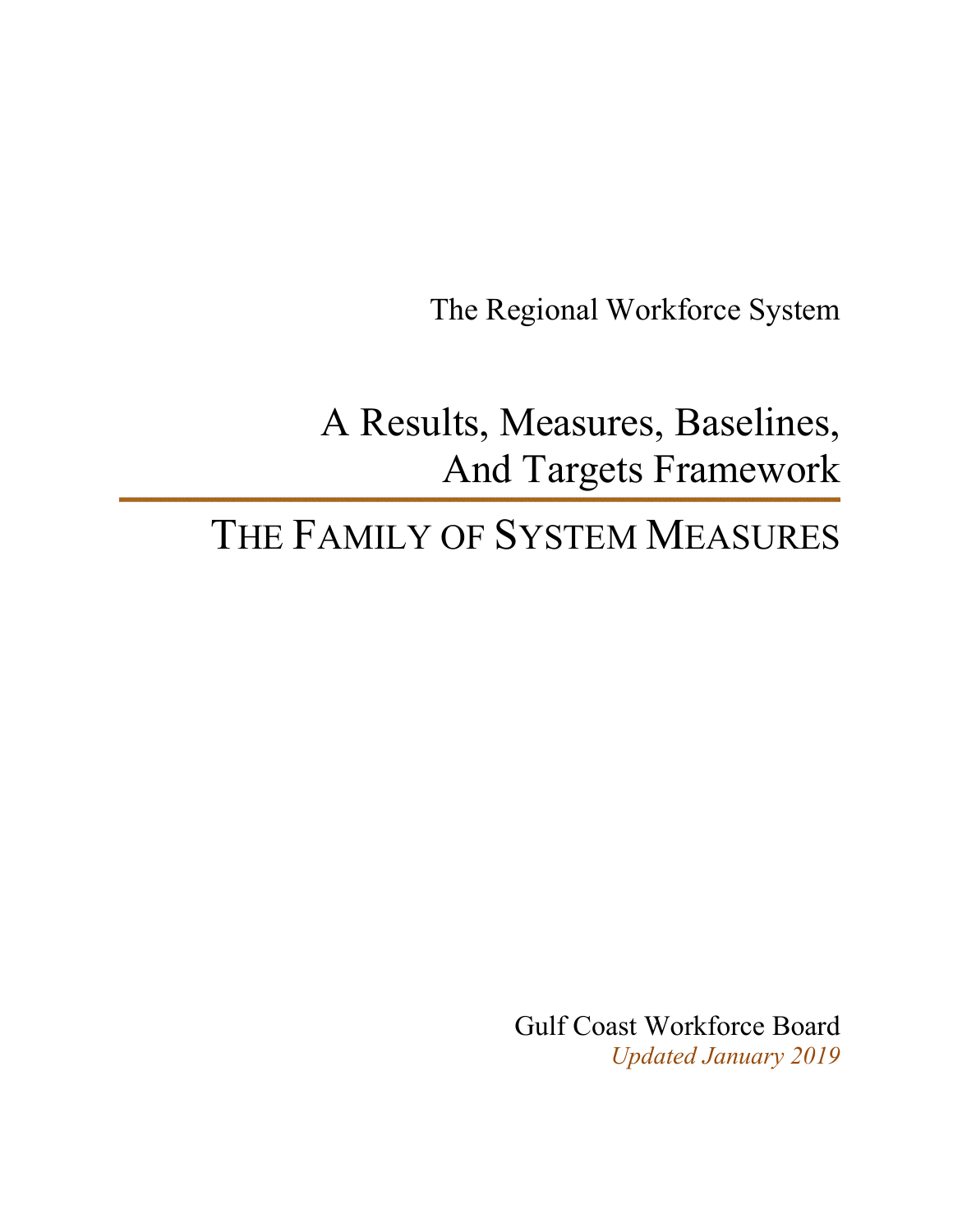# TABLE OF CONTENTS

### **APPENDICES**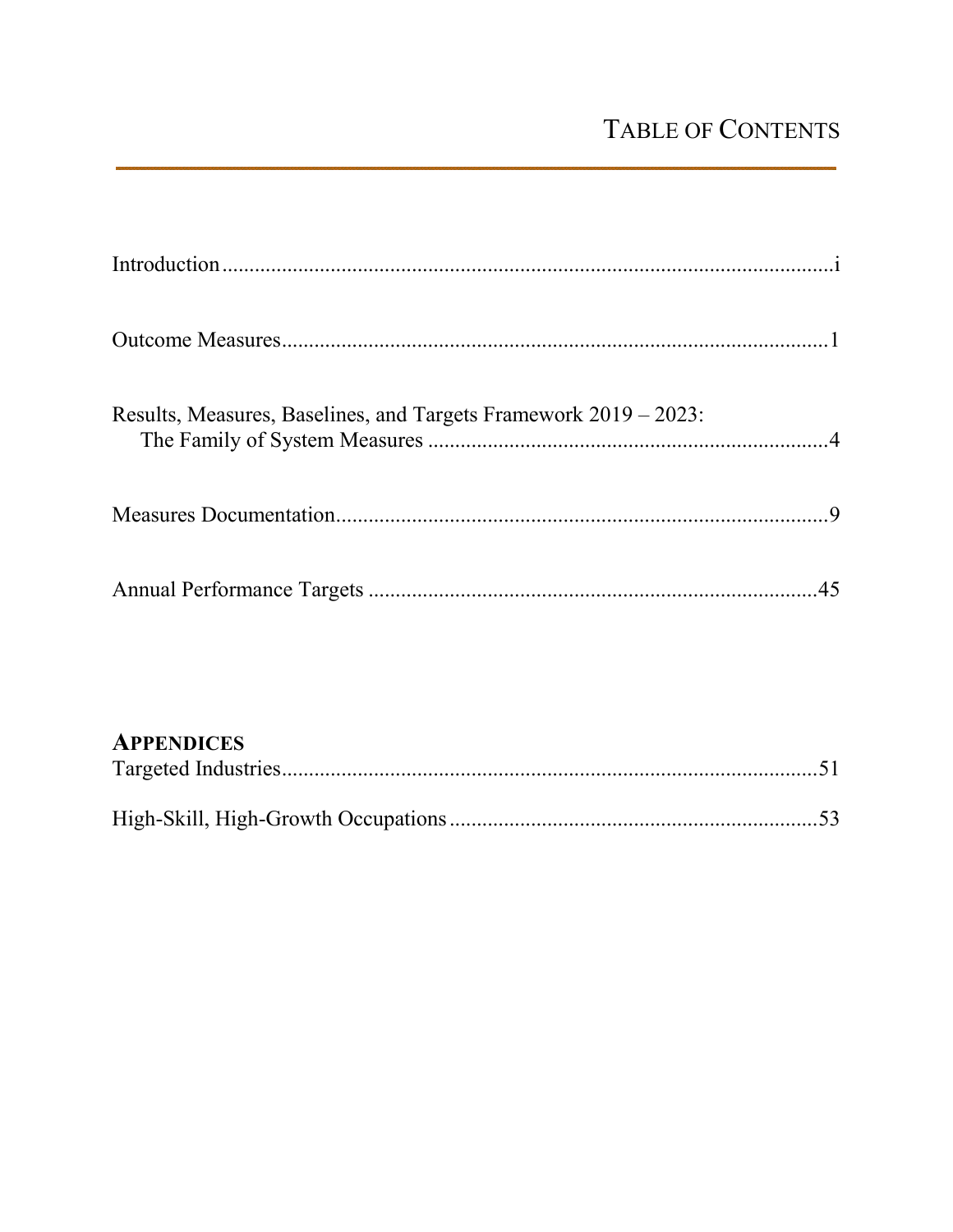#### **Background**

The Gulf Coast Workforce Board is accountable for leading and governing the regional workforce system in the 13-county Gulf Coast region of Texas. It is the one and only workforce board in the region and one of its primary responsibilities is strategic planning.

The results, measures, baselines, and targets that follow are products of the Gulf Coast Workforce Board's most recent strategic planning effort. Along with statements of the Board's core values, mission, and vision, they set the policy framework governing the regional workforce system. This system comprises both Workforce Solutions, that part of the system directly funded by the Board, and the larger workforce system, which falls within the Board's sphere of influence but outside its direct control. Because the workforce system's collective resources dwarf those controlled by the Board, it faces an enormous challenge: to set the direction and focus for all workforce activities in the region, regardless of how they are funded, and to use its limited resources as leverage to nudge the larger system, the one outside its direct control, to achieve Board-established results.

A daunting task under any circumstances, moving the bigger system would be impossible without a strategic plan that clearly describes and precisely quantifies what results the Board expects the regional workforce system to achieve. For this reason, the Gulf Coast Workforce Board's strategic plan is different from most others; it has to function as a management tool for the Board and its staff.

Values, mission, and vision statements introduce the regional workforce board and explain what its members value most, why they exist as a board, and where they want the regional workforce system to be at some point in the future. Nothing new here, these are the components of every weighty strategic plan ever written and then shelved or stacked somewhere, but the Gulf Coast Workforce Board's strategic plan goes further.

First, it states the Board's expected results in general terms that can be easily communicated to and supported by the entire community, not just those operating within traditional workforce professions. Second, it establishes measures, baselines, and targets (long-term and annual) that support the Board's desired results. Third, it identifies industries and high-skill, high-growth occupations that are critical to the region's economic future, and invests the bulk of the resources it controls to help employers in these industries solve their chronic labor shortages. Finally, it strongly encourages all education, training, and employment organizations in the regional workforce system — not just those controlled by the Board — to use Board-adopted industries and occupations lists to guide all their education, training, and job-finding activities.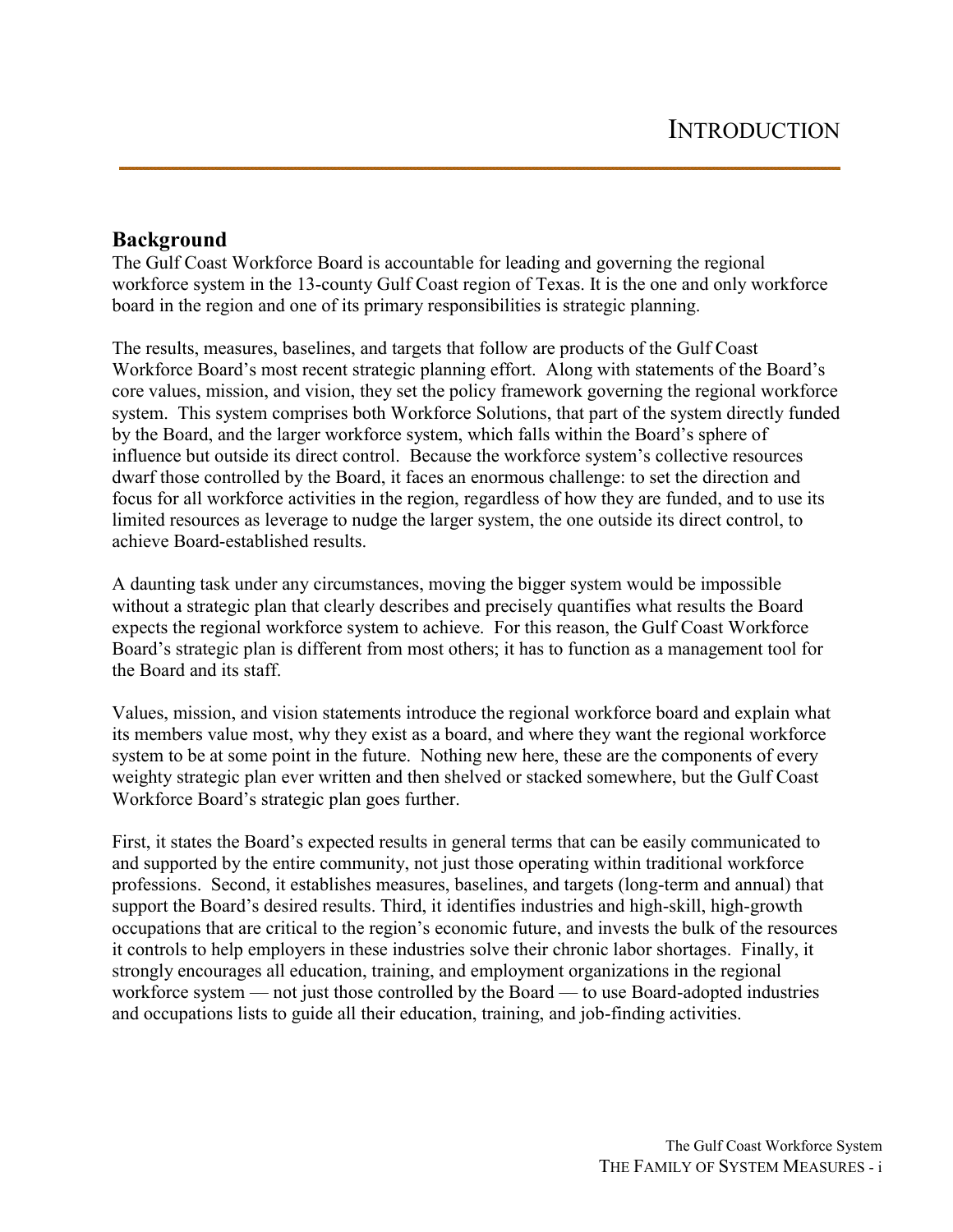In so doing, the plan strategically quantifies not only what the system currently produces, but also what the Board wants the system to be producing in 2023. Thus the Gulf Coast Workforce Board's strategic plan has become a tool for managing the regional workforce system. Board and staff will both use it to drive the regional workforce system toward five clear and highly desirable results:

- #1 more competitive employers
- #2 a better-educated workforce
- #3 more and better jobs
- #4 higher incomes

### **Contents**

What follows is:

- A list of the outcome measures for managing the Gulf Coast workforce system (Section A)
- A description of the family of measures which gives details about each measure, baseline, and long-term target (Section B)
- Detailed documentation of the information sources and methodology used to develop each measure identified in Section B (Section C)
- A set of annual targets that align with the measures, baselines, and targets in the previous section (Section D)
- Lists of the targeted industries and high-skill, high-growth occupations adopted by the Gulf Coast Workforce Board (Appendices 1 and 2)

### **Definitions**

*Regional Workforce System* — all private and public efforts dedicated to improving employer competitiveness, building a better-educated workforce, bringing more and better jobs and greater employment opportunities to the region, and improving the incomes of Gulf Coast individuals

*Gulf Coast Workforce Board* — the leadership and governing board for the regional workforce system

*Workforce Solutions* — that part of the regional workforce system directly funded by the Gulf Coast Workforce Board

*Strategic plan* — a management tool developed by the Gulf Coast Workforce Board and its corporate staff to drive all workforce activities in the region through 2023

*Base year* — the year used to set baselines and, indirectly, performance targets; defined as calendar year 2017 (or any 12-month period ending in 2017) except in a limited number of cases where either 2017 was an atypical year or new measures required board staff to develop supporting data before a baseline could be established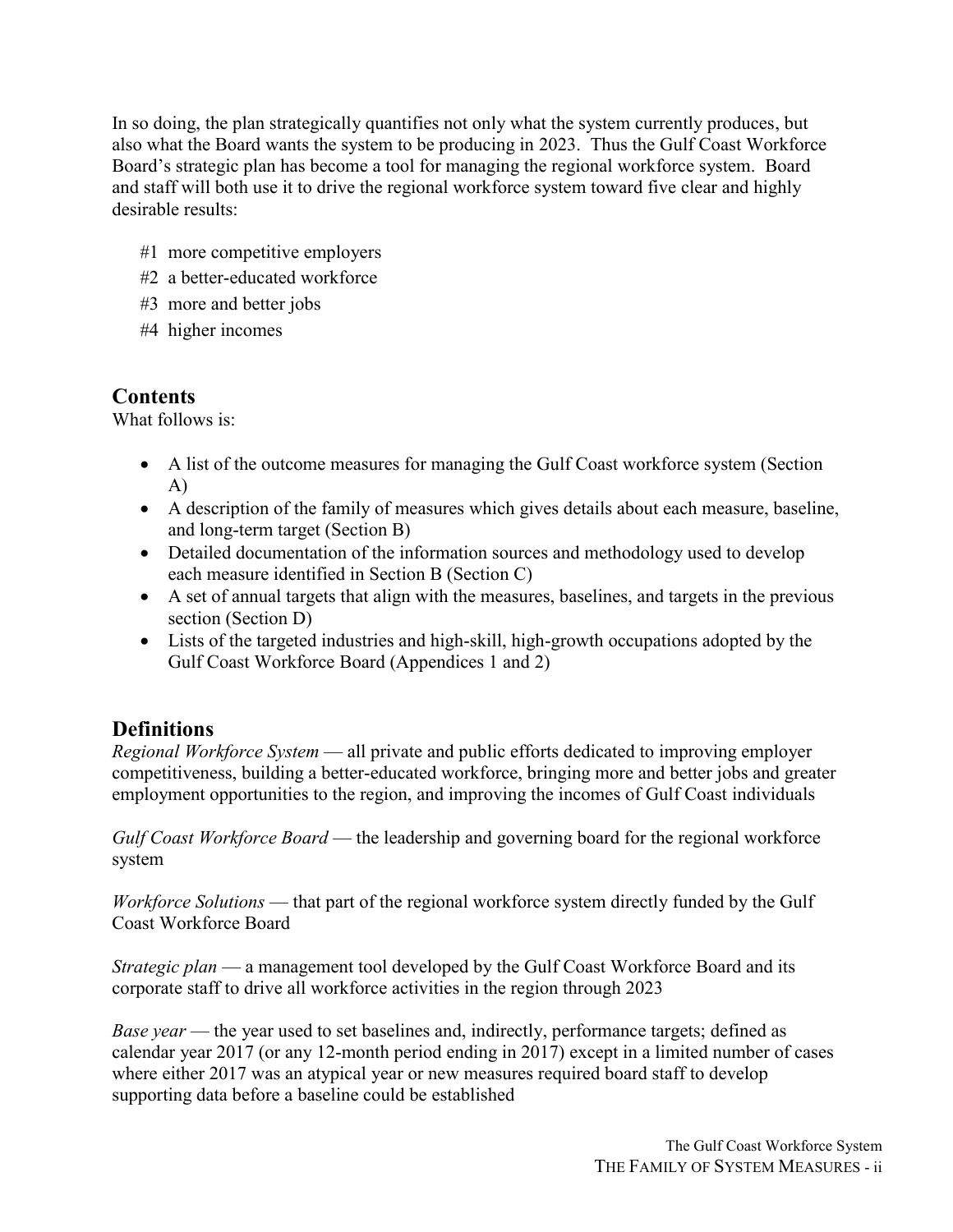#### **Notes**

**Measuring results.** There are a total of 24 measures in the current family of outcome measures with Board-established baselines and performance targets: 11 for the system and 13 for Workforce Solutions. These measures are listed in Section A and those of strategic interest to the Board are clearly highlighted. The same measures are described in Section B, documented in Section C, and given annual targets in Section D.

The Board believes this family of 24 measures will move the regional workforce system to meet or exceed the performance expectations of its funding sources, and focus clearly on solving the workforce problems of its employer and individual customers.

**Setting baselines and targets.** It is important to note that staff is not tracking a cohort of individuals over time, whether they be enrollees or graduates of educational institutions or employees in the workforce. Rather, staff set baselines and targets (long-term and annual) by looking at the system's performance over time and at performance levels at different points in time. When, for example, analysts looked at the number of high-school enrollees and graduates in a given year and then considered the same numbers for a succeeding year, they were not tracking the same students.

**Rounding the numbers.** In many cases staff rounded the numbers for baselines and targets to make them easier to handle, so they will not exactly match the numbers given in the measures documentation in Section C. Especially when considering long-term targets, staff decided rounded numbers are best. Unless otherwise noted, the base year for all measures is 2017.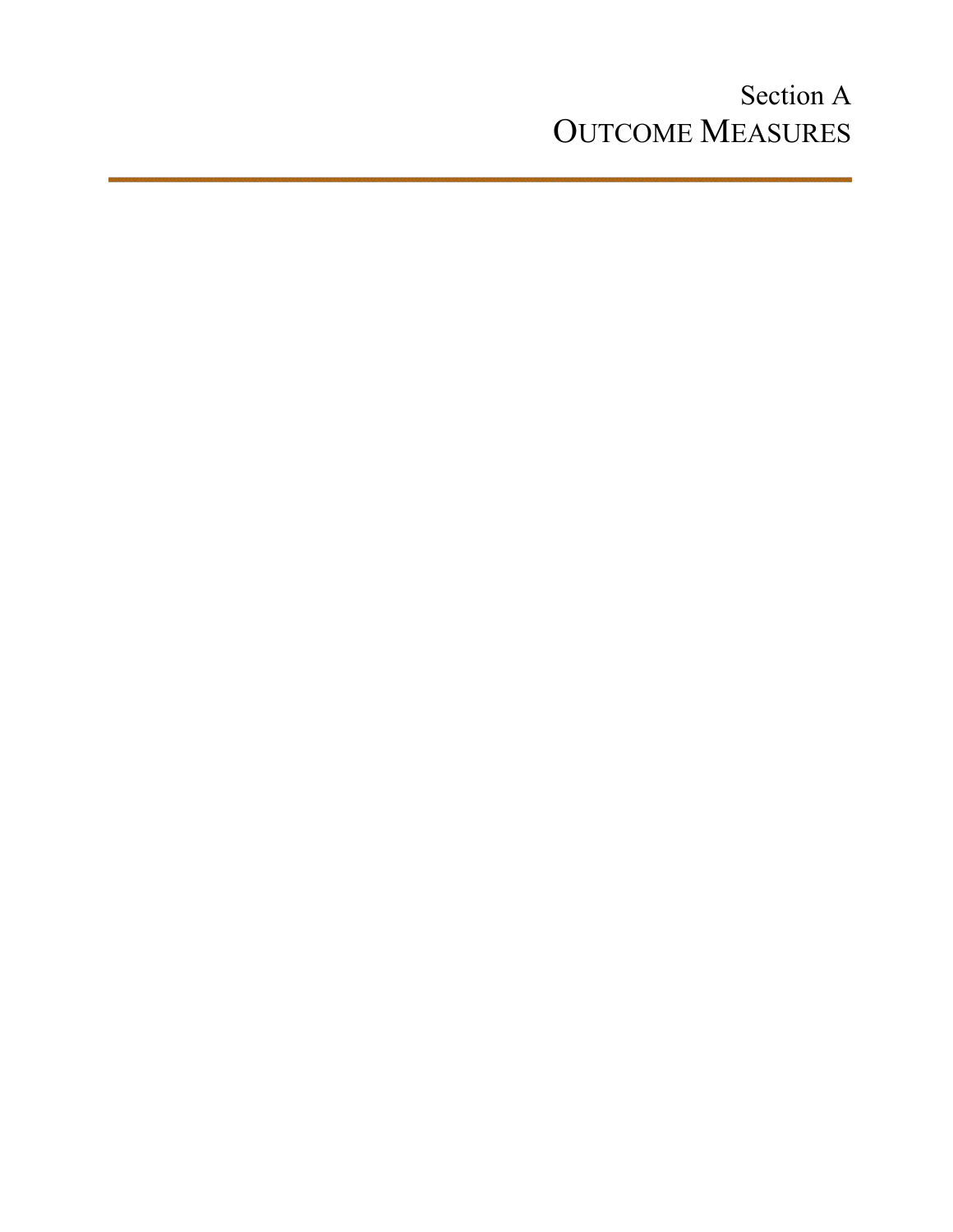### **For The Regional Workforce System in 2023**

#### *Education*

- Percentage of the region's population (25 and older) holding an education credential <sup>1</sup>
- Percentage of the region's population (25 and older) holding a post-secondary degree
- Percentage of those pursuing an education credential who earn one
- Percentage of students enrolled in the 9<sup>th</sup> through  $12<sup>th</sup>$  grades earning a high school diploma
- Percentage of those taking an HSE who earn one
- Percentage of students enrolled in post-secondary institutions earning a certificate or degree
- Percentage of students earning post-secondary certificates or degrees in fields preparing them for jobs in high-skill, high-growth occupations targeted by the Gulf Coast Workforce Board
- The total number of students earning a post-secondary degree or certificate up to and including Associate's degree.

#### *Job Creation*

Total employment, number of new jobs created in the region

#### *Employment*

- Percentage of individuals employed working for employers in industries targeted by the Gulf Coast Workforce Board
- Percentage of individuals employed working in high-skill, high-growth occupations targeted by the Gulf Coast Workforce Board

 $\overline{a}$ <sup>1</sup> Shaded performance measures are Board-level measures; all others are staff-level measures.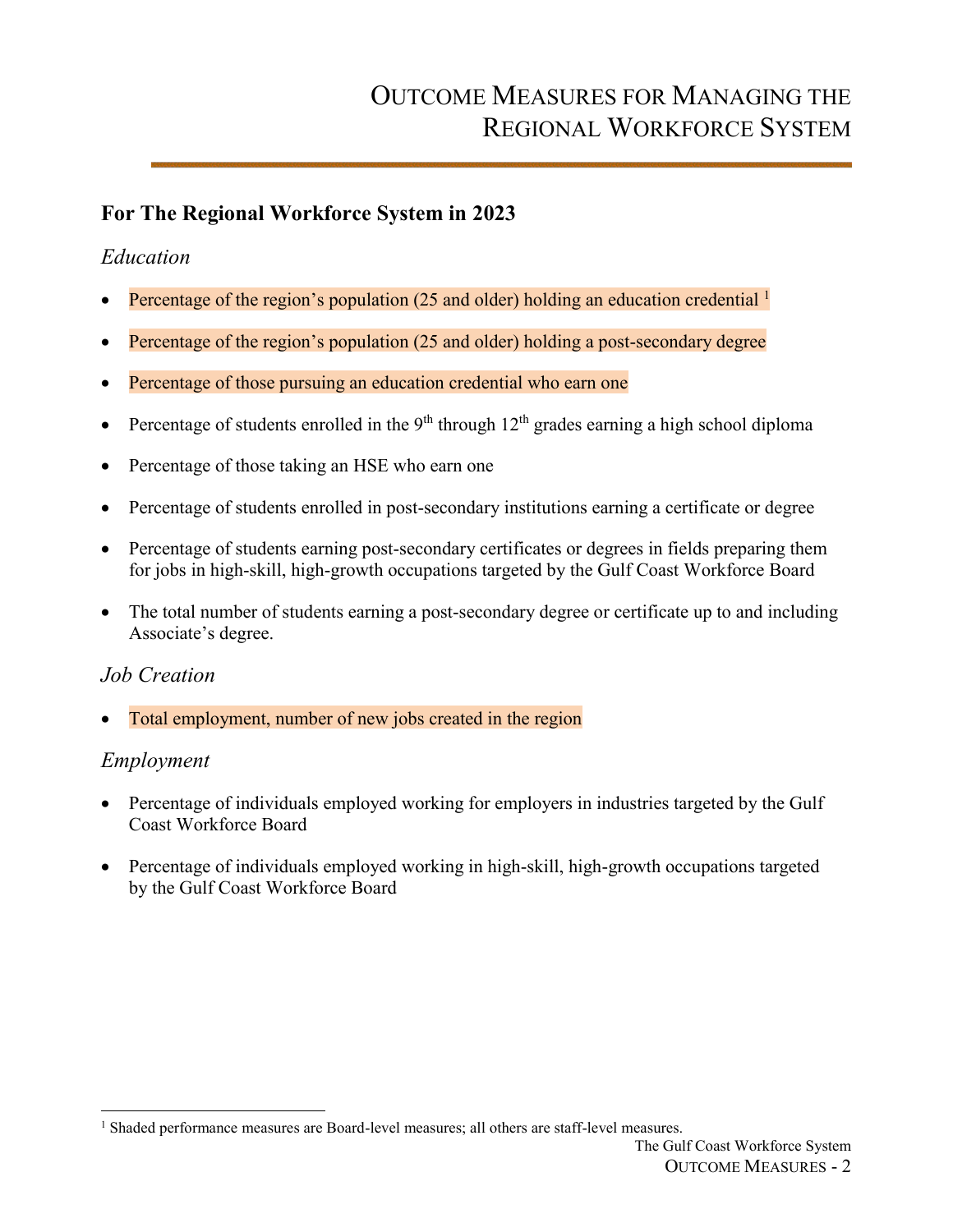### **For Workforce Solutions in 2023**

#### *Market Share*

• The number of the region's employers using Workforce Solutions

#### *Customer Loyalty*

• Percentage of the region's employers using Workforce Solutions as repeat customers

### *Education*

- Percentage of Workforce Solutions' individual customers pursuing an education credential who earn one
- Percentage of Workforce Solutions' individual customers enrolled in post-secondary education who earn a certificate or degree

### *Job Creation*

- Number of new jobs created with employers as a direct result of Workforce Solutions partnering with other business organizations
- Percentage of new jobs created, as a direct result of Workforce Solutions partnering with business organizations, will be with employers in industries targeted by the Gulf Coast Workforce Board
- Percentage of new jobs created, as a direct result of Workforce Solutions partnering with business organizations, will be with employers in high-skill, high-growth occupations targeted by the Gulf Coast Workforce Board

### *Employment*

- Percentage of individual customers employed after leaving Workforce Solutions
- Percentage of individual customers employed in the quarter they enter the Workforce Solutions system
- Percentage of individual customers, unemployed at entrance, employed after leaving Workforce Solutions
- Percentage of individual customers, employed after leaving Workforce Solutions, also employed in both consecutive quarters

#### *Income*

- Percentage of individual customers with earnings gains of at least 20 percent after leaving Workforce Solutions
- Percentage of Workforce Solutions' individual customers employed with earnings gains after leaving Workforce Solutions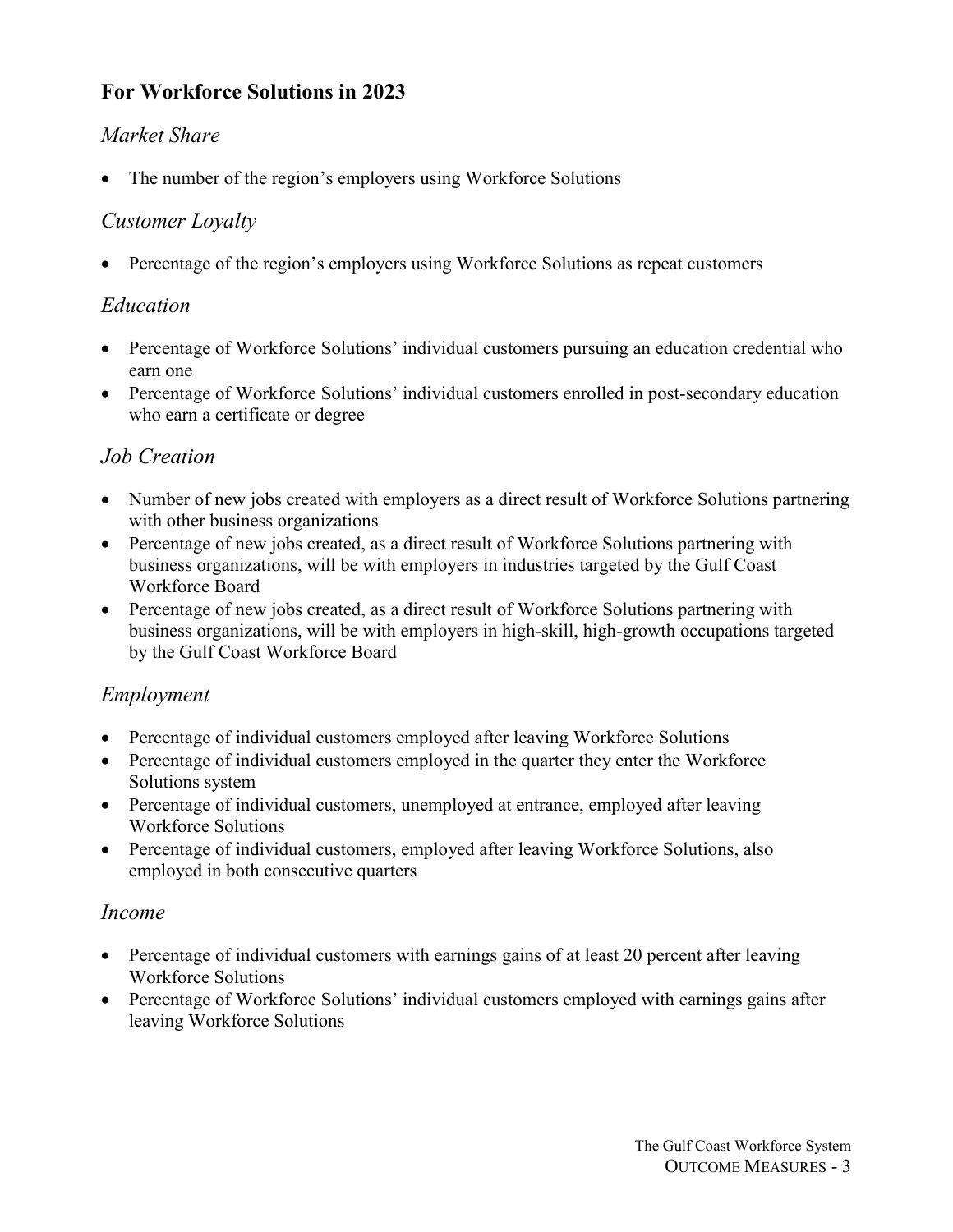# Section B RESULTS, MEASURES, BASELINES, AND TARGETS FRAMEWORK 2019 – 2023

The Family of System Measures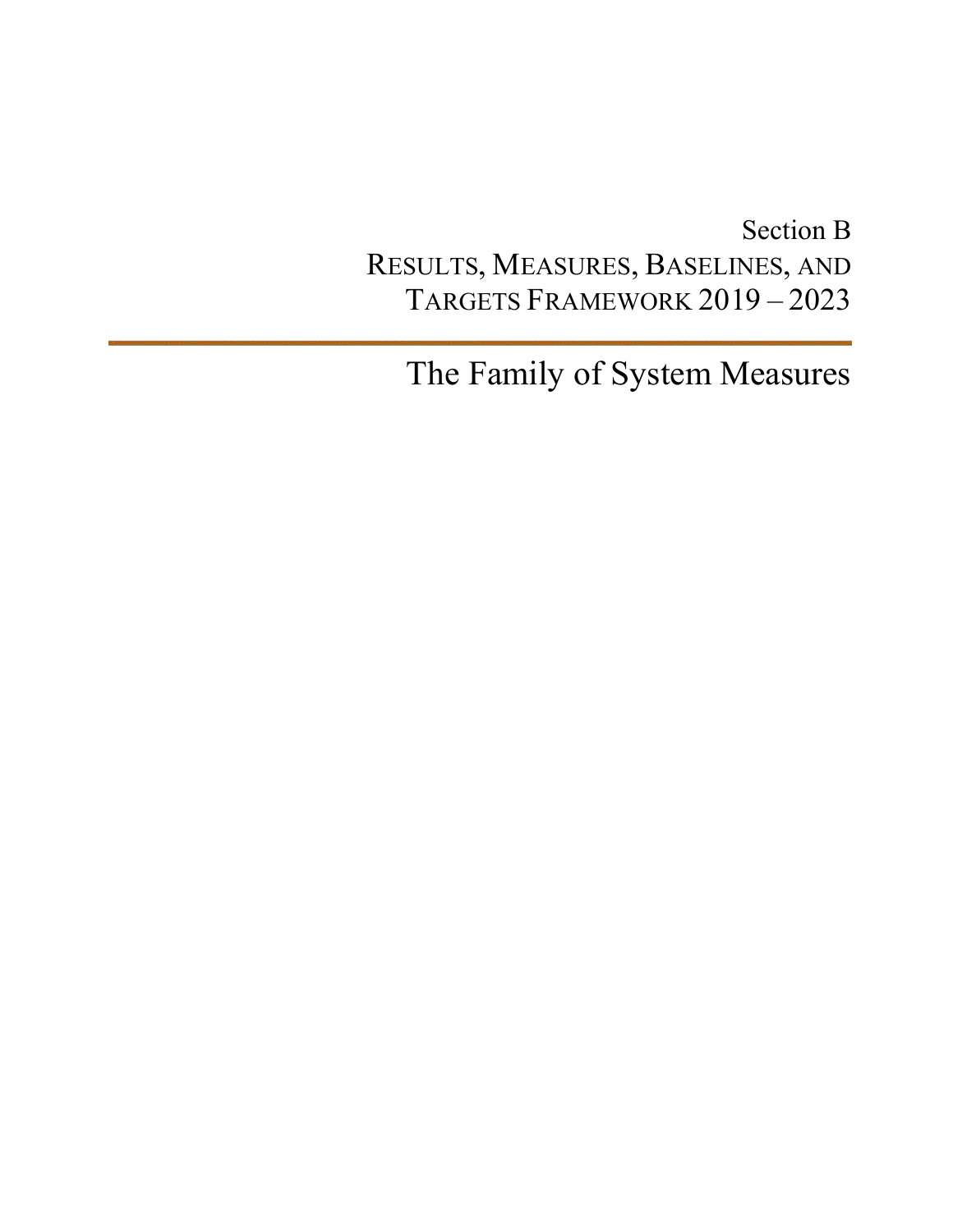### Regional Workforce System RESULTS, MEASURES, BASELINES, AND TARGETS FRAMEWORK 2019 – 2023 The Family of System Measures

| <b>For the Regional Workforce System</b>                                                                                                                                                                                                                                                        | <b>For Workforce Solutions</b>                                                                                                                                                                                                                                                                          |
|-------------------------------------------------------------------------------------------------------------------------------------------------------------------------------------------------------------------------------------------------------------------------------------------------|---------------------------------------------------------------------------------------------------------------------------------------------------------------------------------------------------------------------------------------------------------------------------------------------------------|
| <b>Education Credentials</b>                                                                                                                                                                                                                                                                    | <b>Education Credentials</b>                                                                                                                                                                                                                                                                            |
| By 2023,                                                                                                                                                                                                                                                                                        | By 2023,                                                                                                                                                                                                                                                                                                |
| 24 percent of those pursuing an education<br>credential will earn one (Target represents 188,575)<br>individuals earning an education credential of<br>some type, 24 percent over the 2017 level of<br>162,918 or an increase of some 25,657 people.)                                           | 76 percent of Workforce Solutions individual customers<br>pursuing an education credential will earn one. (Target<br>represents 1,161 individuals with an education credential,<br>approximately 40 percent more than the 2018 level of 702 or<br>an increase of some 459 people.)                      |
| 39 percent of the region's population 25 years and<br>older will hold a post-secondary degree (Target<br>represents 1.9 million individuals with a post-<br>secondary degree, 20.3 percent over the 2017 level<br>of 1.58 million, or an increase of some 321,062<br><i>people.)</i>            | 86 percent of Workforce Solutions individual customers<br>enrolled in post-secondary education will earn a certificate or<br>degree (Target represents 1,116 individual customers<br>earning a post-secondary credential, 40 percent over the<br>2018 level of 669, or an increase of some 447 people.) |
| 82 percent of the region's population 25 years and<br>older will hold an education credential (Target<br>represents 4.09 million individuals with an<br>education credential, approximately 17.5 percent<br>more than the 2017 level of 3.48 million or an<br>increase of some 617,165 people.) |                                                                                                                                                                                                                                                                                                         |

Measures and Targets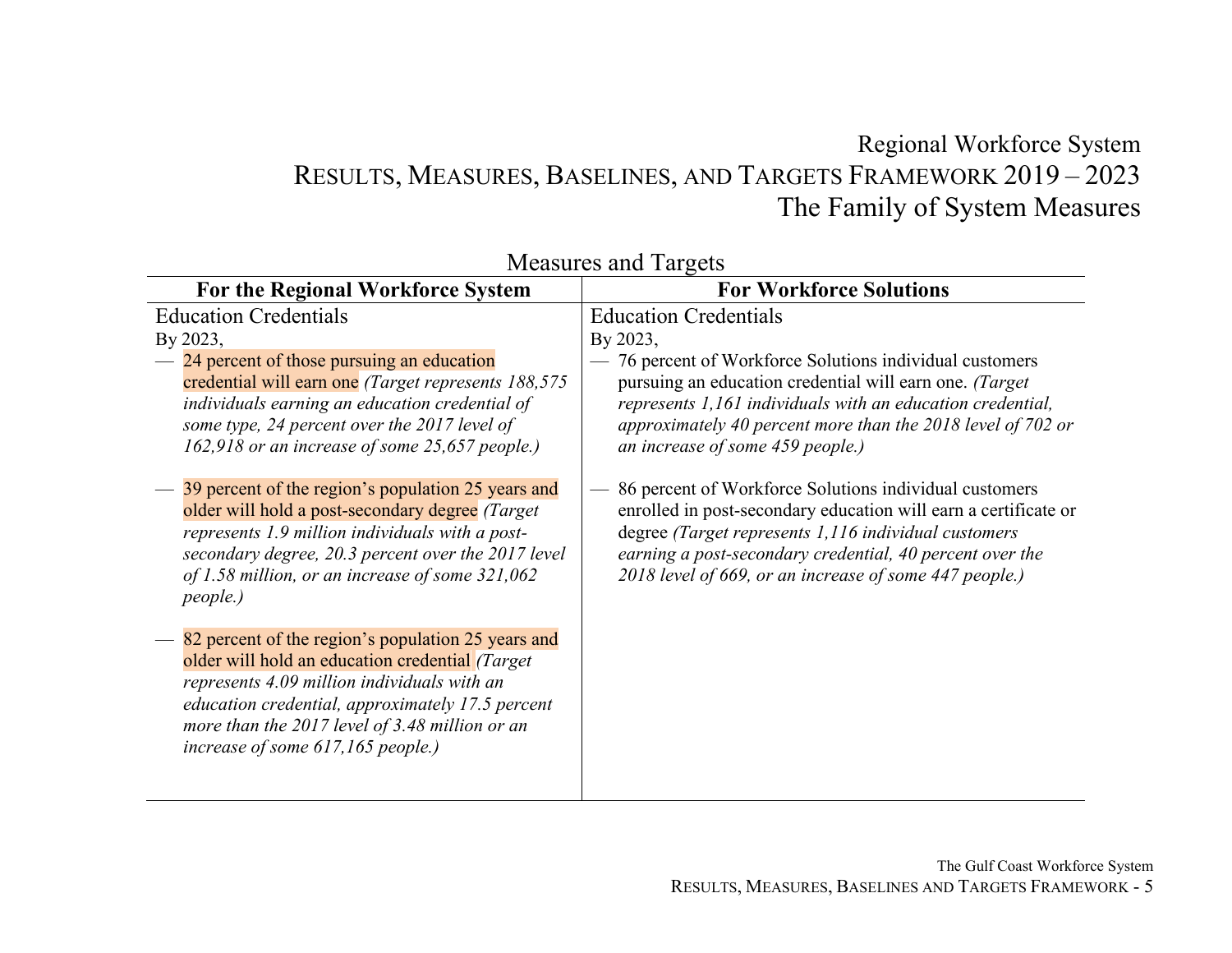| Measures and Targets                                                                                                                                                                                                                                                                                                                                  |                                                                                                                                                                                                                                                                                                                                                                                                  |  |  |
|-------------------------------------------------------------------------------------------------------------------------------------------------------------------------------------------------------------------------------------------------------------------------------------------------------------------------------------------------------|--------------------------------------------------------------------------------------------------------------------------------------------------------------------------------------------------------------------------------------------------------------------------------------------------------------------------------------------------------------------------------------------------|--|--|
| For the Regional Workforce System*                                                                                                                                                                                                                                                                                                                    | <b>For Workforce Solutions</b>                                                                                                                                                                                                                                                                                                                                                                   |  |  |
| <b>Education Credentials (continued)</b><br>By 2023,<br>$-23$ percent of students enrolled in the 9 <sup>th</sup> through 12 <sup>th</sup><br>grades will earn a high school diploma (Target<br>represents 90,189 individuals earning a high school<br>diploma, 13.9 percent over the 2017 level of 79,179,<br>or an increase of some 11,010 people.) | Employment<br>By 2023,<br>78 percent of the individual customers will be employed<br>after leaving Workforce Solutions (Target represents<br>233,776 individuals who leave the system and will become<br>employed. This is approximately 6 percent more than the<br>2018 level of 218,974 or an increase of some 14,802 people.)                                                                 |  |  |
| -79 percent of those who take the high school<br>equivalency (HSE) will earn one (Target represents<br>8,188 individuals earning an HSE, 59.8 percent over<br>the 2017 level of 5,123, or an increase of some $3,065$<br>people.)<br>-24 percent of students enrolled in post-secondary<br>institutions will earn a certificate or degree (Target)    | 70 percent of individual customers will be employed in the<br>quarter they enter the Workforce Solutions system (Target<br>represents 203,505 individual customers employed in the<br>quarter they entered the system, a 14 percent increase over<br>the 2018 level of 174,323, or an increase of 29,182<br>individuals.                                                                         |  |  |
| represents 90,198 individuals earning a post-<br>secondary credential, 26.7 percent over the 2017<br>level of $71,178$ , or an increase of some $19,020$<br>people.)                                                                                                                                                                                  | 76 percent of the individual customers, unemployed at<br>entrance, will be employed after leaving Workforce<br>Solutions (Target represents 195,892 individual customers,<br>who were unemployed when they entered the system, leaving<br>the system and employed in the quarter after the exit quarter,                                                                                         |  |  |
| -40 percent of students earning post-secondary<br>certificates or degrees will hold credentials in fields<br>preparing them for jobs in high-skill, high-growth                                                                                                                                                                                       | 9,923 more customers or a 5 percent increase over the $2018$<br>level of 185,969.)                                                                                                                                                                                                                                                                                                               |  |  |
| occupations targeted by the Gulf Coast Workforce<br>Board (Target represents 36,079 individuals earning<br>credentials in fields preparing them for jobs in high-<br>skill, high-growth occupations, 36.1 percent over the<br>$2017$ level of 26,505, or an increase of some 9,574<br>people.)                                                        | 83 percent of the individual customers who are employed<br>after leaving the system will also be employed in both<br>consecutive quarters (Target represents 159,207 individual<br>customers, who are employed after leaving the system, will<br>also be employed in both quarters after the exit quarter,<br>15,302 more customers or a 10 percent increase over the<br>2018 level of 143,905.) |  |  |

Measures and Targets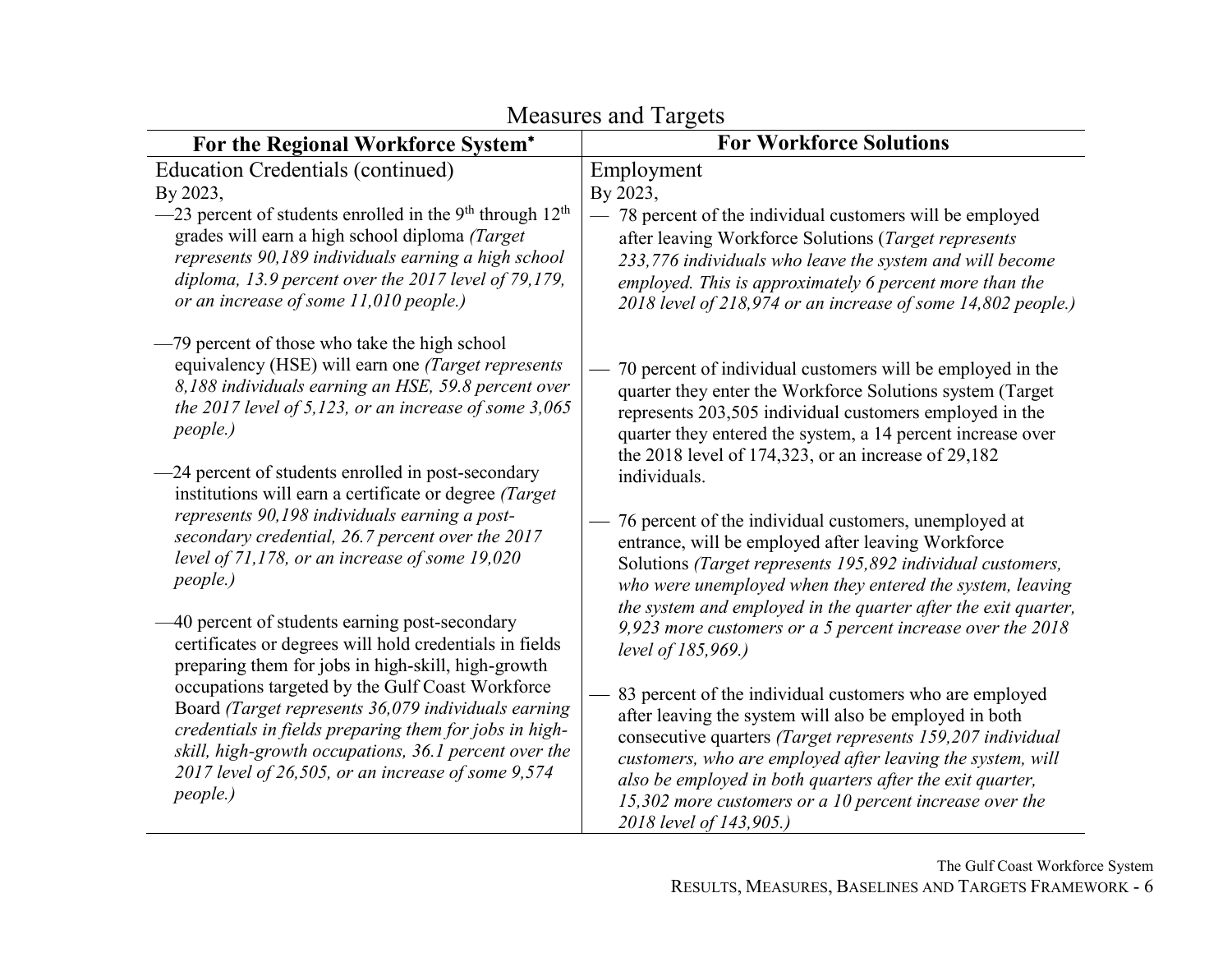| <b>Measures and Targets</b>                                                                                                                                                                                                                   |                                |  |  |  |
|-----------------------------------------------------------------------------------------------------------------------------------------------------------------------------------------------------------------------------------------------|--------------------------------|--|--|--|
| For the Regional Workforce System*                                                                                                                                                                                                            | <b>For Workforce Solutions</b> |  |  |  |
| Education Credentials (continued)<br>By 2023,                                                                                                                                                                                                 |                                |  |  |  |
| -54,239 students will earn a post-secondary degree or<br>certificate up to and including Associate's degree.<br>(Target represents an increase of 16,303 awards,<br>certificates, or degrees, 40.3 percent from the 2017<br>level of 37,936.) |                                |  |  |  |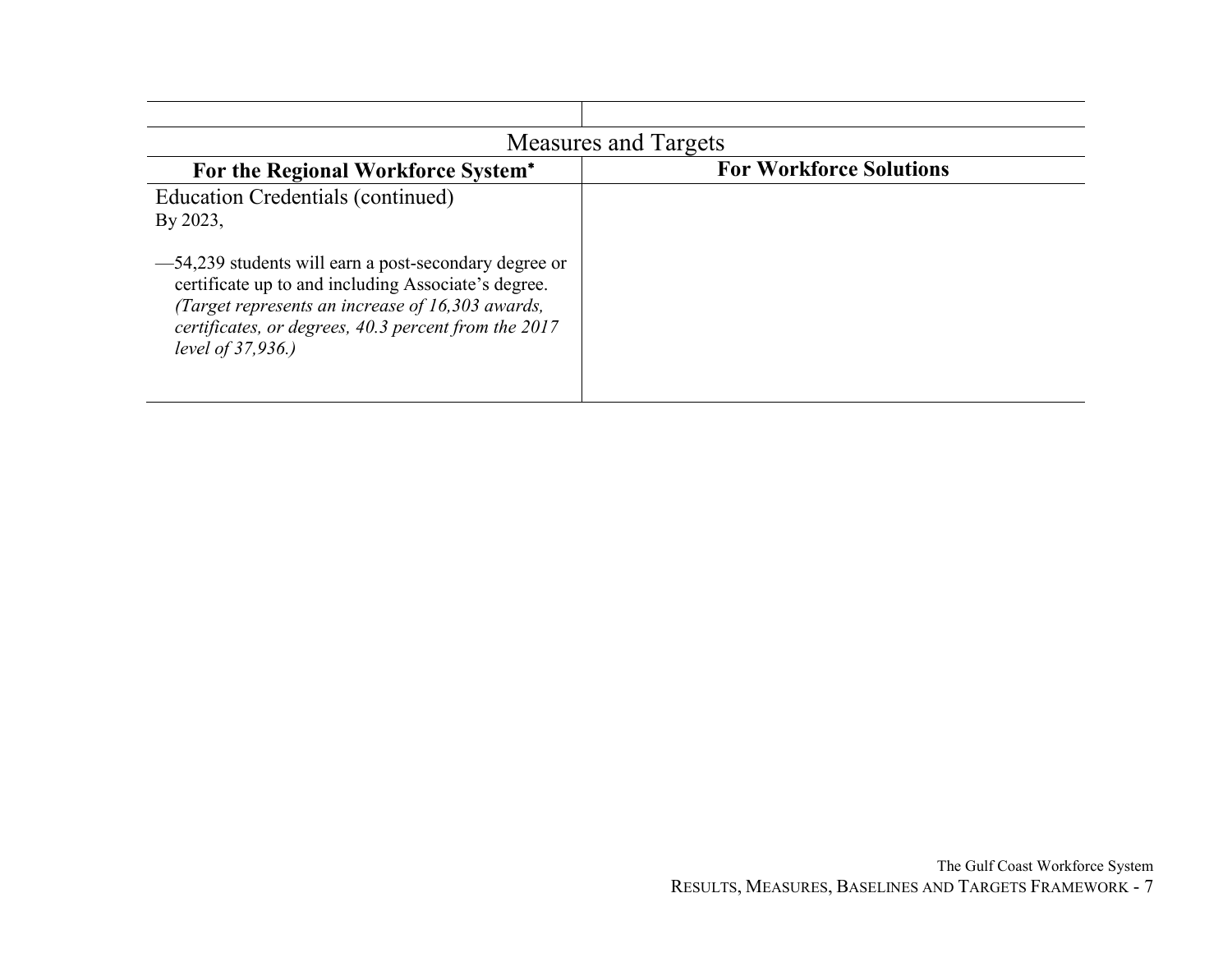| For the Regional Workforce System                                                                                                                                                                                                                                                                                                                                                                                                                                                                                                                                                                                                                                                                                | <b>For Workforce Solutions</b>                                                                                                                                                                                                                                                                                                                                                                                                                                                                                                                                                                                                                                                                                                                                          |
|------------------------------------------------------------------------------------------------------------------------------------------------------------------------------------------------------------------------------------------------------------------------------------------------------------------------------------------------------------------------------------------------------------------------------------------------------------------------------------------------------------------------------------------------------------------------------------------------------------------------------------------------------------------------------------------------------------------|-------------------------------------------------------------------------------------------------------------------------------------------------------------------------------------------------------------------------------------------------------------------------------------------------------------------------------------------------------------------------------------------------------------------------------------------------------------------------------------------------------------------------------------------------------------------------------------------------------------------------------------------------------------------------------------------------------------------------------------------------------------------------|
| <b>Job Creation</b><br>By 2023,<br>The region will have 3.23 million jobs, reflecting<br>the creation of 306,594 new job. (Target represents<br>an increase of 306,594 more jobs, or increase of<br>10.5 percent over the 2017 level of 2.92 million.)<br>Employment<br>By 2023,<br>— The absolute number of individuals employed in<br>industries targeted by the Gulf Coast Workforce<br>Board will exceed the number reported as of Q2-<br>2018 of 1,304,205. (Future target levels of<br>employment are not specified. See measure for<br>details.)<br>— The absolute number of individuals employed in<br>high-skill, high-growth occupations targeted by the<br>Gulf Coast Workforce Board will exceed the | <b>Job</b> Creation<br>By 2023,<br>- 3,500 new jobs will be created as a direct result of Workforce<br>Solutions partnering with other business organizations<br>(Target represents an increase of 12 percent over 2018, or<br>an increase of 421 jobs created in our key industries in<br>2023.<br>-75 percent of the 3,500 new jobs created, as a result of<br>Workforce Solutions partnering with business organizations,<br>will be with employers in industries targeted by the Gulf<br><b>Coast Workforce Board</b><br>-45 percent of the 3,500 new jobs created, as a result of<br>Workforce Solutions partnering efforts, will be with<br>employers in high-skill, high-growth occupations targeted by<br>the Gulf Coast Workforce Board<br><b>Market Share</b> |
| number reported in 2017 of 615,170 (Future target<br>levels of employment are not specified. See measure<br>for details.)                                                                                                                                                                                                                                                                                                                                                                                                                                                                                                                                                                                        | By 2023,<br>- 31,500 of the region's employers will use Workforce<br>Solutions (Target represents an increase of 2,122)<br>employer customers or about 7 percent over the 2018<br>level of 29,378.)                                                                                                                                                                                                                                                                                                                                                                                                                                                                                                                                                                     |
|                                                                                                                                                                                                                                                                                                                                                                                                                                                                                                                                                                                                                                                                                                                  |                                                                                                                                                                                                                                                                                                                                                                                                                                                                                                                                                                                                                                                                                                                                                                         |

### Measures and Targets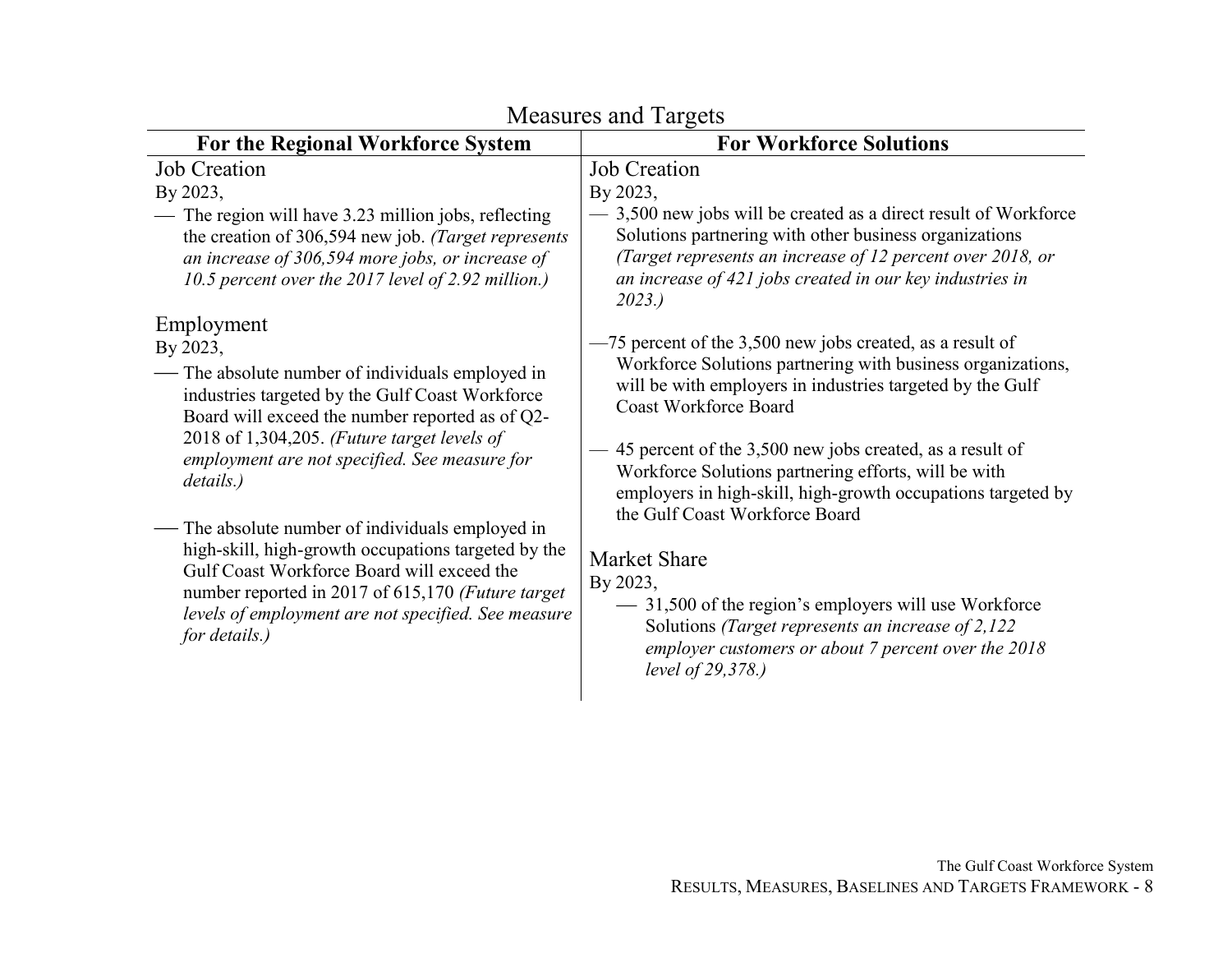| IVIUASULUS AIIU TALEUIS<br><b>For The Workforce Solutions</b>                                                                                                                                                                                                                                                                                                                                                                                                                                                                                                                                                                                                                                                                                                                                                                                                                                                                                                                                                                                                         |
|-----------------------------------------------------------------------------------------------------------------------------------------------------------------------------------------------------------------------------------------------------------------------------------------------------------------------------------------------------------------------------------------------------------------------------------------------------------------------------------------------------------------------------------------------------------------------------------------------------------------------------------------------------------------------------------------------------------------------------------------------------------------------------------------------------------------------------------------------------------------------------------------------------------------------------------------------------------------------------------------------------------------------------------------------------------------------|
| <b>Customer Loyalty</b><br>By 2023,<br>- 65 percent of employers using Workforce Solutions will be<br>repeat customers (Target represents 18,194 employers using<br>the system as repeat customers, 29 percent over the 2018<br>level of 12,868, or an increase of some 5,326 employer<br>customers.)<br>Income<br>By 2023,<br>- 37 percent of individual customers will have earnings gains<br>of at least 20 percent after leaving Workforce Solutions.<br>(Target represents 113,820 individual customers who have<br>earnings gains of at least 20 percent, a 28 percent increase<br>over the 2018 level of 81,893, or an increase of 31,927<br>people with earnings gains of at least 20 percent.)<br>46 percent individual customers, who are employed, will<br>have earnings gains after leaving The Workforce Solutions.<br>(Target represents 141,506 individual customers who have<br>earnings gains in the second and third quarters after the exit<br>quarter, a 24 percent increase over the 2018 level of<br>107,522, or an increase of 33,984 people.) |
|                                                                                                                                                                                                                                                                                                                                                                                                                                                                                                                                                                                                                                                                                                                                                                                                                                                                                                                                                                                                                                                                       |

Measures and Targets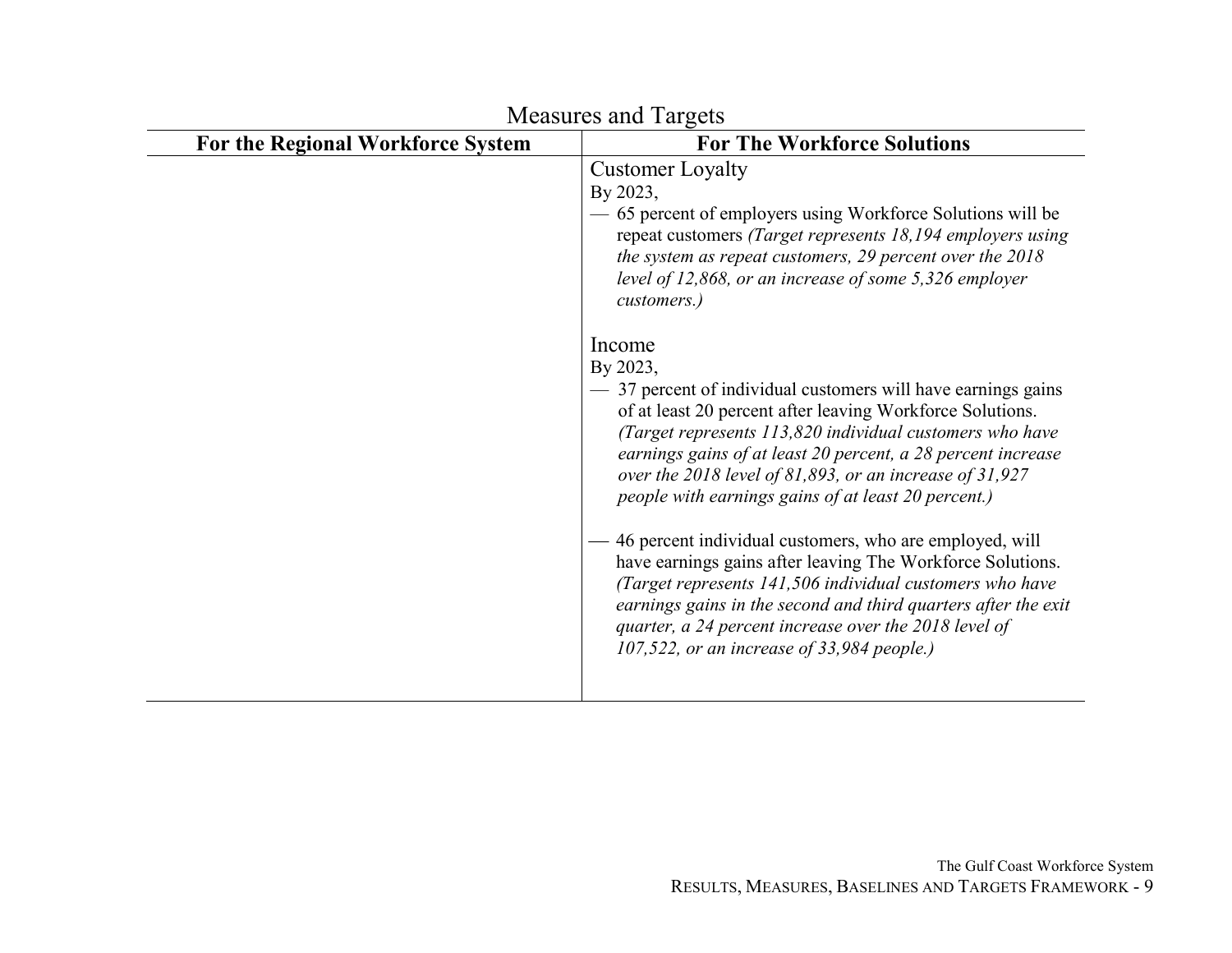Section C MEASURES DOCUMENTATION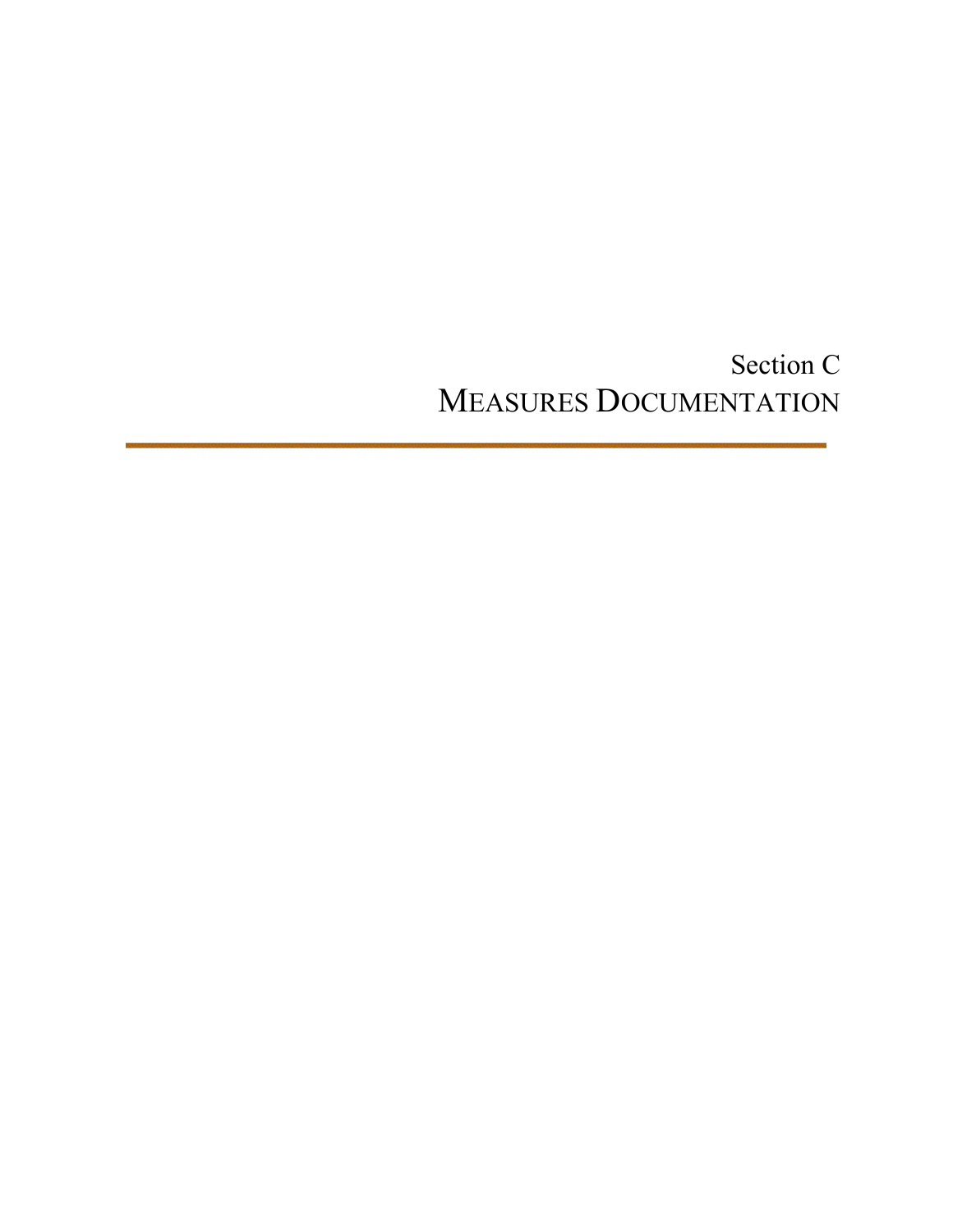#### **BOARD MEASURE**

Education 2019 — 2023 (a stock measure)

| <b>Quantifiable Measure</b>                                                                               | <b>Baseline</b> | <b>Long-Term Target</b> |
|-----------------------------------------------------------------------------------------------------------|-----------------|-------------------------|
| By 2023, 84 percent of the region's population (25 years and<br>older) will hold an education credential. | 83 percent      | 84 percent              |

#### **PRIMARY DATA SOURCES**

There are two primary sources of information: the U.S. Census Bureau's 2011 3-year American Community Survey and the Texas State Data Center's Population Projections for 2010-2050 obtained from their website April 2013, half the rate of the 2000-2010 Scenario. Information is available anytime from either source. The American Community Survey is conducted annually, and results are available approximately nine months after the end of the calendar year surveyed.

#### **METHODOLOGY: SETTING THE BASELINE AND TARGET**

We used the US Census Bureau's 2011 American Community Survey (ACS) to estimate the education level of the Gulf Coast region's population 25 years of age and older for the 2011 base year. This is the best source of timely information on education levels of the region's population available anywhere.

The American Community Survey includes all those with a high school diploma, HSE or post-secondary degree.

To set the baseline for this measure we identified those individuals 25 years of age and older in the counties surveyed who were at least high school graduates, had obtained an HSE, or completed a postsecondary degree at the time of the survey. We used this number (3,591,700) as the numerator. For the denominator, we again looked at the 2017 ACS survey which estimates there are 4,338,594 people, aged 25 years and older, living in the six counties. Numerator divided by the denominator equals 82.75 percent. We rounded to 83 percent.

To set the 2023 performance target for this measure, we used population projections developed by the Texas State Data Center. The Data Center estimates there will be 4,872,919 people 25 years of age and older living in the Gulf Coast Region in 2023.

We then multiplied that number  $(4,872,919)$  by our target  $(84$  percent) to calculate the number of people (25 years of age and older) in the region that we expect to have an education credential (high school diploma, HSE or post-secondary degree) in 2023. That number is 4,093,252, some 501,552 individuals more than 2017.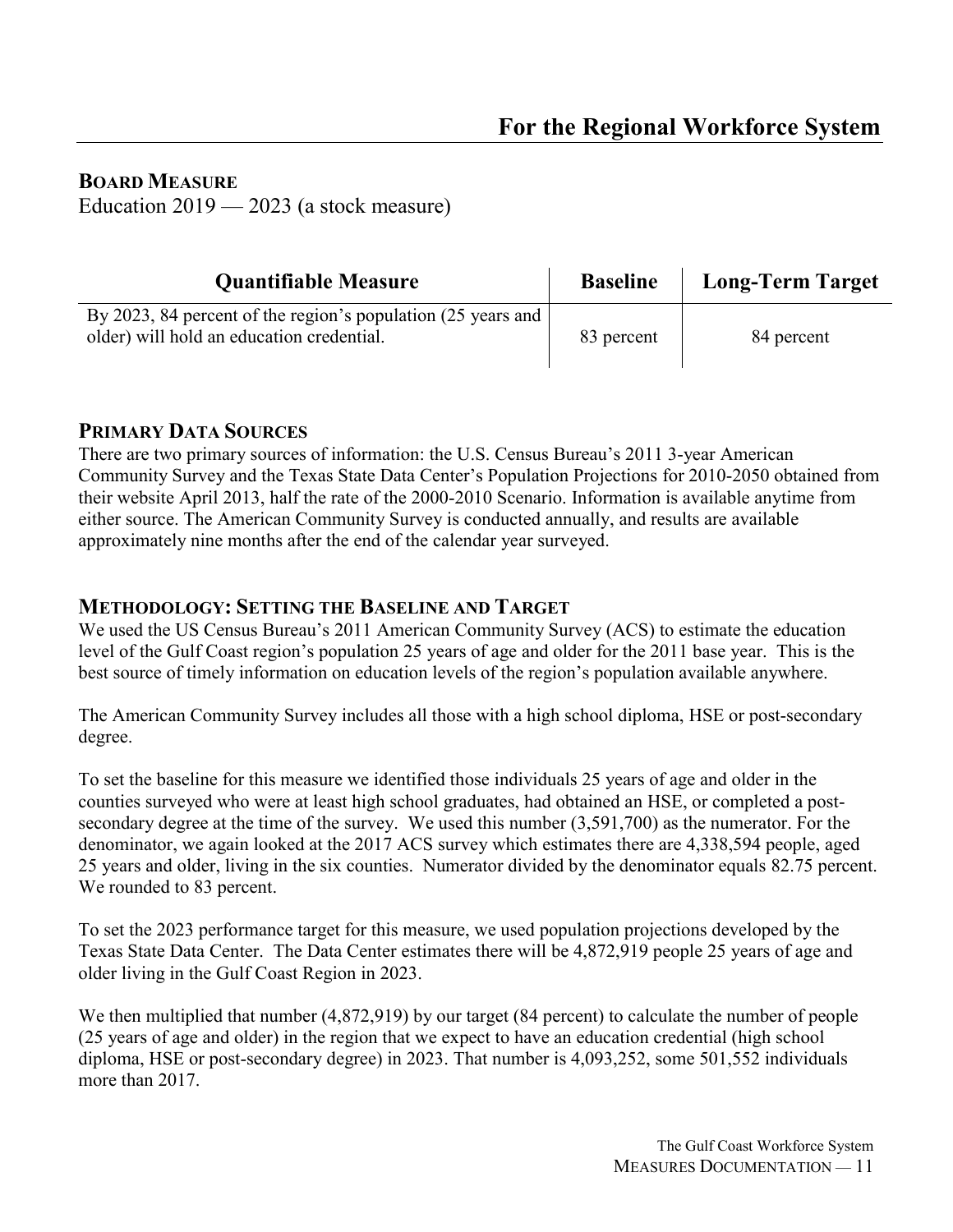This target is based on past trends and new strategies Workforce Solutions and its education partners will employ in the future.

#### **SUPPORTING INFORMATION**

The American Community Survey excludes those who have earned recognized certificates other than a HSE, and therefore somewhat understates the number of residents with some type of education credential. The 2011 American Community Survey included all 13 counties in the region.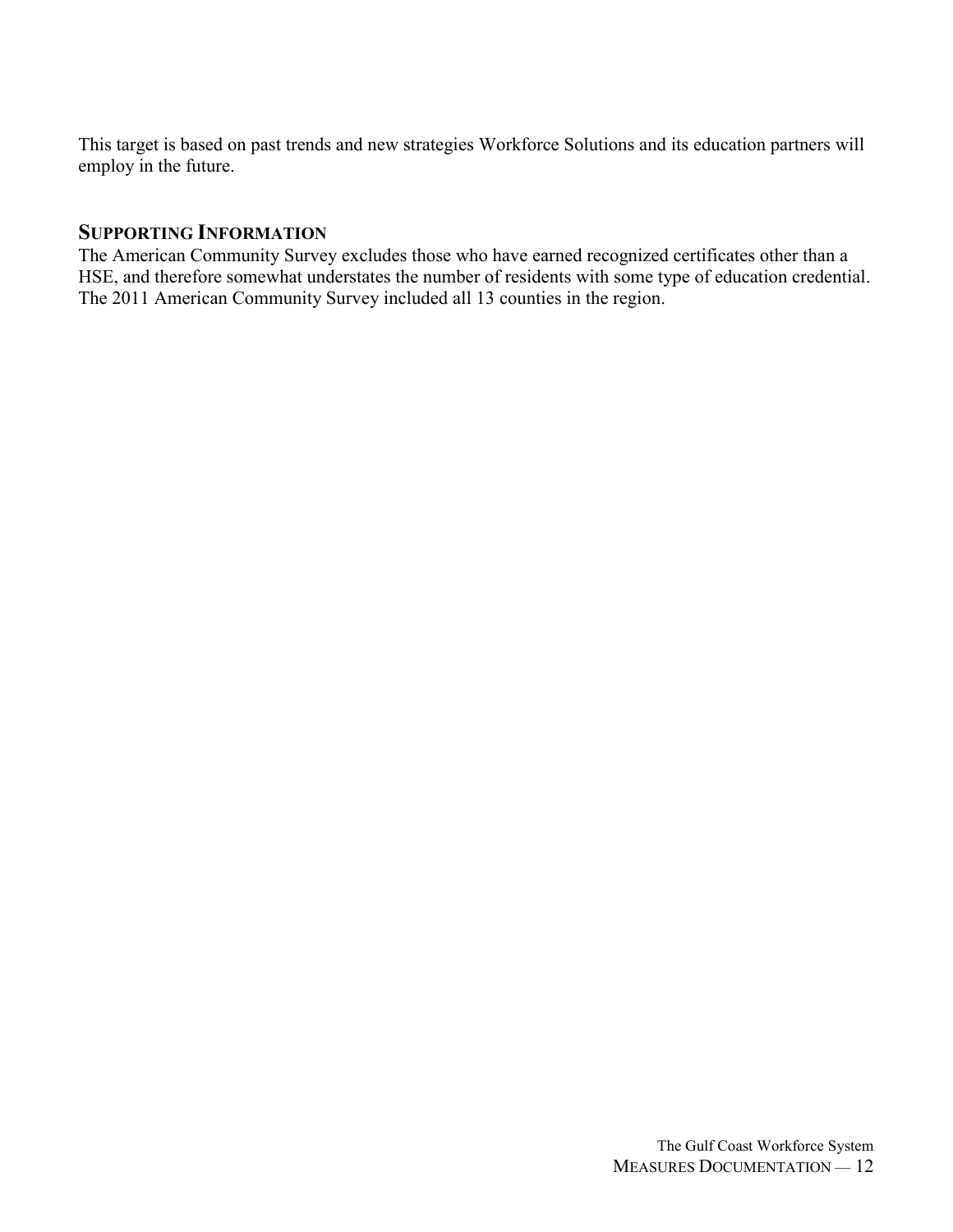#### **BOARD MEASURE**

Education 2019 — 2023 (a stock measure)

| <b>Quantifiable Measure</b>                                                                               | <b>Baseline</b> | <b>Long-Term Target</b> |
|-----------------------------------------------------------------------------------------------------------|-----------------|-------------------------|
| By 2023, 39 percent of the region's population (25 years and<br>older) will hold a post-secondary degree. | 38 percent      | 39 percent              |

#### **PRIMARY DATA SOURCES**

There are two primary sources of information: the U.S. Census Bureau's 2017 3-year American Community Survey 5-Year Estimates and the Texas State Data Center's Population Projections for 2010- 2050 obtained from their website April 2013, half the rate of the 2000-2010 Scenario. Information is available anytime from either source. The American Community Survey is conducted annually, and results are available approximately nine months after the end of the calendar year surveyed.

#### **METHODOLOGY: SETTING THE BASELINE AND TARGET**

We used the US Census Bureau's 2017 American Community Survey (ACS) to estimate the education level of the Gulf Coast region's population 25 years of age and older for the 2017 base year. This is the best source of timely information on education levels of the region's population available anywhere.

As with the measure above, the American Community Survey includes all those with a high school diploma, HSE or post-secondary degree. For this measure, we count only those with a post-secondary degree, and this measure is a subset of the previous one that measures the percentage of the population with a high-school (or equivalent) or higher credential.

To set the baseline for this measure, we identified those individuals 25 years of age and older who had a post-secondary degree (an Associate, Bachelor's, Master's, Professional or Doctorate Degree) at the time of the 2017 survey. This number, 1,656,607, is our numerator.

Then, we used the ACS survey to estimate the total population 25 years of age and older and used this as our denominator. Numerator divided by denominator equals 38.18 percent. We rounded to 38 percent.

To set the 2023 performance target for this measure, we used population projections developed by the Texas State Data Center to estimate the number of people 25 years and older 2023, 4,872,919 people. We then multiplied that number (4,872,919) by our target (39 percent) to calculate the number of people (25 years of age and older) in the region that we expect to have a post-secondary degree in 2023. That number is 1,900,438, some 243,831 individuals above 2017 levels.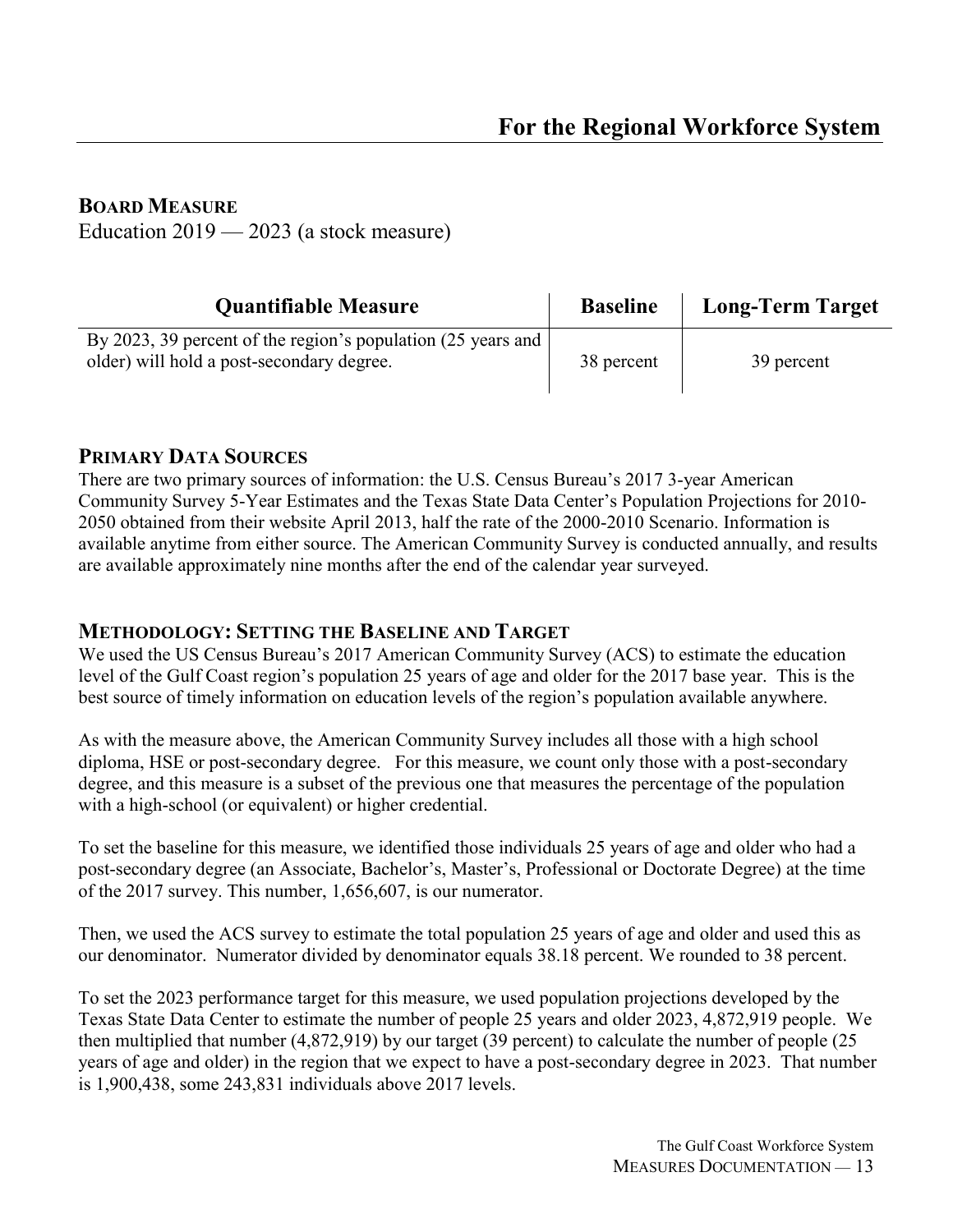This target is based on past trends and new strategies Workforce Solutions and its education partners will employ in the future.

#### **SUPPORTING INFORMATION**

The American Community Survey excludes those who have earned recognized post-secondary certificates other than an Associate's degree and therefore somewhat understates the number of residents with some type of education credential. This measure does not include workforce credentials or other short-term certifications.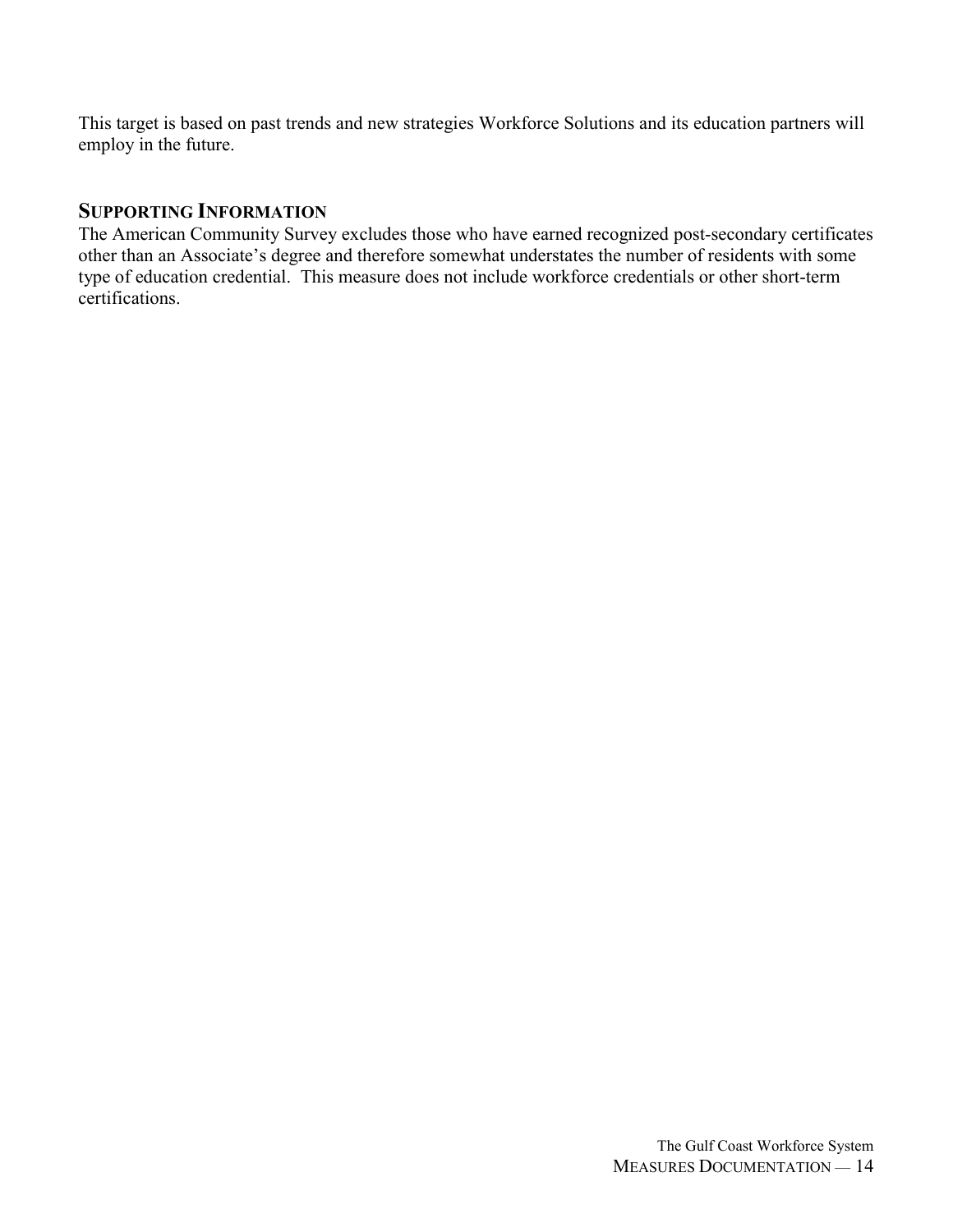#### **BOARD MEASURE**

Education  $2019 - 2023$  (a flow measure)

| <b>Quantifiable Measure</b>                                                     | <b>Baseline</b> | <b>Long-Term Target</b> |
|---------------------------------------------------------------------------------|-----------------|-------------------------|
| By 2023, 24 percent of those pursuing an education<br>credential will earn one. | 22 percent      | 24 percent              |

#### **PRIMARY DATA SOURCES**

This measure is a composite of three more detailed measures that follow.

#### **METHODOLOGY: SETTING THE BASELINE AND TARGET**

We calculate the numerator for this measure by summing the number of individuals who obtain educational credentials in three categories: 1) students enrolled in  $9<sup>th</sup>$  through  $12<sup>th</sup>$  grades who earn high school diplomas from public schools including public charter schools; 2) individuals who earn an HSE; and 3) students who earn certificates or degrees from public and private post-secondary institutions. The denominator is the sum of the individuals in the corresponding groups who were enrolled in the institutions and programs leading to credentials. Again, these groups are: 1) students enrolled in 9<sup>th</sup> through  $12<sup>th</sup>$ grades in public schools including charter schools; 2) people taking HSE tests; and 3) people enrolled in public or private post-secondary institutions. In contrast to the two measures regarding the total percentage of adults with education credentials above, this measure includes those earning occupationspecific credentials.

The percentage for this measure seems relatively low because we intentionally compare the number of people earning various credentials to the total number of people, that is, everyone pursuing those credentials. For example, the number of people graduating from high school is compared to the total number of people enrolled in high school, not just the number enrolled in12th grade.

We calculated the baseline as the sum of those earning a high school diploma from a public institution (79,179) plus those earning an HSE (5,123) plus those earning a post-secondary certificate or degree from either a public or private institution (71,178). We calculate a numerator of 155,480. We then calculated a denominator by summing the number of high school enrollments (372,997 plus those taking an HSE test (10,149) plus those enrolled in post-secondary schools (336,291). The denominator is 719,437. The numerator (155,480) divided by the denominator (719,437) equals 21.61 percent. We rounded to 22 percent.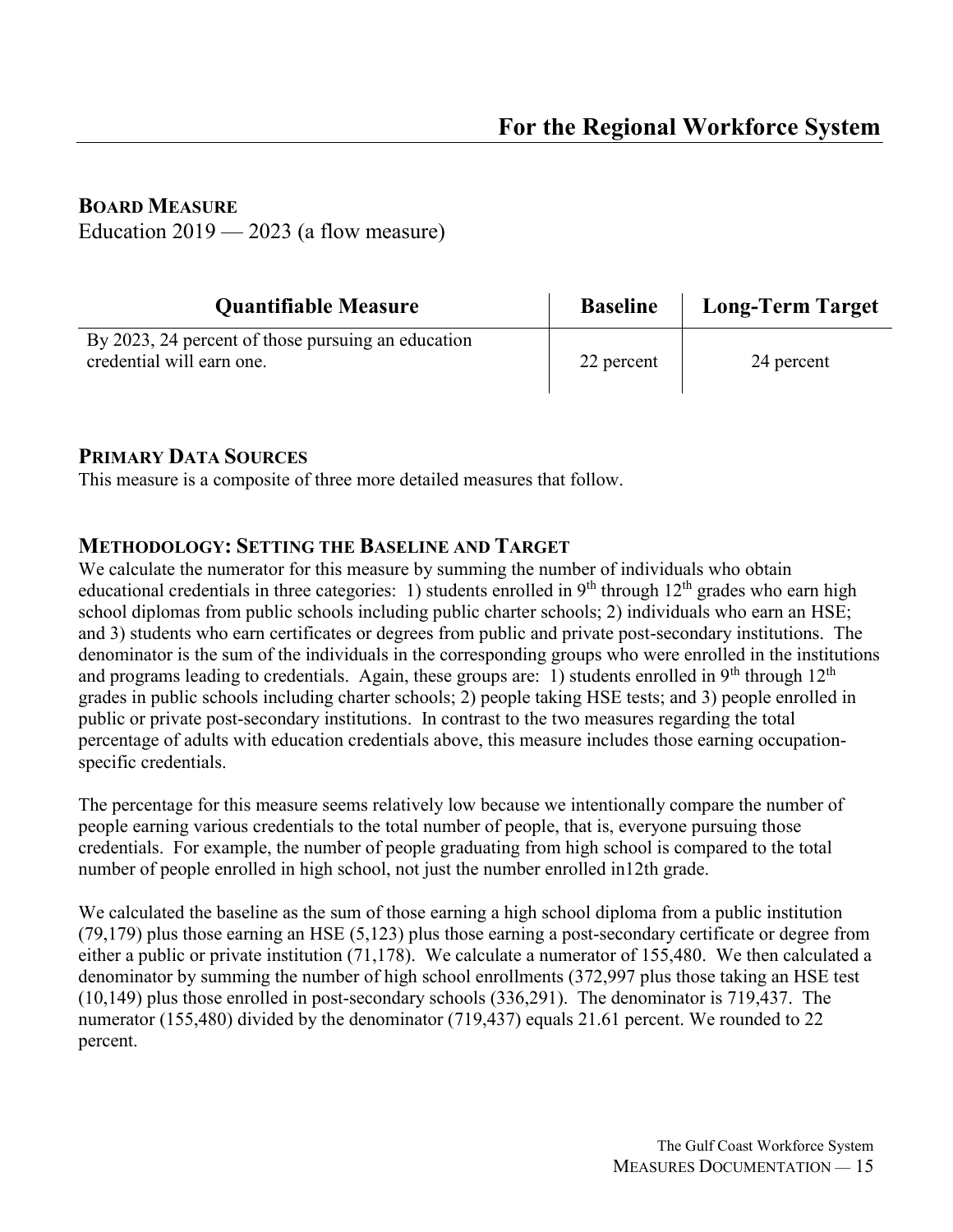We calculated the 2023 target using the same formula by adding up each of the three denominators for projected for the next three sub-measures: Percentage of students enrolled in the 9<sup>th</sup> through  $12<sup>th</sup>$  grades earning a high school diploma; Percentage of individuals taking a HSE that will earn one; Percentage of students enrolled in post-secondary institutions earning a certificate or degree. For 2023 this was 349,537 +  $10,875 + 376,791 = 737,203$ . The target number of individuals pursuing an educational credential for 2023 was 21% of 737,203 or 154,813.

In tracking this data for the performance year —either baseline, long-term target, or any of the intervening years —enrollment data is for the fall semester of the academic year. Graduation data is for the entire academic year. For example, for the 2006 base year fall 2005 enrollments are compared to graduations for the period September 1, 2005, through August 31, 2006.

Adult basic education and HSE data are reported for a calendar year.

#### **SUPPORTING INFORMATION**

This measure also includes those earning recognized certificates.

As used here, the term "pursuing an education credential" includes students enrolled in public high schools and public or private post-secondary institutions as well as those who are sign-up to take the HSE. We include private career schools, colleges and universities in the totals for post-secondary institutions.

Measures of those earning high-school diplomas do not include those enrolled in or graduating from private schools.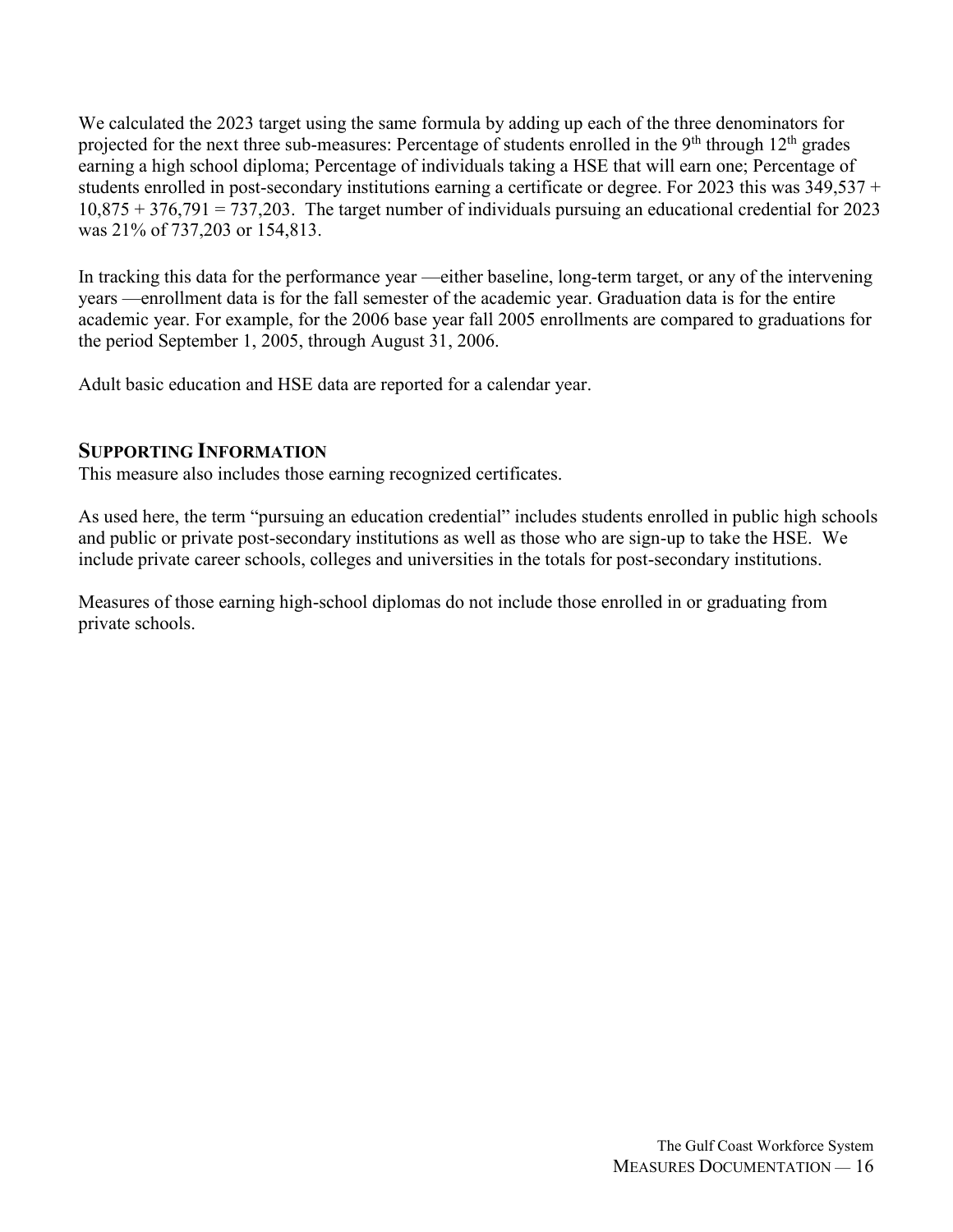#### **STAFF MEASURE**

Education  $2019 - 2023$  (a flow measure)

| <b>Quantifiable Measure</b>                                                                                     | <b>Baseline</b> | <b>Long-Term Target</b> |
|-----------------------------------------------------------------------------------------------------------------|-----------------|-------------------------|
| By 2023, 23 percent of students enrolled in the $9th$ through<br>$12th$ grades will earn a high school diploma. | 22 percent      | 23 percent              |

#### **PRIMARY DATA SOURCES**

There are two primary sources of information for this measure: the Texas Education Agency (TEA) and Texas State Data Center's Population Projections for 2010-2050 obtained from their website April 2013, half the rate of the 2000-2010 Scenario.

The latest public school enrollment data is available anytime on line from TEA at [http://www.tea.state.tx.us/adhocrpt/.](http://www.tea.state.tx.us/adhocrpt/) The latest population estimates are available anytime on line from the Texas State Data Center at<http://txsdc.utsa.edu/>

Information on enrollments and graduates for the latest academic year is available in March the following calendar year. Population projections from the Texas State Data Center are updated as new information becomes available, not on a regular schedule.

#### **METHODOLOGY: SETTING THE BASELINE AND TARGET**

We calculated the baseline for this measure by dividing the number of students graduating in academic year 2016-2017 from public secondary schools in the 13-county Gulf Coast region (numerator = 82,482) by the number of students enrolled in the  $9<sup>th</sup>$  through the  $12<sup>th</sup>$  grades in that same academic year (denominator = 383,162). Numerator divided by the denominator equals 21.53 percent. We rounded to 22 percent.

We calculated the 2023 performance target by, first, estimating public school enrollments in the 9<sup>th</sup> through 12<sup>th</sup> grade based on population projections from the Texas State Data Center. The Data Center estimates the number of people 18 years and under will increase by 2.34% from 2017 (our base year) to 2023 (our target year). Applying this growth rate to the base year denominator (383,162), we estimate the number of enrollments in 2023 (the 2022-2023 academic year) to be 392,128. We then multiplied that number (392,128) by our target (23 percent) to determine the number of those enrollees who will graduate in 2023 (90,189), some 7,707 additional graduates above the 2017 level.

This target is based on 1) past trends in enrollments and graduations, 2) an assessment of the impact of recent changes in public education policy in Texas, particularly as it relates to graduation requirements, 3)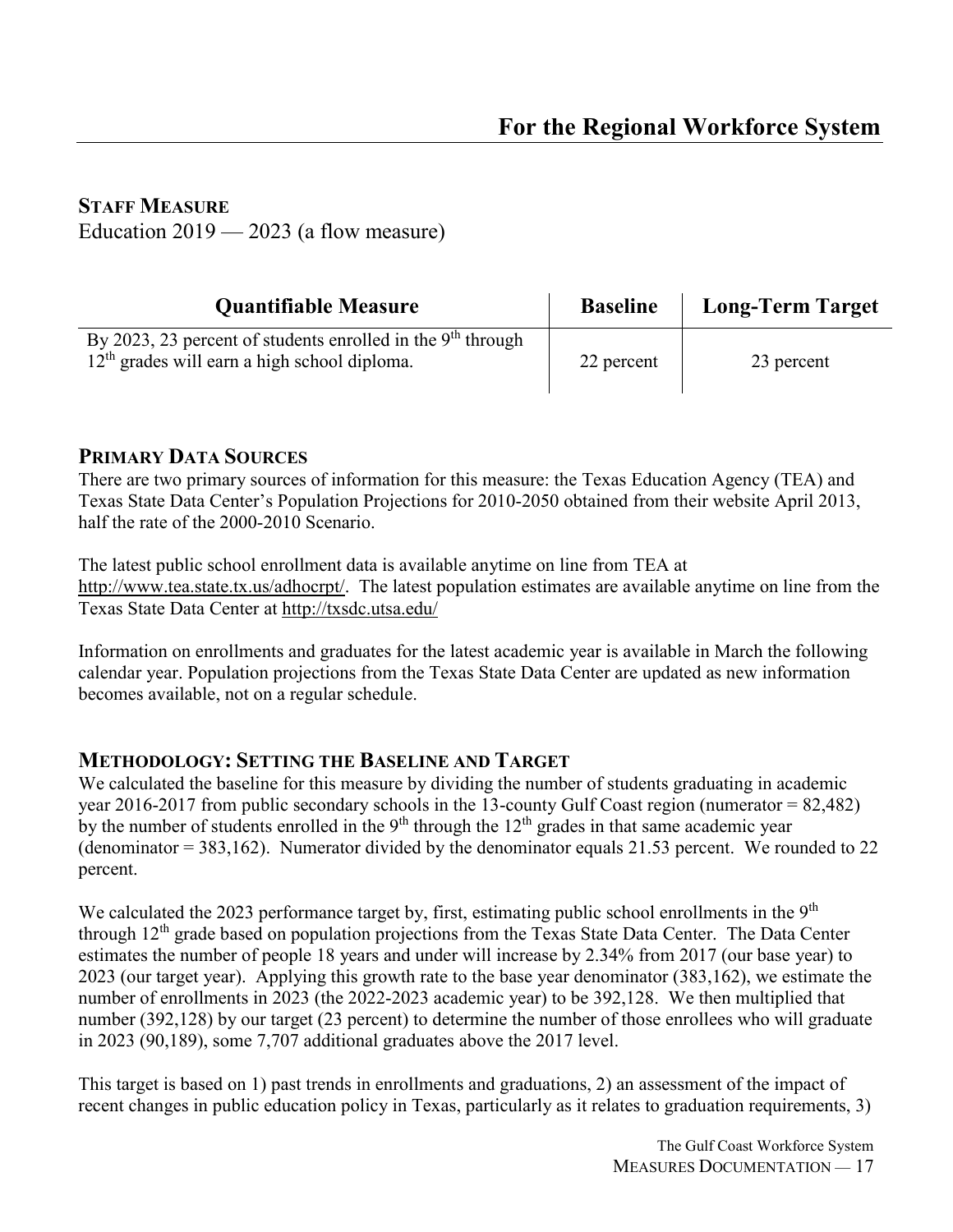changing demographics of public school enrollees, and 4) new strategies Workforce Solutions and its education partners will employ in the future.

#### **SUPPORTING INFORMATION**

The baseline and target percentages are low because we are comparing the number of graduates to enrollments in the 9<sup>th</sup> through the  $12<sup>th</sup>$  grade for a given performance year. We believe that it is a much stronger measure of secondary school performance and accountability than simply comparing number of graduates to number enrolled in the  $12<sup>th</sup>$  grade only.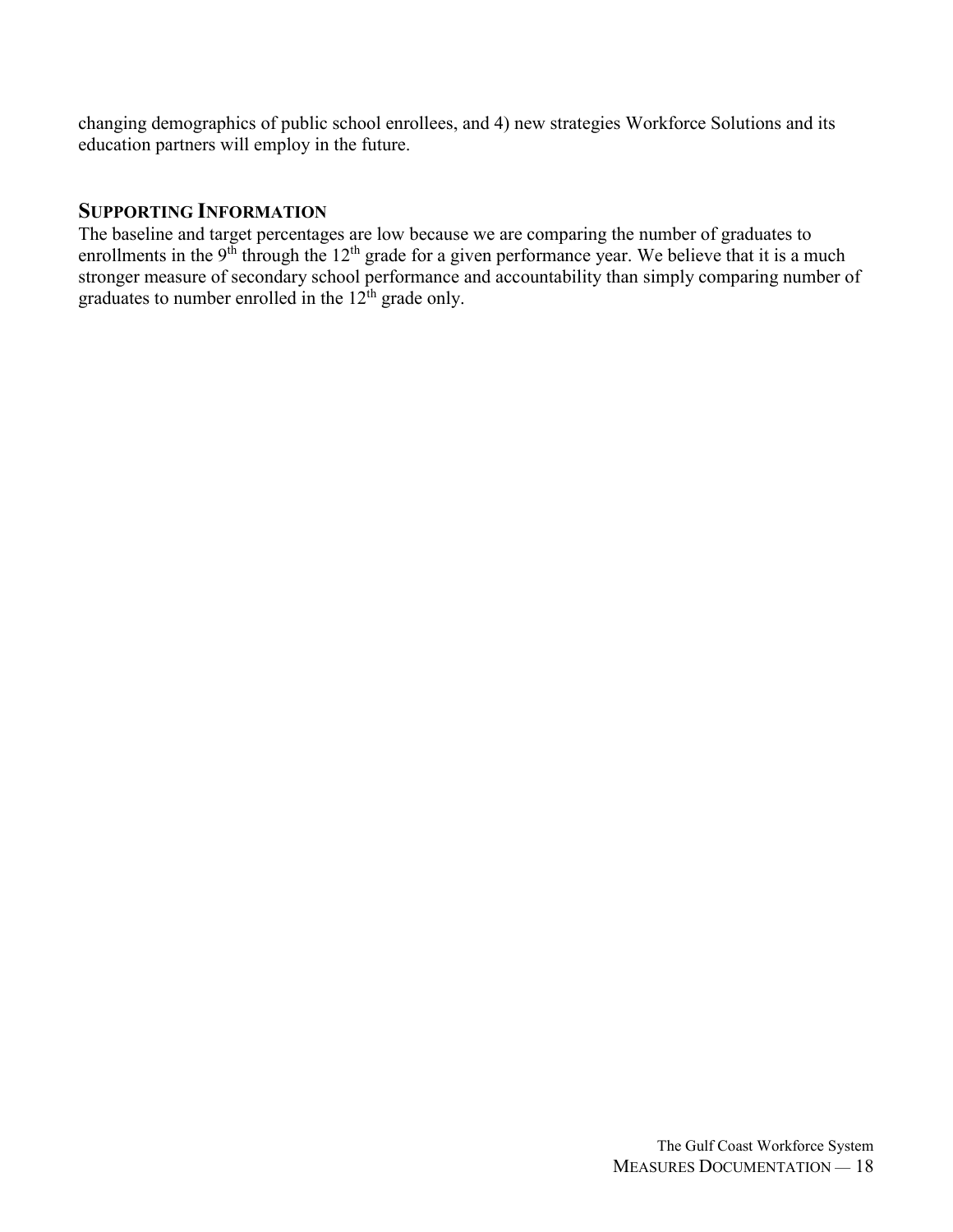#### **STAFF MEASURE**

Education  $2019 - 2023$  (a flow measure)

| <b>Quantifiable Measure</b>                               | <b>Baseline</b> | Long-Term Target |
|-----------------------------------------------------------|-----------------|------------------|
| By 2023, 79 percent of those taking an HSE will earn one. | 65 percent      | 79 percent       |

#### **PRIMARY DATA SOURCES**

There are two primary sources of information for this measure: a special report prepared for Workforce Solutions by the Texas Education Agency, and Texas State Data Center's Population Projections for 2010- 2050 obtained from their website April 2013, half the rate of the 2000-2010 Scenario. The HSE information is only available by special request from TEA. Data on the number of people who take and pass an HSE exam is available in March for the previous calendar year. Source: Ronald Heinrich 512-475- 3541

#### **METHODOLOGY: SETTING THE BASELINE AND TARGET**

The baseline for this measure was determined by dividing the number of people earning an HSE by the number of people taking an HSE exam. The numerator for 2017 is 4,982 and the denominator is 9,652. Numerator divided by denominator equals a 51.62 percent rate. We rounded to 52 percent. The decision was made to target at the level of 79%, the active success rate of year 2011 and 2013.

We estimated the number of people who will take the HSE in 2023. First, we calculated the ratio of people taking the HSE (9,652) to the total population in 2017 (divided by 6,874,595 or .14041%). We applied this ratio to the Texas State Data Center's population projection for the region in 2023 (7,381,771) to yield an estimate of the number of people who will take the HSE in 2023, or 10,364 people. We then multiplied this number by our target for 2023 (79 percent) to estimate the number of people we expected to earn the GED or 8,188 people, some 3,065 more than the base. Annual targets are based from the year 2013 to 2023 since the year 2012 was atypical.

This target is based on past trends, consultation with HSE experts at the local, state, and national levels, and strategies Workforce Solutions and its education partners will employ in the future.

#### **SUPPORTING INFORMATION**

The TEA contact is Ronald Heinrich 512-475-3541, Ronald.Heinrich@tea.state.tx.us.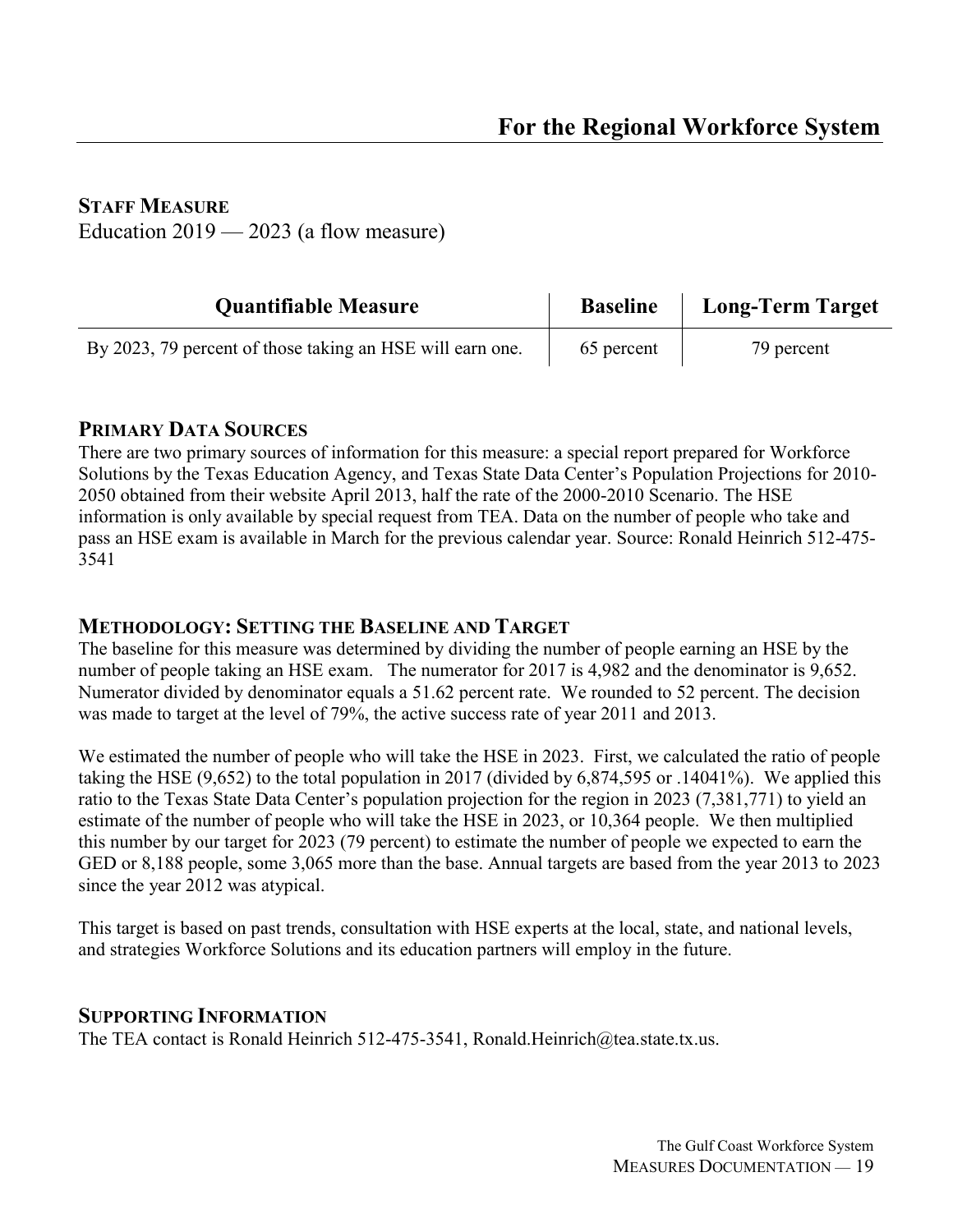#### **STAFF MEASURE**

Education  $2019 - 2023$  (a flow measure)

| <b>Quantifiable Measure</b>                                                                                   | <b>Baseline</b> | <b>Long-Term Target</b> |
|---------------------------------------------------------------------------------------------------------------|-----------------|-------------------------|
| By 2023, 24 percent of students enrolled in post-secondary<br>institutions will earn a certificate or degree. | 22 percent      | 24 percent              |

#### **PRIMARY DATA SOURCES**

There are two primary sources of information for this measure: the National Center for Education Statistics (NCES) and the Texas State Data Center's Population Projections for 2010-2050 obtained from their website April 2013, half the rate of the 2000-2010 Scenario.

#### **METHODOLOGY: SETTING THE BASELINE AND TARGET**

The 2017 baseline for this measure was determined by dividing the number of graduates (certificate or degrees granted in post-secondary institutions) during the 2016 – 2017 academic year by the number of people enrolled in the fall 2016 semester. According to data from the NCES, there were 75,434 graduates (the numerator) and 342,880 people enrolled (the denominator). Numerator divided by denominator equals a 22.00 percent graduation rate. We rounded this 22 percent.

To develop specific targets for 2023, we first estimated the number of people in our region that will be in enrolled in post-secondary institutions in 2023 (375,826), details below. We then set a target that 24 percent will earn a post-secondary credential in the target year. This target (24 percent) translates into 90,198 individuals, some 14,765 more people than the 2017 baseline.

As with public secondary schools, the performance year in higher education is an academic year. Enrollment data for that year is the fall semester. Graduation data includes anyone earning a recognized certificate or post-secondary degree for that academic year. For example, for the 2017 base year, fall 2016 enrollments are compared to graduations for that academic year (September 1, 2016, through August 31, 2017).

**Note**: "Post-secondary institutions" refers to both public and private institutions in the region. We only count occupation-specific certificates.

#### **SUPPORTING INFORMATION**

A few of the independent schools in our region, such as the South Texas College of Law, are not included here, as data for them was not available.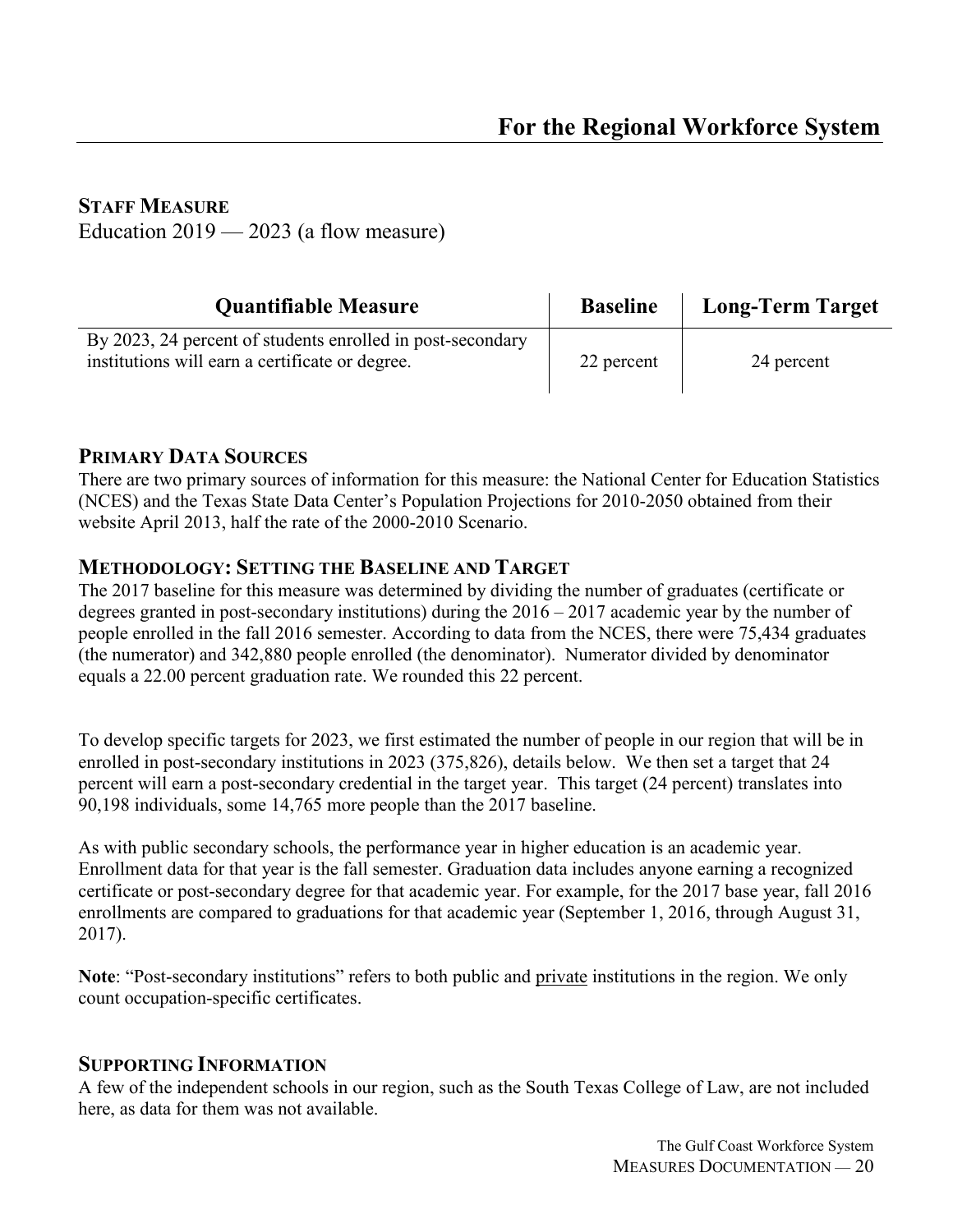#### **Key Steps in the Process**

For projections, staff used the Texas Higher Education Coordinating Board (THECB) enrollment projections from a publication entitled Enrollment Forecasts 2013-2020, Texas Institutions of Higher Education, published in January, 2013.

[\(http://www.thecb.state.tx.us/reports/PDF/2964.PDF?CFID=35000351&CFTOKEN=54060917\)](http://www.thecb.state.tx.us/reports/PDF/2964.PDF?CFID=35000351&CFTOKEN=54060917).

THECB projects enrollments in public college and universities in our region to increase by 11.76% for the six years between 2017 and 2023. We applied a simple growth rate to the actual number of enrollments obtained from the NCES (340,989 \* 1.114) to determine the estimated enrollment in 2020 (388,727). From here we determined the estimated enrollment in  $2023 (340,989 + (6*5,967))$  to be  $376,791$ .

Key staff contacts are Janice McIver at THECB (512) 427-6298, Nancy Ward at ICUT (512) 472-9522, Michael DeLong (512) 936-3100 and Kevin McClary (512) 936-9260 at TWC Career Schools.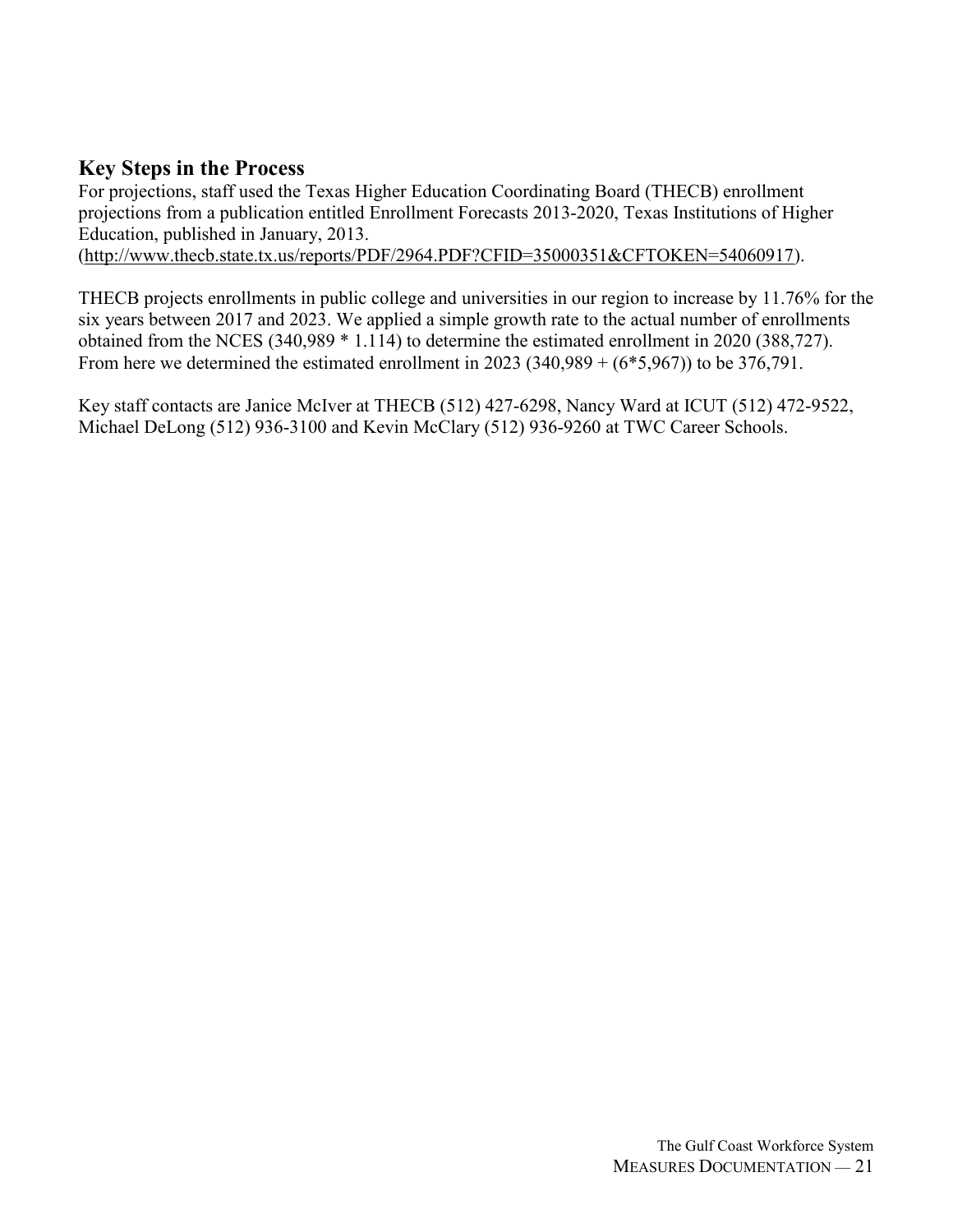#### **STAFF MEASURE**

Education  $2019 - 2023$  (a flow measure)

| <b>Quantifiable Measure</b>                                                                                                                                                                                                           | <b>Baseline</b> | <b>Long-Term Target</b> |
|---------------------------------------------------------------------------------------------------------------------------------------------------------------------------------------------------------------------------------------|-----------------|-------------------------|
| By 2023, 40 percent of individuals earning post-secondary<br>certificates or degrees will hold credentials in fields<br>preparing them for jobs in high-skill, high-growth<br>occupations targeted by the Gulf Coast Workforce Board. | 38 percent      | 40 percent              |

#### **PRIMARY DATA SOURCE**

There are three primary sources of information for this measure: the National Center for Education Statistics (NCES) Integrated Post-Secondary Data System (IPEDS) using the Peer Analysis Tool, 2011 (Academic Year 2010-2011); the Texas State Data Center's Population Projections for 2010-2050 obtained from their website April 2013, half the rate of the 2000-2010 Scenario; and the list of high-skill, highgrowth occupations developed by Workforce Solutions and adopted by the Gulf Coast Workforce Board (copy in appendix 2).

Information from IPEDs, is always available, but not user friendly. Currently, IPEDs data is available two years after the end of the performance period. We used August 2010 through September 2011 data for the 2017 base year.

Population Data from the Texas State Data Center and the list of high-skill, high-growth occupations are available anytime. Both are updated regularly.

#### **METHODOLOGY: SETTING THE BASELINE AND TARGET**

The baseline for this measure was computed by dividing the number of individuals earning post-secondary certificates or degrees in fields preparing them for jobs in high-skill, high-growth occupations targeted by the Gulf Coast Workforce Board by the number of individuals earning post-secondary certificates or degrees in the performance year 2011 (academic year 2010-2011 in this case). The numerator for the 2012 base year is 19,279, and the denominator is 61,618. Numerator divided by denominator equals 31.29 percent. We rounded to 31 percent.

To determine the number of certificates or degrees in fields preparing them for jobs in high-skill, highgrowth occupations targeted by the Gulf Coast Workforce Board we cross walked the targeted, high-skill, high-growth occupations classified by SOC codes (Standard Occupational Classification) to CIP codes (the Classification of Instructional Programs), using a crosswalk found at the National Center for Education Statistics (NCES) http://nces.ed.gov/ipeds/cipcode/resources.aspx?y=55. We found all of the CIP codes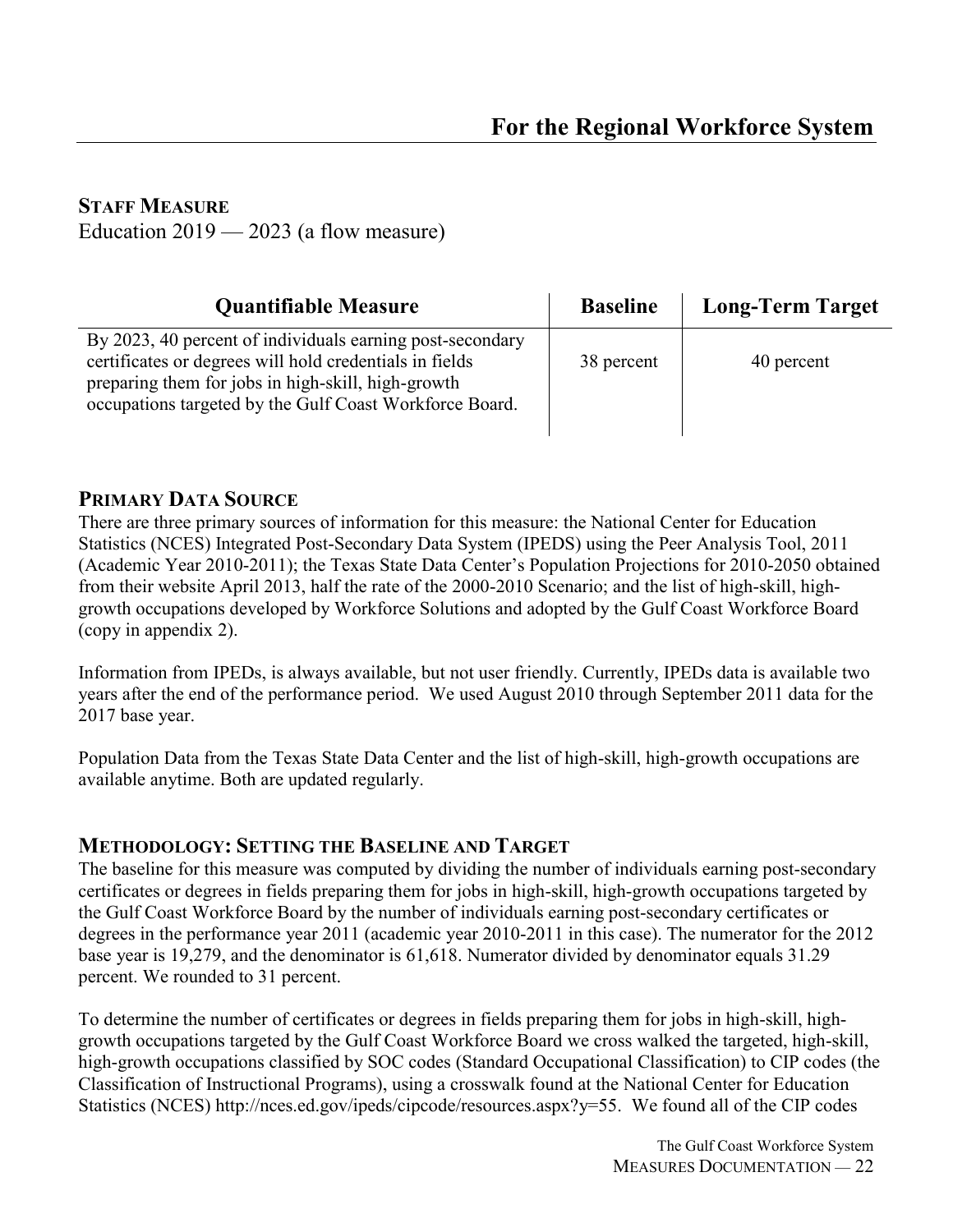that aligned with the Board's high-skill, high-growth occupations. We went to the National Center for Education Statistics' (NCES) online education database called IPEDS (Integrated Post-Secondary Education Data System), the source dataset for this measure. IPEDS is a system that collects data from post-secondary educational institutions. The cohort includes post-secondary institutions - public community colleges, universities  $\&$  technical school, private universities  $\&$  colleges, and proprietary schools. Schools receiving federal financial aid are required to provide data to NCES. Other schools may voluntary provide information. Schools can self-report data using IPEDS or it may be collected through a survey. All the data is then made available to users through IPEDS.

IPEDS recognizes 11 types of certificates or degrees, and we extracted data for all eleven. IPEDS provides several data elements for the number of completers. We selected "Grand Total". For each CIP code, we extracted the number of people who earned any of the various types of certificates or degrees.

To calculate the data we first extracted data for all CIP codes for all institutions designated in our region. The direct steps to do this change frequently with upgrades to the IPEDS interface.

To calculate the denominator, we counted the number of completions for all CIP codes (61,618). To calculate the numerator we counted the total number of completions for CIP codes that crosswalk with HS HG occupations, (19,279).

The 2023 performance target was determined by projecting the number of individuals likely to earn postsecondary credentials in fields preparing them for jobs in the targeted, high-skill, high-growth occupations. We first used the same methodology of estimating the number of students earning post-secondary certificates or degrees in the Gulf Coast Region as used in the previous target: To develop specific targets for 2023, we first estimated the number of people in our region that will be in enrolled in post-secondary institutions in 2023 (376,791), details in prior target explanation. We then set a target that 18 percent will earn a post-secondary credential in the target year. This target (18 percent) translates into 67,822 individuals, some 6,650 more people than the 2012 baseline. We applied our target of 34% to project some 23,060 individuals will earn post-secondary credentials in fields preparing them for jobs in the targeted, high-skill, high-growth occupations in 2023 (in this case, academic year 2017-2023). *Target increased to 35.5 percent rounded to 36 percent based on new targeted industries approved in 2015.*

This target is set based on past trends and new strategies Workforce Solutions, its contractors and education partners will employ in the future.

#### **SUPPORTING INFORMATION**

Post-secondary institutions include all public and private institutions in the Gulf Coast region.

IPEDS is not a user-friendly system; Staff contact at NCES is Frank Morgan 202.502.7413.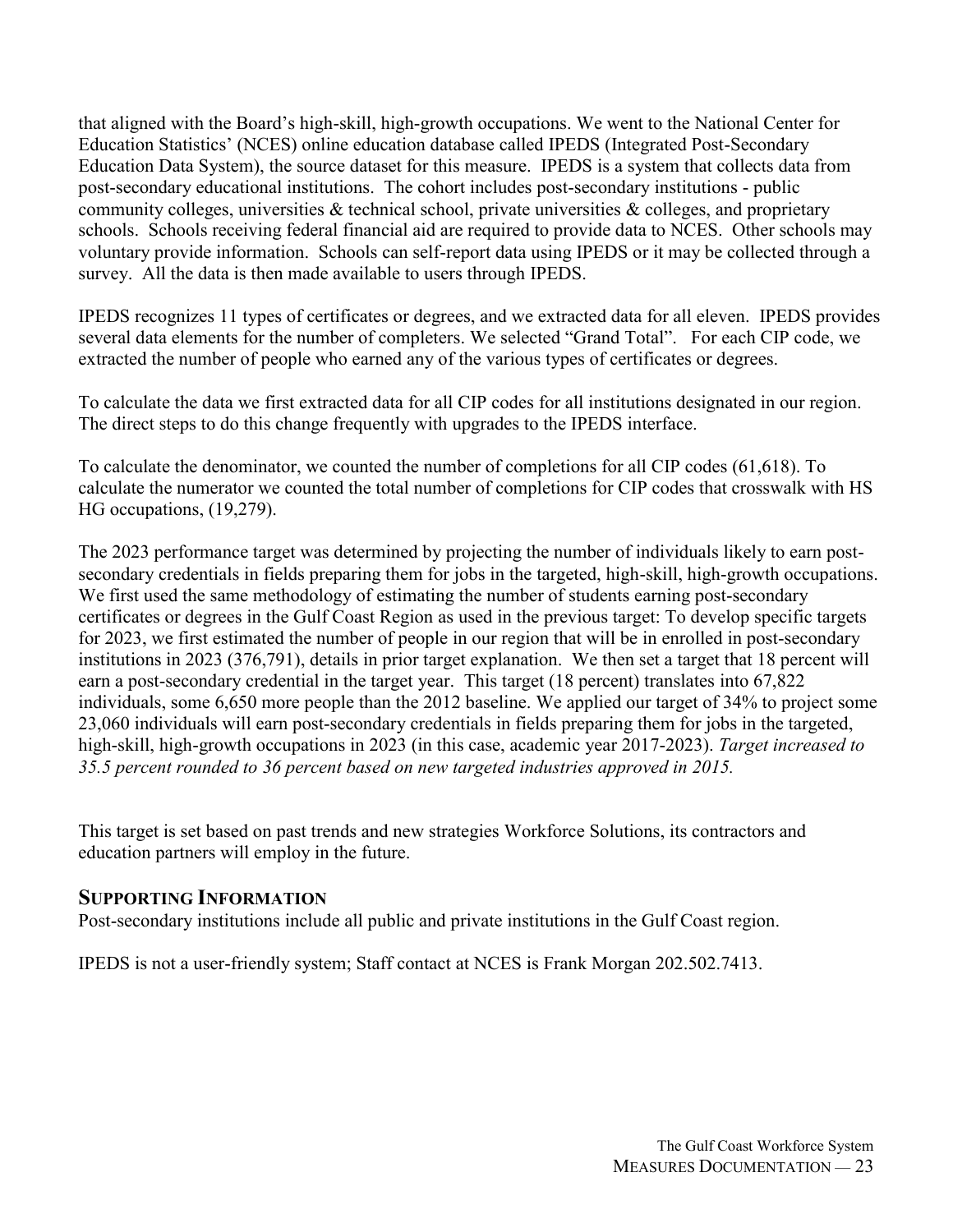#### **STAFF MEASURE**

Education  $2019 - 2023$  (a flow measure)

| <b>Quantifiable Measure</b>                                                                                                                                                                                                                | <b>Baseline</b> | <b>Long-Term Target</b> |
|--------------------------------------------------------------------------------------------------------------------------------------------------------------------------------------------------------------------------------------------|-----------------|-------------------------|
| By 2023, 54, 239 students will earn a post-secondary degree<br>or certificate up to and including Associate's degree. (Target)<br>represents an increase of 14,267 awards, certificates, or<br>degrees, 35.7 percent from the 2017 level.) | 39,972          | 54,239                  |

#### **PRIMARY DATA SOURCE**

The primary source of information for this measure is the National Center for Education Statistics (NCES) Integrated Post-Secondary Data System (IPEDS).

Information from IPEDs, is always available, but not user friendly. Currently, IPEDs data is available two years after the end of the performance period. We used August 2016 through September 2017 data for the 2017 base year.

#### **METHODOLOGY: SETTING THE BASELINE AND TARGET**

The baseline for this measure was computed by adding the number of awards, certificates, and degrees awarded up to and including an associate's degree for all educational institutions reporting in the 2017 to 2018 academic year. We went to the National Center for Education Statistics' (NCES) online education database called IPEDS (Integrated Post-Secondary Education Data System), the source dataset for this measure. IPEDS is a system that collects data from post-secondary educational institutions. The cohort includes post-secondary institutions - public community colleges, universities & technical school, private universities & colleges, and proprietary schools. Schools receiving federal financial aid are required to provide data to NCES. Other schools may voluntary provide information. Schools can self-report data using IPEDS or it may be collected through a survey. All the data is then made available to users through **IPEDS** 

The 2023 performance target was determined by projecting the number of individuals likely to earn postsecondary degrees or certificate's up to and including an associate's degree. We first determined historical growth rates for 2011 to 2017 by category (less than one academic year, at least 1 but less than 2 academic years, and associate's degree). We calculated the annual growth rate by category to project the desired growth. Note that the number of awards or certificates for at least 1 but less than 2 academic years declined over the base time period of 2011-2017, the target was raised to be the same rate of growth as for the number of awards or certificates for less than one academic year.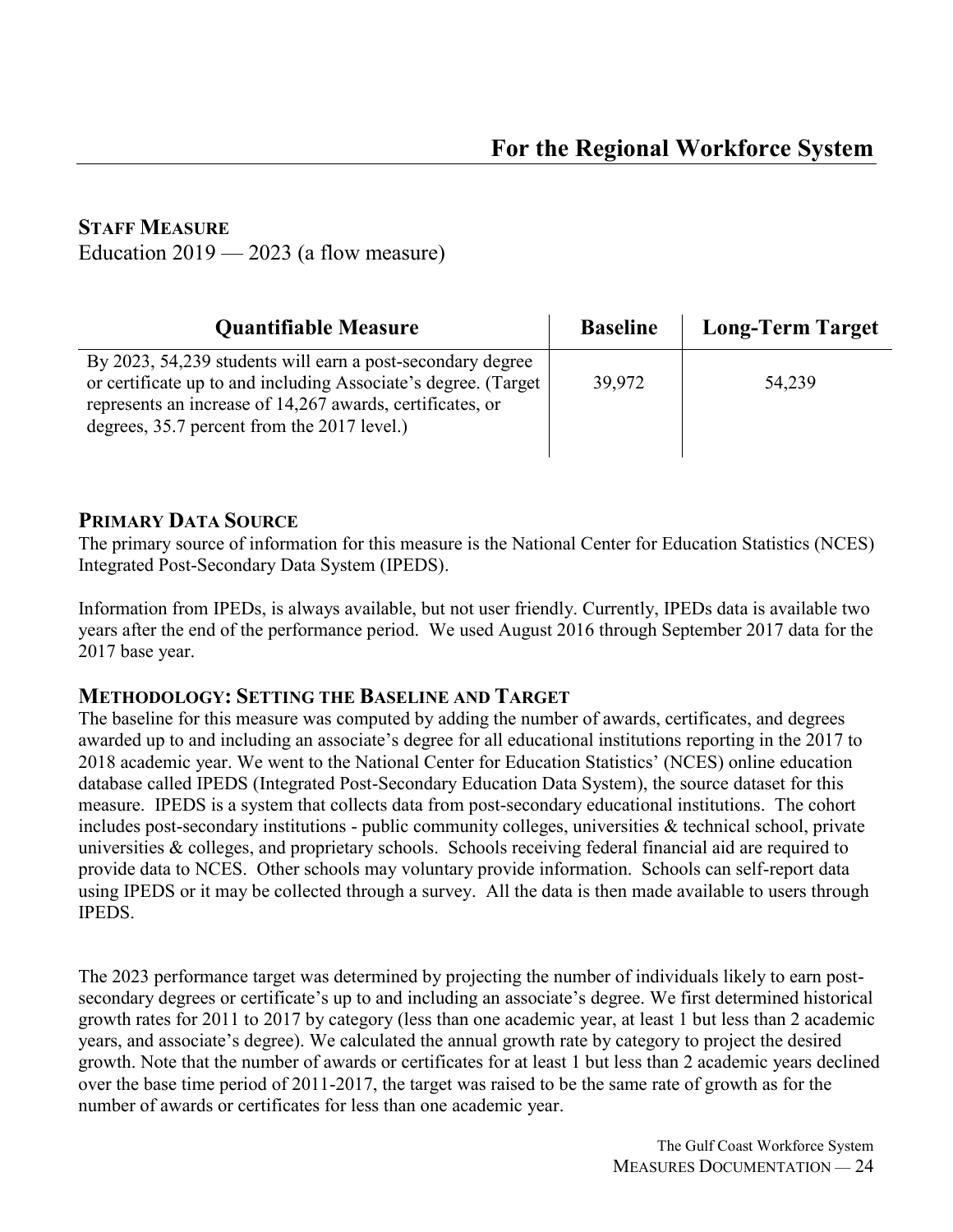## **For the Regional Workforce System**

#### **Gulf Coast Region**

**Students Earning a Post-secondary Degree or Certificate Up to and Including an Associate's Degree.**

|                                           | 2011 to 2012<br>Academic Year | 2012 to 2013<br>Academic Year | 2013 to 2014<br>Academic Year | 2014 to 2015<br>Academic Year | 2015 to 2016<br>Academic<br>Year | 2016 to 2017<br>Academic Year |
|-------------------------------------------|-------------------------------|-------------------------------|-------------------------------|-------------------------------|----------------------------------|-------------------------------|
| Associate's degree                        | 15.570                        | 15.653                        | 16.475                        | 19.260                        | 22.392                           | 23,353                        |
| Less than 1 academic year                 | 6,832                         | 6,673                         | 6.792                         | 7.101                         | 7.245                            | 7,898                         |
| At least 1 but less than 2 academic years | 9.850                         | 9.056                         | 8.658                         | 7,891                         | 8.299                            | 8,721                         |
| Total middle-skill degrees/certificates   | 32.252                        | 31,382                        | 31.925                        | 34.252                        | 37,936                           | 39,972                        |

#### **Target Calculation**

|                                           | Actual Total<br>Percent Increase<br>2011-2017 | Targeted<br>Average Annual<br>Percent Increase | 2022-23<br>Academic Year<br>Target |
|-------------------------------------------|-----------------------------------------------|------------------------------------------------|------------------------------------|
| Associate's degree                        | 49.99%                                        | 49.99%                                         | 35,027                             |
| Less than 1 academic year                 | 15.60%                                        | 15.60%                                         | 9.130                              |
| At least 1 but less than 2 academic years | $-11.46%$                                     | 15.60%                                         | 10,082                             |
| Total middle-skill degrees/certificates   |                                               |                                                | 54,239                             |

Source: NCES (IPEDS)

#### **SUPPORTING INFORMATION**

Post-secondary institutions include all public and private institutions in the Gulf Coast region.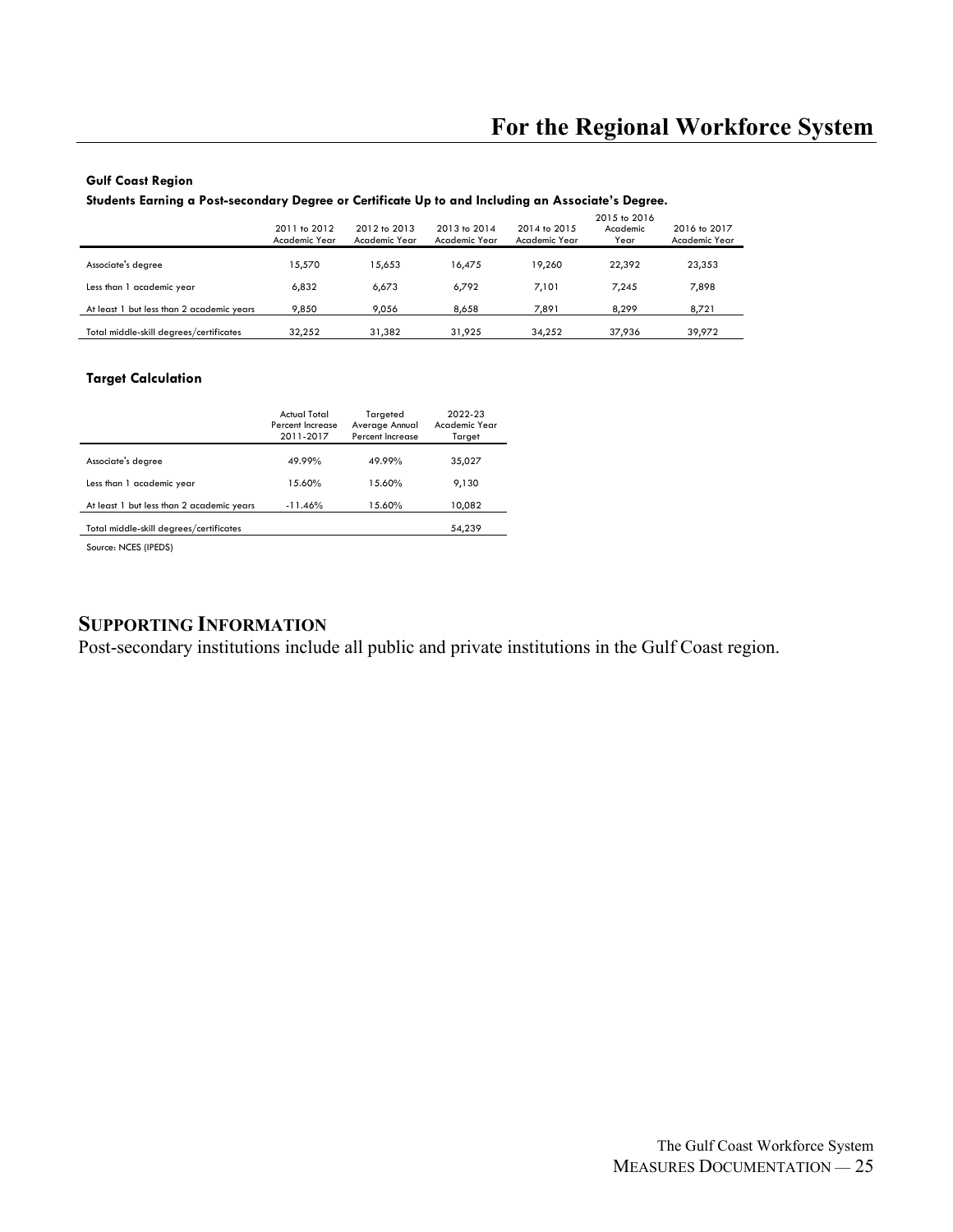**BOARD MEASURE**

Job Creation 2019 — 2023

| <b>Quantifiable Measure</b>                                                                     | <b>Baseline</b> | <b>Long-Term Target</b> |
|-------------------------------------------------------------------------------------------------|-----------------|-------------------------|
| By 2023, the region will have 3.23 million jobs, reflecting<br>the creation of 306,594 new jobs | 2.92 million    | 3.23 million            |

#### **PRIMARY DATA SOURCE**

The Texas Workforce Commission's Labor Market and Career Information Department is the primary source of data - the Quarterly Census of Covered Employment and Wages series (covered employment) and Long-term Employment Projections (2010-2020). Covered employment data is gathered quarterly. Data is released six to eight months after the end of the subject quarter. Long-term (10 year) employment projections by industry and occupation are done every 2 years. This information is available anytime at [http://www.tracer2.com.](http://www.tracer2.com/)

#### **METHODOLOGY: SETTING THE BASELINE AND TARGET**

TWC estimates covered employment for the first quarter of 2012 at 2,635,696, and we used this as our baseline.

We calculated the performance target for 2023 by developing annual projections of first quarter covered employment through 2023. To do this, we increased the actual reported employment estimate for 2012 (2,635,696) by TWC's long-term employment growth rate for 2010 to 2020 (22.7% or 59,830 jobs per year) to get projected first quarter covered employment for 2023 (2,994,676).

Note: We used first quarter employment for each calendar year because it is generally accepted as the most accurate quarter for estimating employment for a year.

#### **SUPPORTING INFORMATION**

See projections of employment on the following table.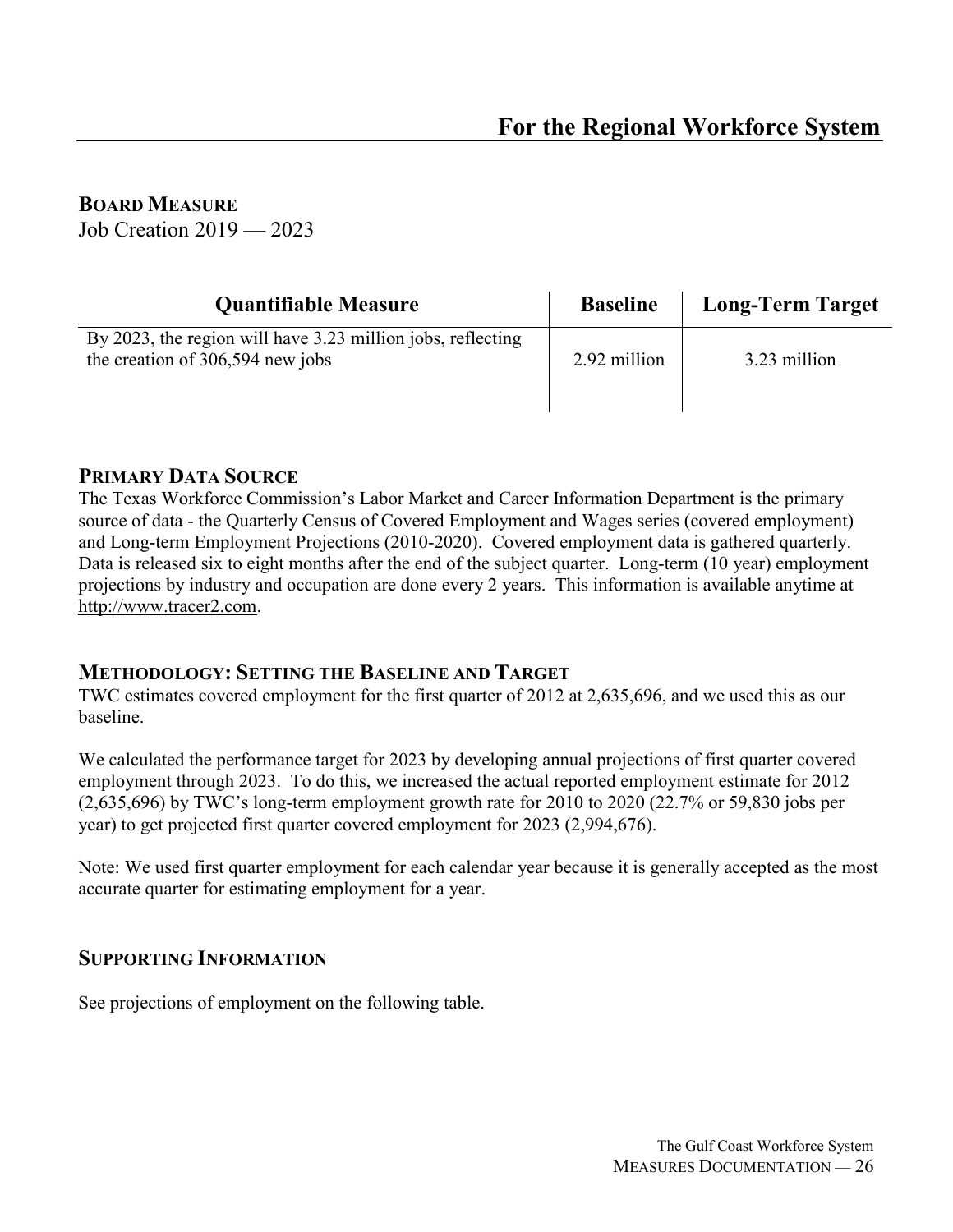#### **Gulf Coast Workforce Region Total Employment**

|      | <b>1st Quarter Covered</b> | Covered Employment       | <b>Year Over Year</b> |
|------|----------------------------|--------------------------|-----------------------|
| Year | Employment                 | <b>Projection Source</b> | Change                |
| 2010 | 2,499,053                  | Actual                   |                       |
| 2011 | 2,551,290                  | Actual                   | 52,237                |
| 2012 | 2,635,696                  | Actual                   | 84,406                |
| 2013 | 2,695,526                  |                          | 59,830                |
| 2014 | 2,755,356                  |                          | 59,830                |
| 2015 | 2,815,186                  |                          | 59,830                |
| 2016 | 2,875,016                  | 1                        | 59,830                |
| 2017 | 2,934,846                  |                          | 59,830                |
| 2018 | 2,994,676                  |                          | 59,830                |
|      | <b>Total Chg 2012-2018</b> |                          | 358,980               |

Source for projected change in covered employment

1. Based on long-term employment projections from Texas Workforce Commission LMCI Department. (2.27% annual change or 59,830 jobs per year)

Prepared by Workforce Solutions 04.24.13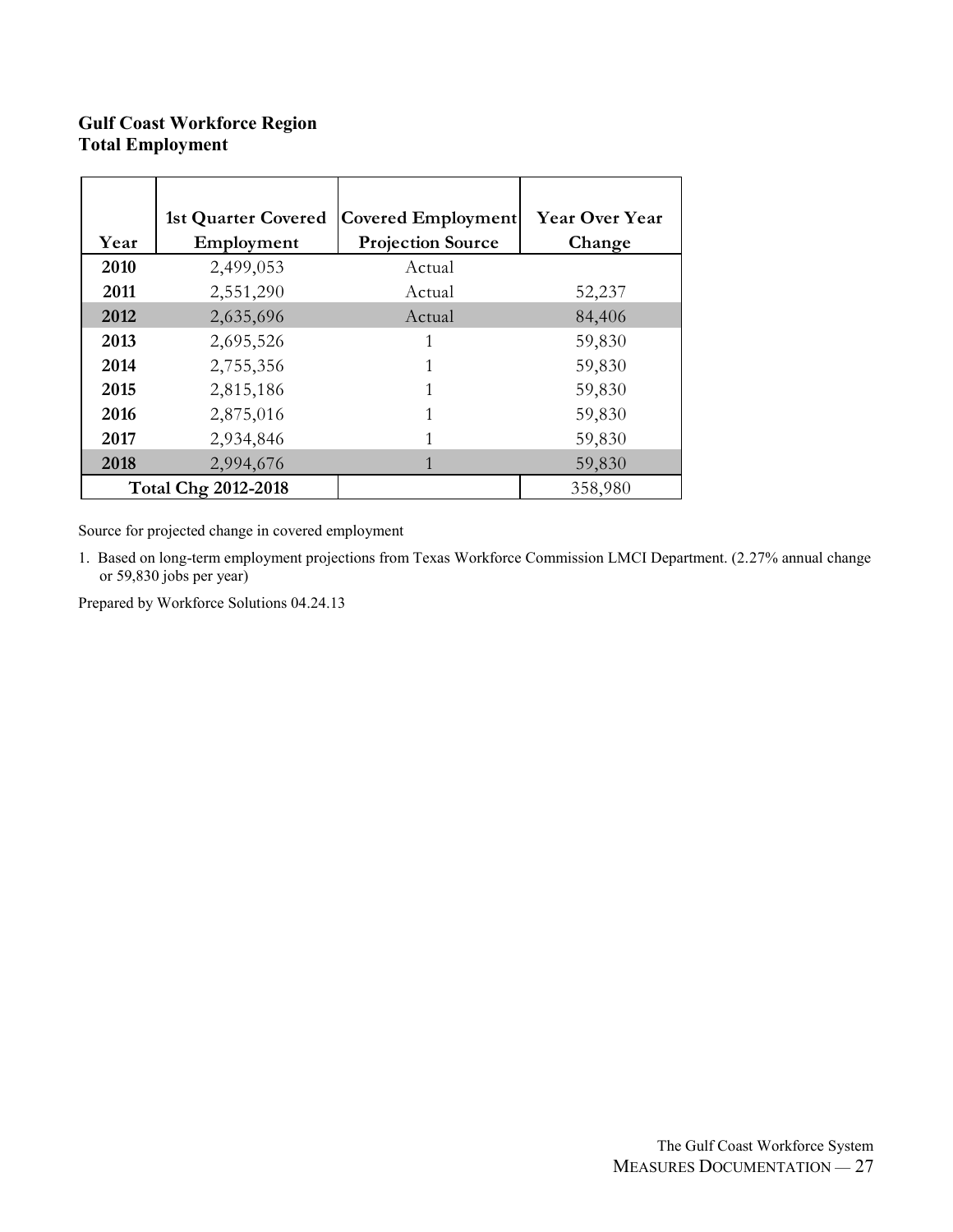**BOARD MEASURE:** Education  $2019 - 2023$  (a flow measure)

| <b>Quantifiable Measure</b>                                                                    | <b>Baseline</b> | <b>Long-Term Target</b> |
|------------------------------------------------------------------------------------------------|-----------------|-------------------------|
| By 2023, 76 percent of individual customers pursuing an<br>education credential will earn one. | 75 percent      | 76 percent              |

#### **PRIMARY DATA SOURCE**

The primary data source of information for this measure is TWIST. We extract data from the TWIST database using ad hoc software (InfoMaker). TWIST data is available anytime. Data is complete within 30 days after the end of the performance period.

#### **METHODOLOGY: SETTING THE BASELINE AND TARGET**

This measure includes Workforce Solutions customers expected to earn an education credential as a result of assistance from Workforce Solutions. We include customers seeking several types of education credentials: 1) high school diploma from either public or private institutions, 2) a high school equivalency degree and, 3) certificate or degree from public or private post-secondary institutions. We do not count continuing education units as education credentials.

We calculated the baseline by dividing the number of individual customers earning one or more of the above education credentials by the end of the first quarter after exit (702) by the number of individual customers pursuing an education credential (937) for the period July 2017 through June 2018 timeframe, or 74.9%. We rounded this to 75%.

#### **SUPPORTING INFORMATION** None.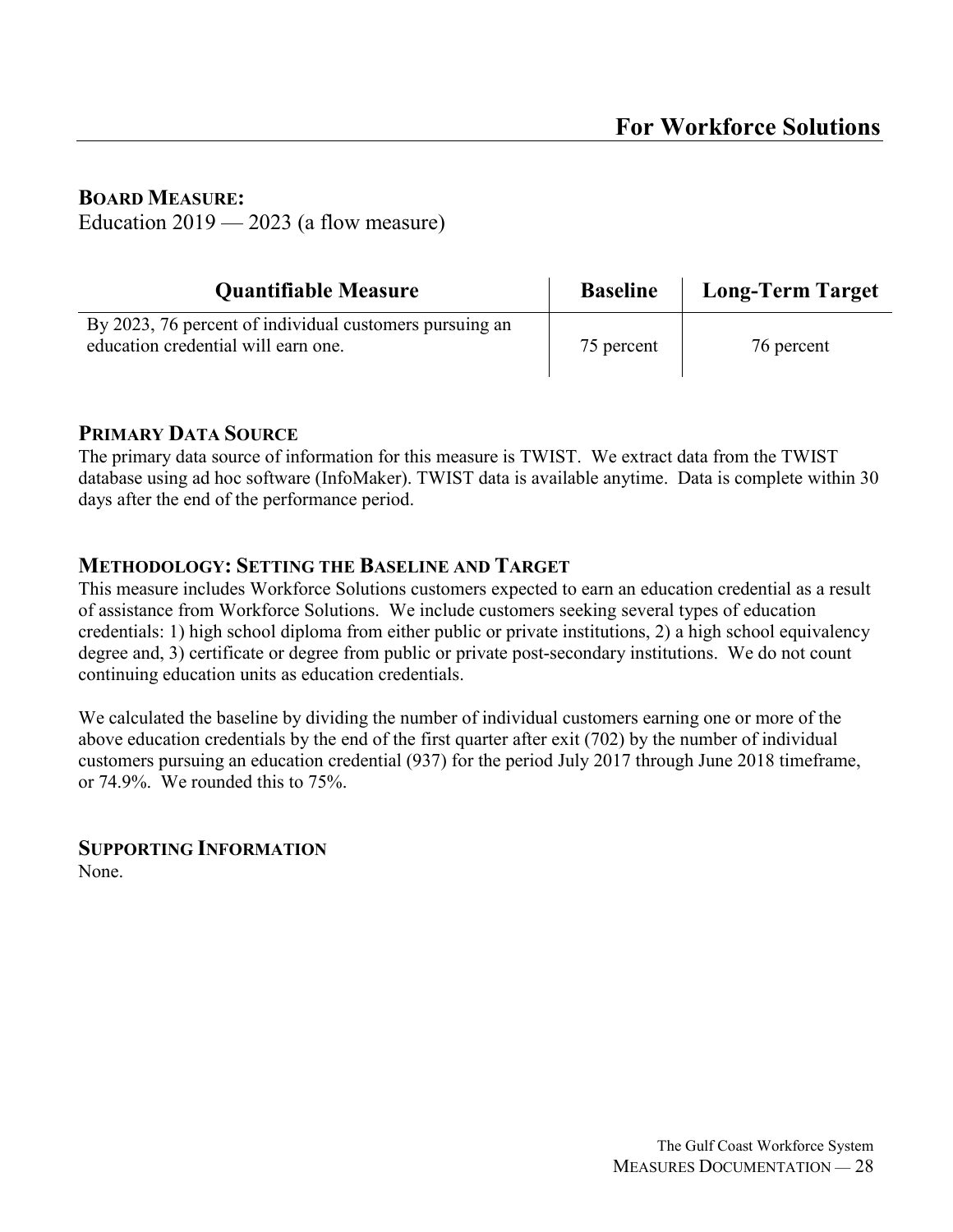#### **STAFF MEASURE**

Education  $2019 - 2023$  (a flow measure)

| <b>Quantifiable Measure</b>                                                                                                | <b>Baseline</b> | <b>Long-Term Target</b> |
|----------------------------------------------------------------------------------------------------------------------------|-----------------|-------------------------|
| By 2023, 86 percent of individual customers enrolled in post-<br>secondary institutions will earn a certificate or degree. | 85 percent      | 86 percent              |

#### **PRIMARY DATA SOURCE**

The primary data source of information for this measure is TWIST. We extract data from the TWIST database using ad hoc software (InfoMaker). TWIST data is available anytime. Data is complete within 30 days after the end of the performance period.

#### **METHODOLOGY: SETTING THE BASELINE AND TARGET**

This measure includes customers enrolled in public or private post-secondary institutions who earn certificates or degrees.

We calculated the baseline for this measure by dividing the number of individual customers receiving service from Workforce Solutions who are enrolled in post-secondary institutions and earn a certificate or degree by the end of the first quarter after exit (669) by the number of individual customers enrolled in post-secondary institutions (877) during the period July 2017 through June 2018 timeframe, or 76.3%. We rounded to 76%.

**Note:** "Post -secondary institutions" refer to both public and private institutions in the region. The only certificates counted here are occupation specific.

#### **SUPPORTING INFORMATION**

Students counted here as enrolled in post-secondary education are those pursuing occupation-specific certificates or degrees. Those enrolled in short-term, pre-vocational training (i.e., adult basic education, keyboarding, English as a second language, and computer software training) useful for multiple occupations are excluded from this measure.

The numbers here include all individual customers found in TWIST who are receiving post-secondary education services, regardless of the funding source that financed those services they received. Specifically, we included customers in TWIST who received occupational skills training or upgrading services. Information on those earning post-secondary certificates or degrees came from performance outcome data.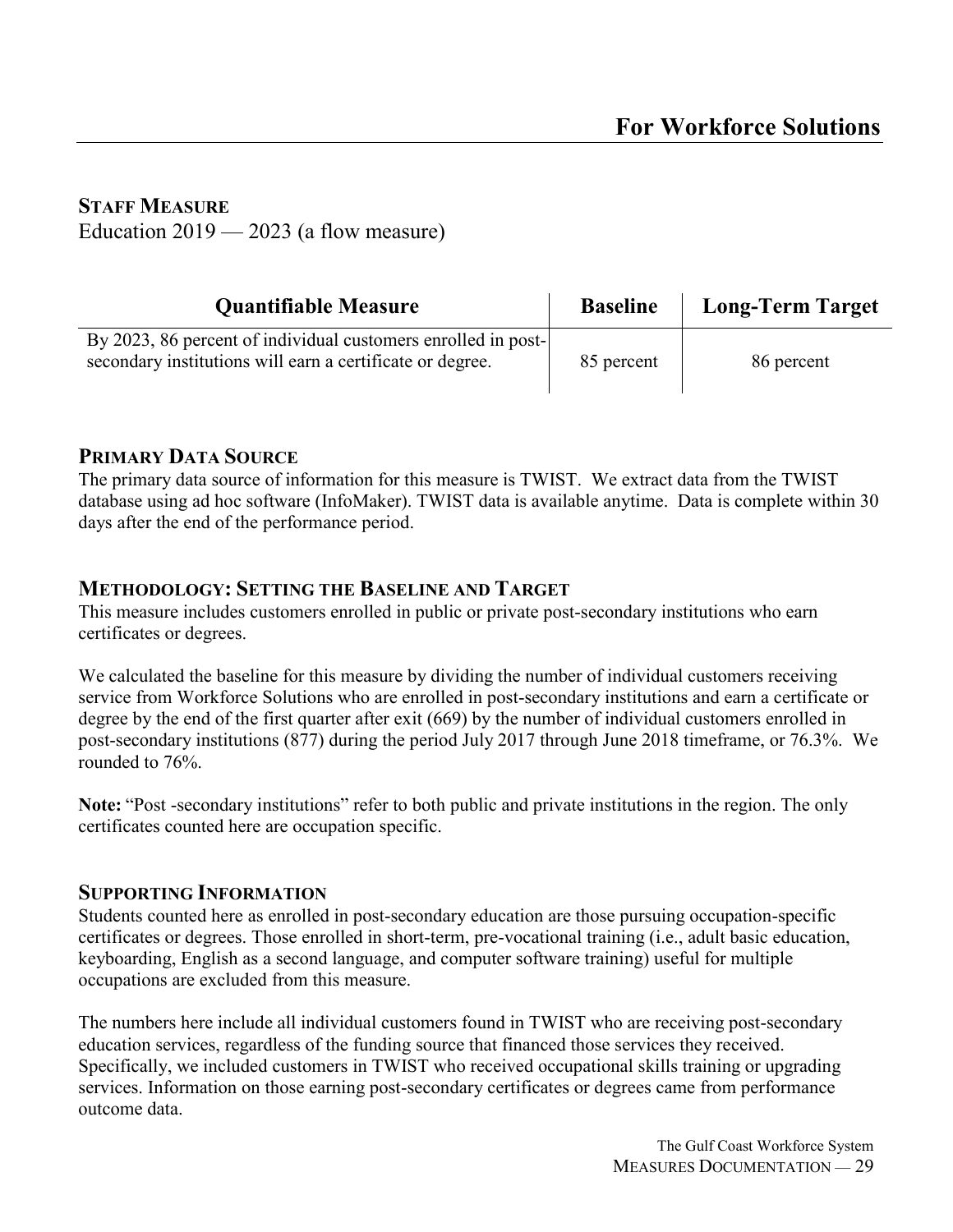**STAFF MEASURE**

Employment 2019 — 2023

| <b>Quantifiable Measure</b>                                                                                                                                                     | <b>Baseline</b> | <b>Long-Term Target</b> |
|---------------------------------------------------------------------------------------------------------------------------------------------------------------------------------|-----------------|-------------------------|
| By 2023, the absolute number of individuals employed in<br>industries targeted by the Gulf Coast Workforce Board will<br>exceed the number reported as of Q2-2018 of 1,304,205. | 1,304,205       | $\geq 1,304,205$        |

#### **PRIMARY DATA SOURCE**

The Texas Workforce Commission's Labor Market and Career Information Department is the primary source of data - the Quarterly Census of Covered Employment and Wages series (covered employment) and Long-term Employment Projections (2010-2020). Covered employment data is gathered quarterly. Data is released six to eight months after the end of the subject quarter. Long-term (10 year) employment projections by industry and occupation are done every 2 years. This information is available anytime at [http://www.tracer2.com.](http://www.tracer2.com/)

We augment this information with the Workforce Solutions list of targeted industries adopted by the Gulf Coast Workforce Board, which are derived from the Long-term Employment Projections (copy in appendix 1). This list is available anytime, and regularly reviewed and updated, as needed.

#### **METHODOLOGY: SETTING THE BASELINE AND TARGET**

The process of assessing this measure is as follows. First, obtain employment data from the Quarterly Census of Employment and Wages (QCEW) for industries corresponding to those in the currently approved list of targeted industries. The years of data to be obtained should correspond to the base year of the projections used to develop the current targeted industry list and subsequent years until present, if available. Note that full-year data may not be available for the most recent year, e.g. it may cease at the second or third quarter. If this is the case, it should be documented.

The calculations are as follows: first, average together the four quarters of each year (or all available quarters if less than four) for each industry to create yearly averages of absolute employment. While it is common practice to use only the first quarter of each year as all economic and non-economic code changes are performed to improve the accuracy of QCEW data, failure to account for the remaining three quarters of a given year has the potential to omit important changes in economic trend e.g. expansions and contractions. Once the data has been "annualized" per the process above the second step is to perform simple subtraction to determine whether the absolute number of jobs has in fact increased year over year from the base period onward.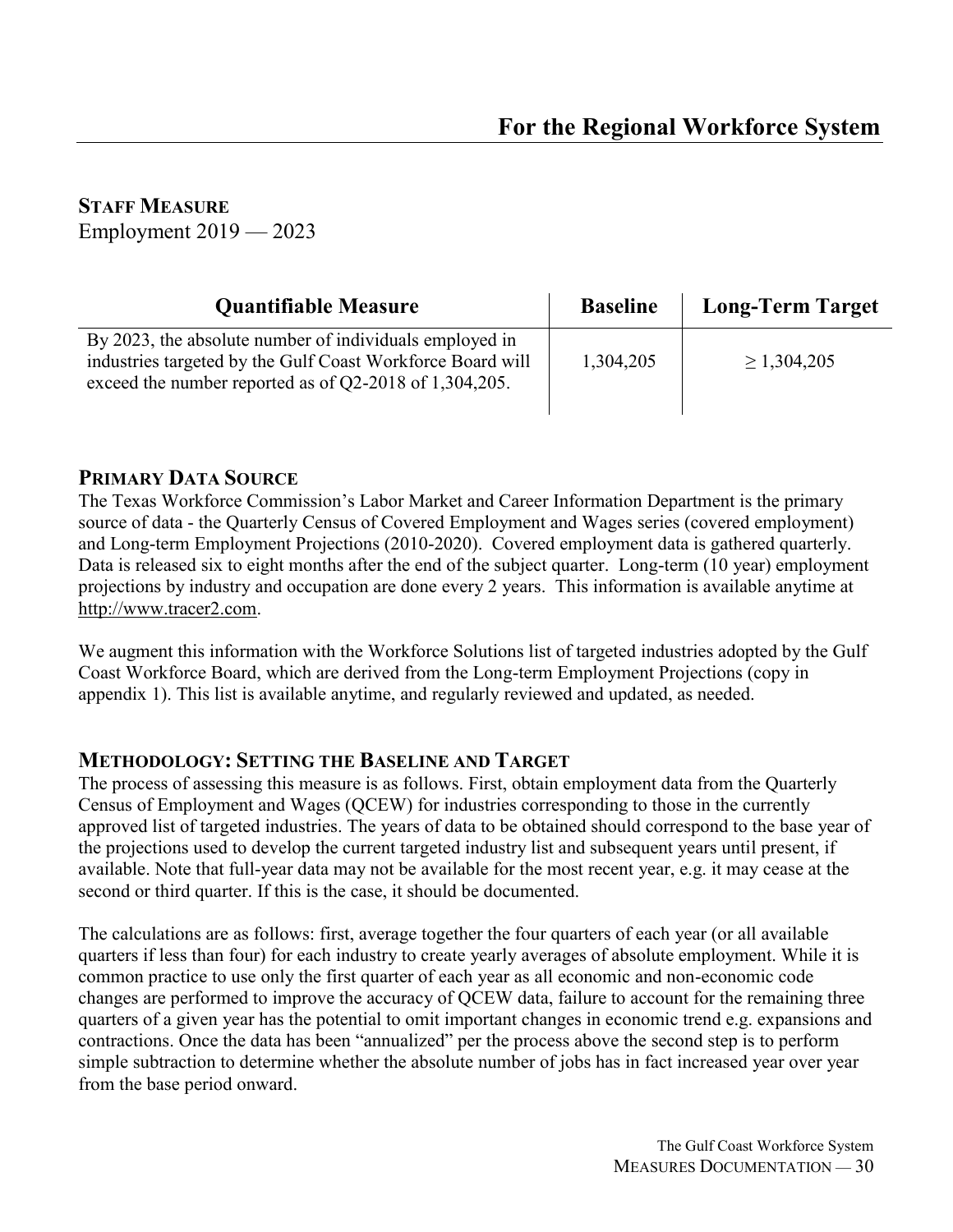Employment projections are no longer directly used as a baseline or target as they do not take into account changes in the business cycle but instead assume full employment in the target year (see BLS FAQ found [here\)](https://www.bls.gov/emp/frequently-asked-questions.htm#account). Given the inflexibility of the projections, their usefulness as benchmark when gauging employment in targeted industries is limited. As a result, this measure now simply looks to determine whether there has been an absolute increase in employment in targeted industries each year since the base period. Targets in future years are simply assigned the last reported actual employment value plus an indeterminate increase using the following notation ( $\geq$  X, XXX, XXX).

The choice of industries included in the targeted industry list has significant bearing on whether collectively this group is likely to demonstrate growth or decline over time. The inclusion of one or more industries with below-average and/or declining growth due to considerations not reflected in publiclyavailable labor market data may result in the appearance of negative performance for the entire group of targeted industries. For this reason, a supplement to the measure described above is included, which excludes any industries projected to decline. These declining industries should be documented for future reference.

Employment in targeted industries, including those projected to decline over the 2016-2026 period, stood at 1,304,205 as of the second quarter of 2018. That figure is carried forward as the minimum level of target employment from 2019 through 2023. Excluding industries projected to decline, employment stood at 1,294,266. Similarly, this figure is carried forward through 2023.

#### **SUPPORTING INFORMATION:**

See recent and target levels of employment in targeted industries on the following table.

| Year  | Actual/<br><b>Target</b><br><b>Employment</b><br>Level | Number of jobs in GC<br>region targeted<br>industries (including<br>industries projected to<br>decline) | Over-the-year net<br>change | Number of jobs in GC<br>region targeted<br>industries (excluding<br>industries projected to<br>decline) | Over-the-year net<br>change |
|-------|--------------------------------------------------------|---------------------------------------------------------------------------------------------------------|-----------------------------|---------------------------------------------------------------------------------------------------------|-----------------------------|
| 2016  | Actual                                                 | 1,272,728                                                                                               |                             | 1,262,714                                                                                               |                             |
| 2017  | Actual                                                 | 1,275,227                                                                                               | 2,499                       | 1,265,077                                                                                               | 2,362                       |
| 2018* | Actual                                                 | 1,304,205                                                                                               | 28,978                      | 1.294.266                                                                                               | 29,189                      |
| 2019  | Target                                                 | $\geq 1,304,205$                                                                                        | <b>TBD</b>                  | $\geq$ 1,294,266                                                                                        | TBD                         |
| 2020  | Target                                                 | $\geq 1,304,205$                                                                                        | <b>TBD</b>                  | $\geq$ 1,294,266                                                                                        | <b>TBD</b>                  |
| 2021  | Target                                                 | $\geq 1,304,205$                                                                                        | TBD                         | $\geq$ 1,294,266                                                                                        | TBD                         |
| 2022  | Target                                                 | $\geq 1,304,205$                                                                                        | <b>TBD</b>                  | $\geq$ 1,294,266                                                                                        | <b>TBD</b>                  |
| 2023  | Target                                                 | $\geq 1,304,205$                                                                                        | <b>TBD</b>                  | $\geq 1,294,266$                                                                                        | <b>TBD</b>                  |

#### **Gulf Coast Workforce Region Employment in Targeted Industries**

<sup>1</sup>Employment Levels in Targeted Industries per QCEW Approved 1/2019 and derived from 2016-2026 EP.

\*As of the second quarter of 2018

Prepared by Workforce Solutions 01.17.2019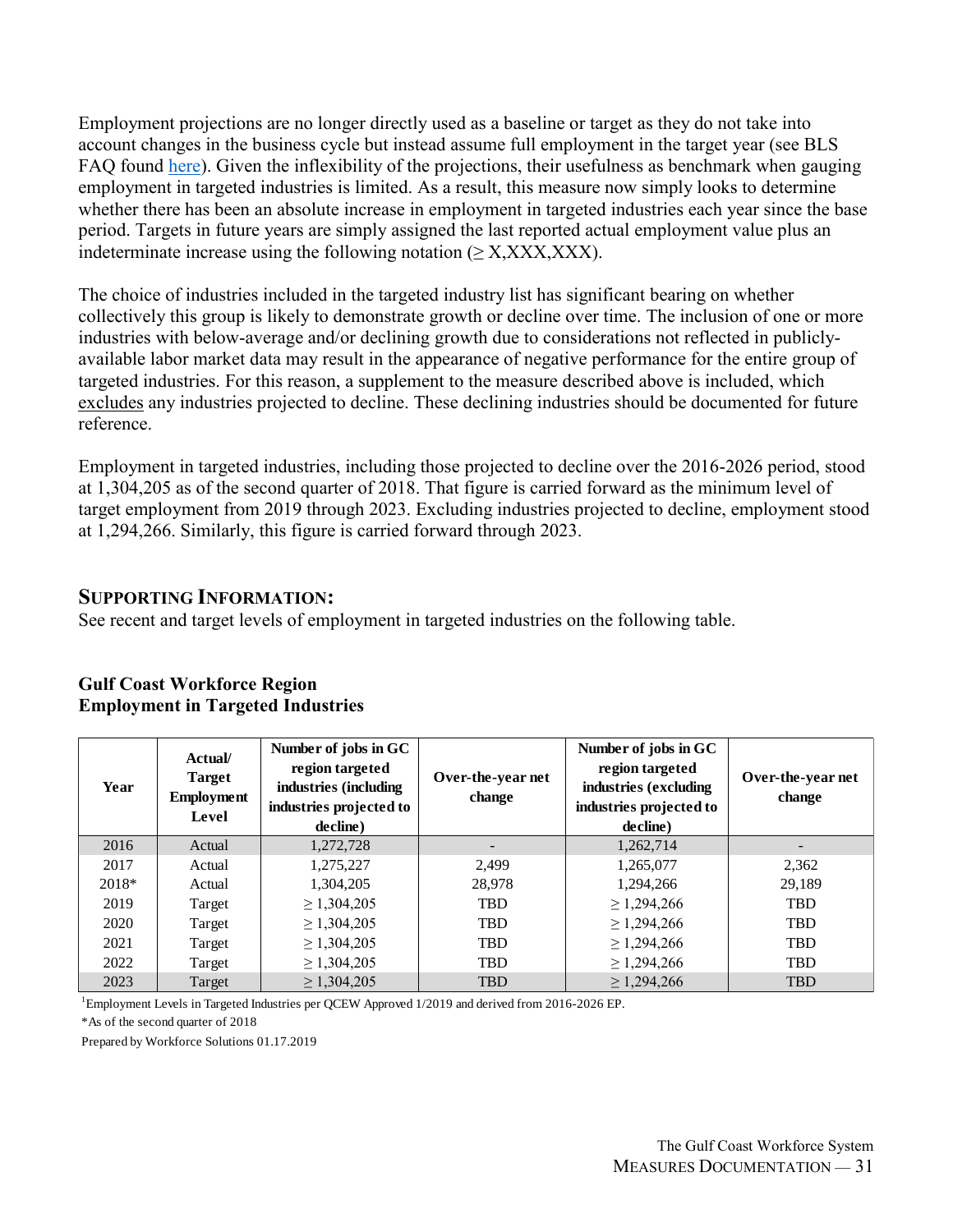| <b>Quantifiable Measure</b>                                                                                                                                                                              | <b>Baseline</b> | <b>Long-Term Target</b> |
|----------------------------------------------------------------------------------------------------------------------------------------------------------------------------------------------------------|-----------------|-------------------------|
| By 2023, the absolute number of individuals employed in<br>high-skill, high-growth occupations targeted by the Gulf<br>Coast Workforce Board will exceed the number reported in<br>2017 of 615,170 jobs. | 615,170         | $\geq 615,170$          |

#### **PRIMARY DATA SOURCE**

The Texas Workforce Commission's Labor Market and Career Information Department is the primary source of data – the employment portion of the Occupational Employment Statistics (OES) survey and Long-term Employment Projections. OES data is typically reported in May of each year with the reference year (e.g. 2017) lagging the actual year (2018) at any given time. Long-term (10 year) employment projections by industry and occupation are done every 2 years. This information is available anytime at [http://www.tracer2.com.](http://www.tracer2.com/)

We augment this information with the Workforce Solutions list of high-skill, high-growth occupations adopted by the Gulf Coast Workforce Board which are derived from the aforementioned Long-term Employment Projections (copy in appendix 1). This list is available anytime, and regularly reviewed and updated, as needed.

#### **METHODOLOGY: SETTING THE BASELINE AND TARGET**

The process of assessing this measure is as follows. First, obtain employment data from the OES wage survey data set for occupations corresponding to those found in the currently approved list of high-skill, high-growth occupations. The years of data to be obtained should correspond the base year of the projections used to develop the current targeted industry list and subsequent years until present, if available. As alluded to above, data for the year in which this measure is being re-assessed will not likely be available.

No special calculations are required as absolute employment levels by occupation and the net change year over year are all that is necessary to facilitate evaluation.

Employment projections are no longer directly used as a baseline or target as they do not take into account changes in the business cycle but instead assume full employment in the target year (see BLS FAQ found [here\)](https://www.bls.gov/emp/frequently-asked-questions.htm#account). Given the inflexibility of the projections, their usefulness as benchmark when gauging employment in high-skill, high-growth occupations is limited. As a result, this measure now simply looks to determine whether there has been an absolute increase in employment in targeted occupations each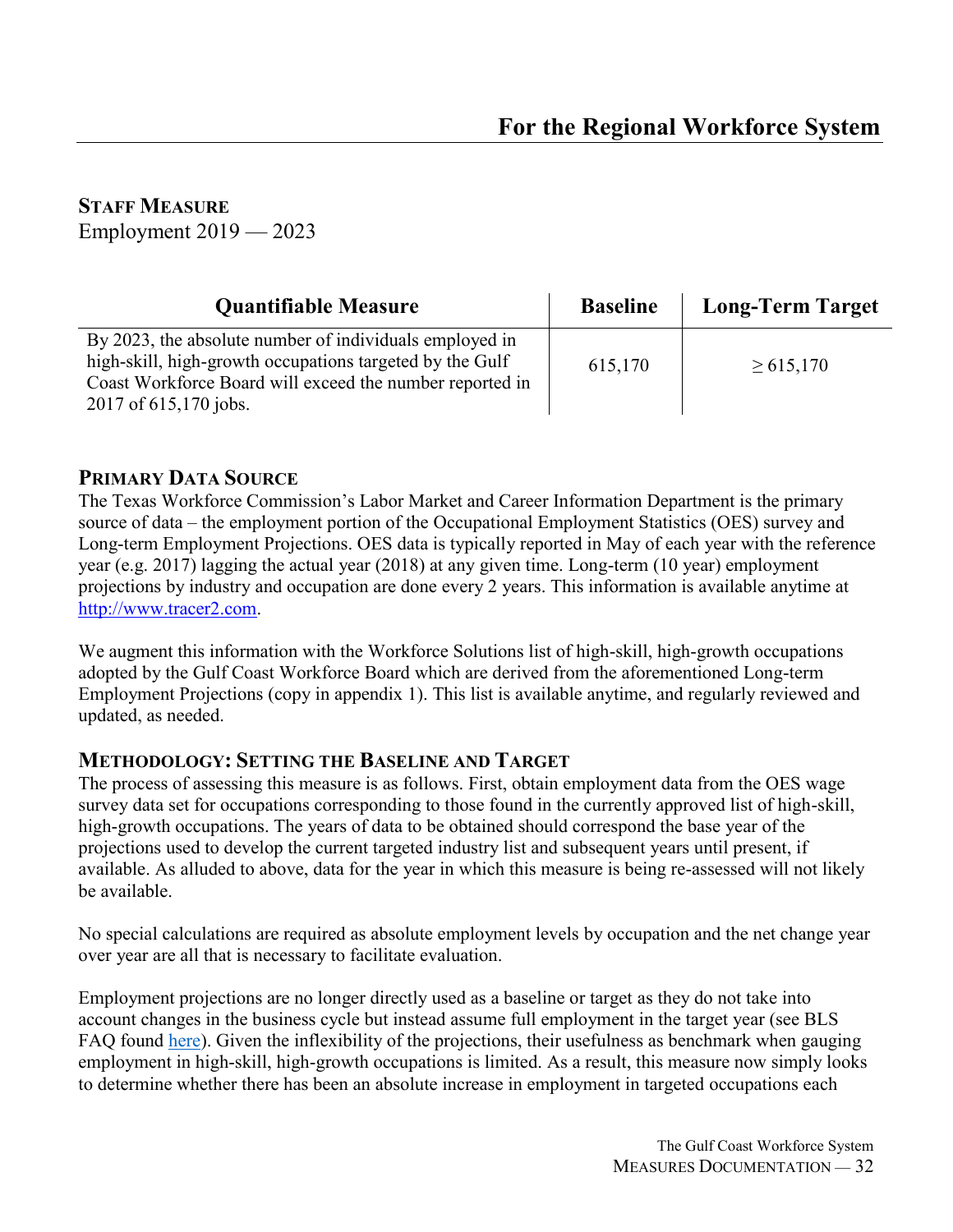year since the base period. Targets in future years are simply assigned the last reported actual employment value plus an indeterminate increase using the following notation ( $\geq$  XXX,XXX).

The choice of high-skill, high-growth occupations has significant bearing on whether collectively this group is likely to demonstrate growth or decline over time. The inclusion of one or more occupations with below-average and/or declining growth due to considerations not reflected in publicly-available labor market data may result in the appearance of negative performance for the entire group. For this reason, a supplement to the measure described above is included, which excludes any targeted occupations projected to decline. These declining occupations should be documented for future reference.

Employment in high-skill, high-growth occupations, including those projected to decline over the 2016- 2026 period, stood at 615,170 as of 2017, the most recent year for which OES data are available. That figure is carried forward as the minimum target level of employment from 2018 through 2023. Excluding occupations that are projected to decline, employment stood at 612,160. Similarly, this figure is carried forward through 2023.

#### **SUPPORTING INFORMATION**

See projections of employment and employment in high-skill, high-growth occupations on the following table.

| Year | <b>Actual</b><br><b>Target</b><br><b>Employment</b><br>Level | Number of jobs in GC<br>region high-skill, high-<br>growth occupations<br>(including occupations<br>projected to decline) | Over-the-year net<br>change | Number of jobs in GC<br>region high-skill, high-<br>growth occupations<br>(excluding occupations)<br>projected to decline) | Over-the-year net  <br>change |
|------|--------------------------------------------------------------|---------------------------------------------------------------------------------------------------------------------------|-----------------------------|----------------------------------------------------------------------------------------------------------------------------|-------------------------------|
| 2016 | Actual                                                       | 629,720                                                                                                                   |                             | 626,690                                                                                                                    |                               |
| 2017 | Actual                                                       | 615,170                                                                                                                   | $-14,550$                   | 612,160                                                                                                                    | $-14,530$                     |
| 2018 | Actual                                                       | $\geq 615,170$                                                                                                            | <b>TBD</b>                  | $\geq 612,160$                                                                                                             | <b>TBD</b>                    |
| 2019 | Target                                                       | $\geq 615,170$                                                                                                            | <b>TBD</b>                  | $\geq 612,160$                                                                                                             | <b>TBD</b>                    |
| 2020 | Target                                                       | $\geq 615,170$                                                                                                            | <b>TBD</b>                  | $\geq 612,160$                                                                                                             | <b>TBD</b>                    |
| 2021 | Target                                                       | $\geq 615,170$                                                                                                            | <b>TBD</b>                  | $\geq 612,160$                                                                                                             | <b>TBD</b>                    |
| 2022 | Target                                                       | $\geq 615,170$                                                                                                            | <b>TBD</b>                  | $\geq 612,160$                                                                                                             | <b>TBD</b>                    |
| 2023 | Target                                                       | $\geq 615,170$                                                                                                            | <b>TBD</b>                  | $\geq 612,160$                                                                                                             | <b>TBD</b>                    |

#### **Gulf Coast Workforce Region Employment in Targeted, High-Skill, High-Growth Occupations**

<sup>1</sup>Employment Levels in high-skill, high-growth occupations per OES. Approved 1/2019 and derived from 2016-2026 EP. Prepared by Workforce Solutions 01.17.2019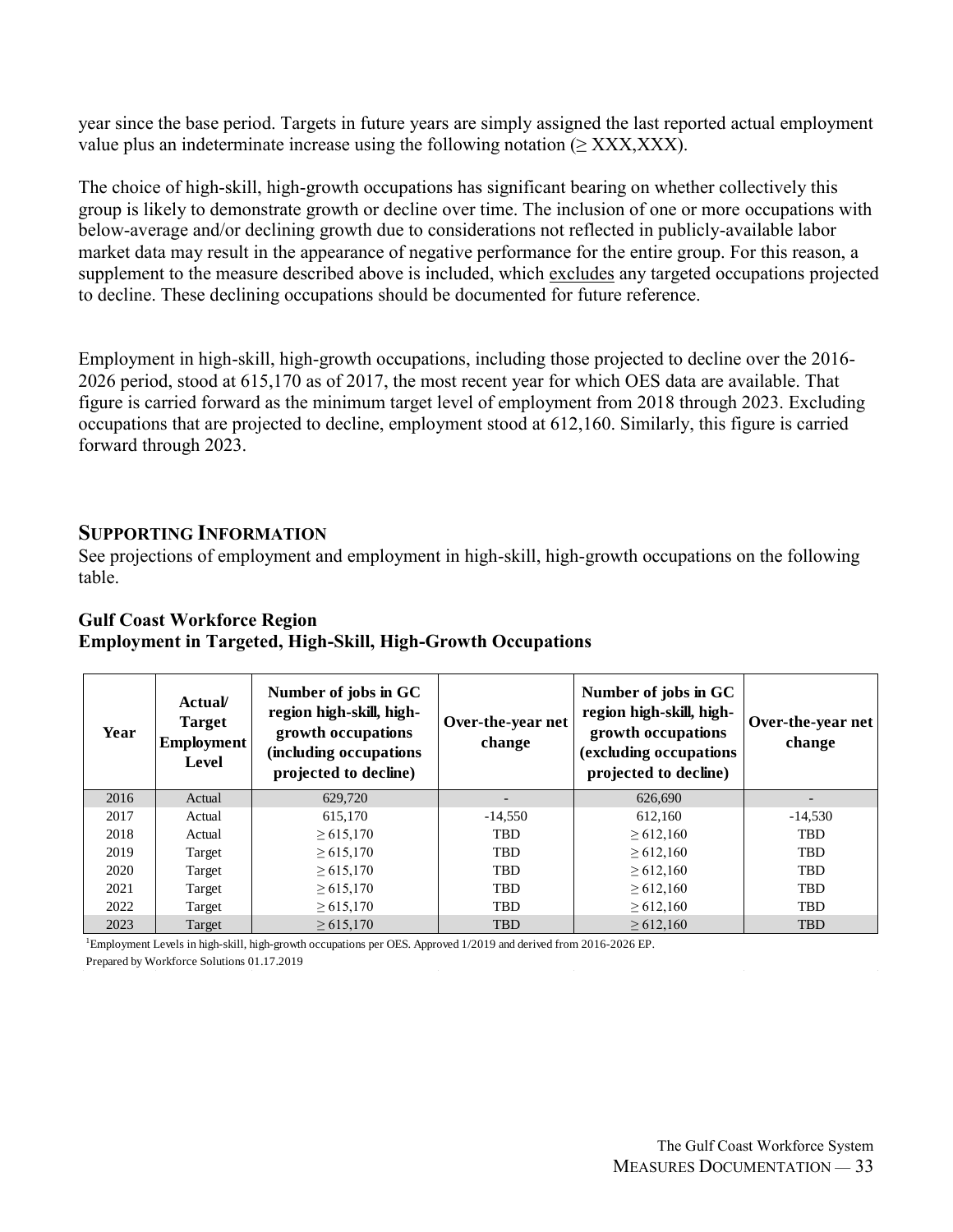**BOARD MEASURE** Employment 2019 — 2023

| <b>Quantifiable Measure</b>                                                                        | <b>Baseline</b> | <b>Long-Term Target</b> |
|----------------------------------------------------------------------------------------------------|-----------------|-------------------------|
| By 2023, 78 percent of individual customers will be<br>employed after leaving Workforce Solutions. | 76 percent      | 78 percent              |

#### **PRIMARY DATA SOURCE**

The primary data source of information for this measure is TWIST. We extract data from the TWIST database using ad hoc software (InfoMaker). TWIST data is available anytime. We use Unemployment Insurance data to determine if and when a customer is employed. Unemployment Insurance data is received every quarter (employers are required to report quarterly), and is considered mature about nine months after each measurement quarter.

#### **METHODOLOGY: SETTING THE BASELINE AND TARGET**

This measure includes Workforce Solutions customers with a Participation Exit during the performance period who are employed in Post Quarter 0 or Post Quarter 1. Data includes customer with valid social security number and does not include customers with valid exclusion reasons.

We calculated the baseline by dividing the number of individual customers leaving Workforce Solutions service and employed by the first quarter after exit (218,974) by the number of individual customers who exited Workforce Solutions' service (286,873) for the period October 1, 2016 through September 30, 2017 timeframe, or 76.3%. We rounded to 76 percent.

#### **SUPPORTING INFORMATION**

This measure purposefully disregards whether customers were employed or unemployed when they began receiving services for Workforce Solutions, or why or how they exited the system.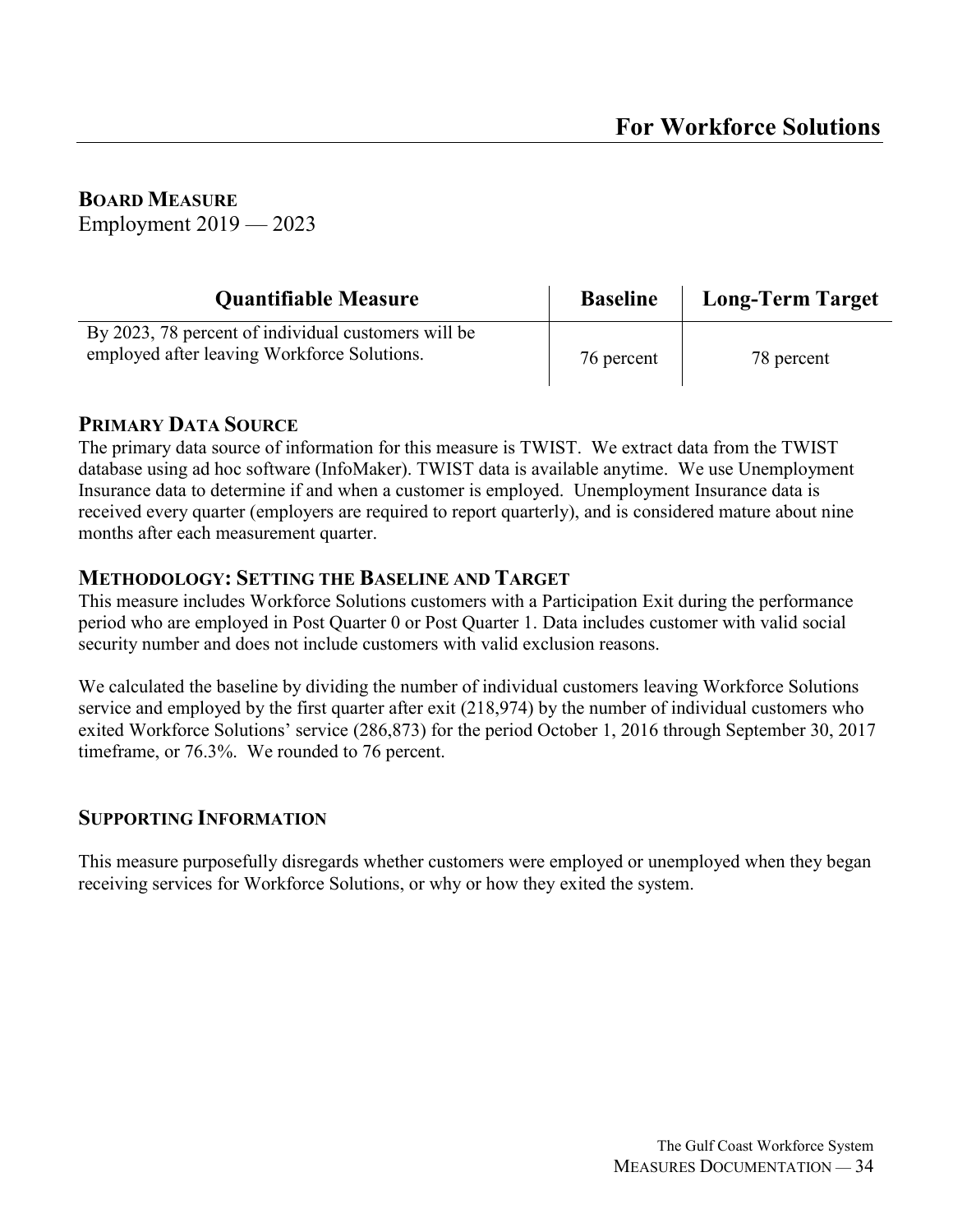| <b>Quantifiable Measure</b>                                                                                  | <b>Baseline</b> | <b>Long-Term Target</b> |
|--------------------------------------------------------------------------------------------------------------|-----------------|-------------------------|
| By 2023, 70 percent of individual customers will be<br>employed in the quarter entering Workforce Solutions. | 68 percent      | 70 percent              |

#### **PRIMARY DATA SOURCE**

The primary data source of information for this measure is TWIST. We extract data from the TWIST database using ad hoc software (InfoMaker). TWIST data is available anytime. We use Unemployment Insurance data to determine if and when a customer is employed. Unemployment Insurance data is received every quarter (employers are required to report quarterly), and is considered mature about nine months after each measurement quarter.

#### **METHODOLOGY: SETTING THE BASELINE AND TARGET**

This measure includes Workforce Solutions customers who receive their first service in the performance period who are employed in the quarter they received their first service. Data includes customer with valid social security number and does not include customers with valid exclusion reasons.

We calculated the baseline by dividing the number of individual customers who received a first service and were employed during the entrance quarter (174,323) by the total number of individual customers who received a first service (257,181) during that same quarter for the period April 1, 2017 through March 30, 2018 timeframe, or 67.8%. We rounded to 68 percent.

**SUPPORTING INFORMATION** None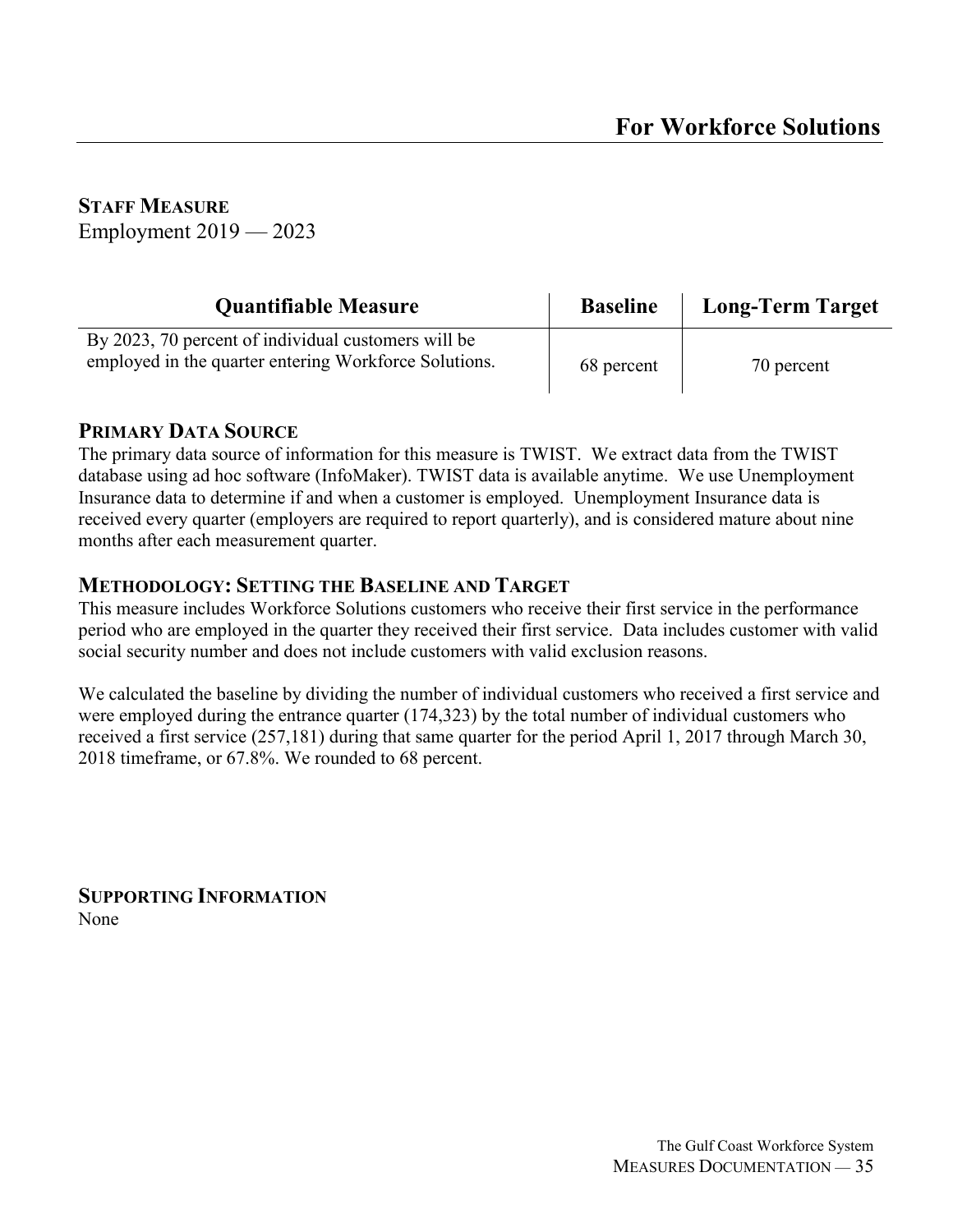| <b>Quantifiable Measure</b>                                                                                              | <b>Baseline</b> | <b>Long-Term Target</b> |
|--------------------------------------------------------------------------------------------------------------------------|-----------------|-------------------------|
| By 2023, 76 percent of individual customers, unemployed at<br>entry, will be employed after leaving Workforce Solutions. | 75 percent      | 76 percent              |

#### **PRIMARY DATA SOURCE**

The primary data source of information for this measure is TWIST. We extract data from the TWIST database using ad hoc software (InfoMaker). TWIST data is available anytime. We use Unemployment Insurance data to determine if and when a customer is employed. Unemployment Insurance data is received every quarter (employers are required to report quarterly), and is considered mature about nine months after each or measurement quarter.

#### **METHODOLOGY: SETTING THE BASELINE AND TARGET**

This measure includes Workforce Solutions customers who come to us as unemployed and are employed in Post Quarter 0 or Post Quarter 1 after they stop receiving services. Data includes customer with valid social security number and does not include customers with valid exclusion reasons.

We calculated the baseline by dividing the number of Workforce Solutions individual customers who were unemployed at entry and were employed by the first quarter after exit (185,969) by the number of individual customers who exited Workforce Solutions' service (249,308) for the period October 1, 2016 through September 30, 2017 timeframe, or 74.6 %. We rounded to 75 percent.

**SUPPORTING INFORMATION** None.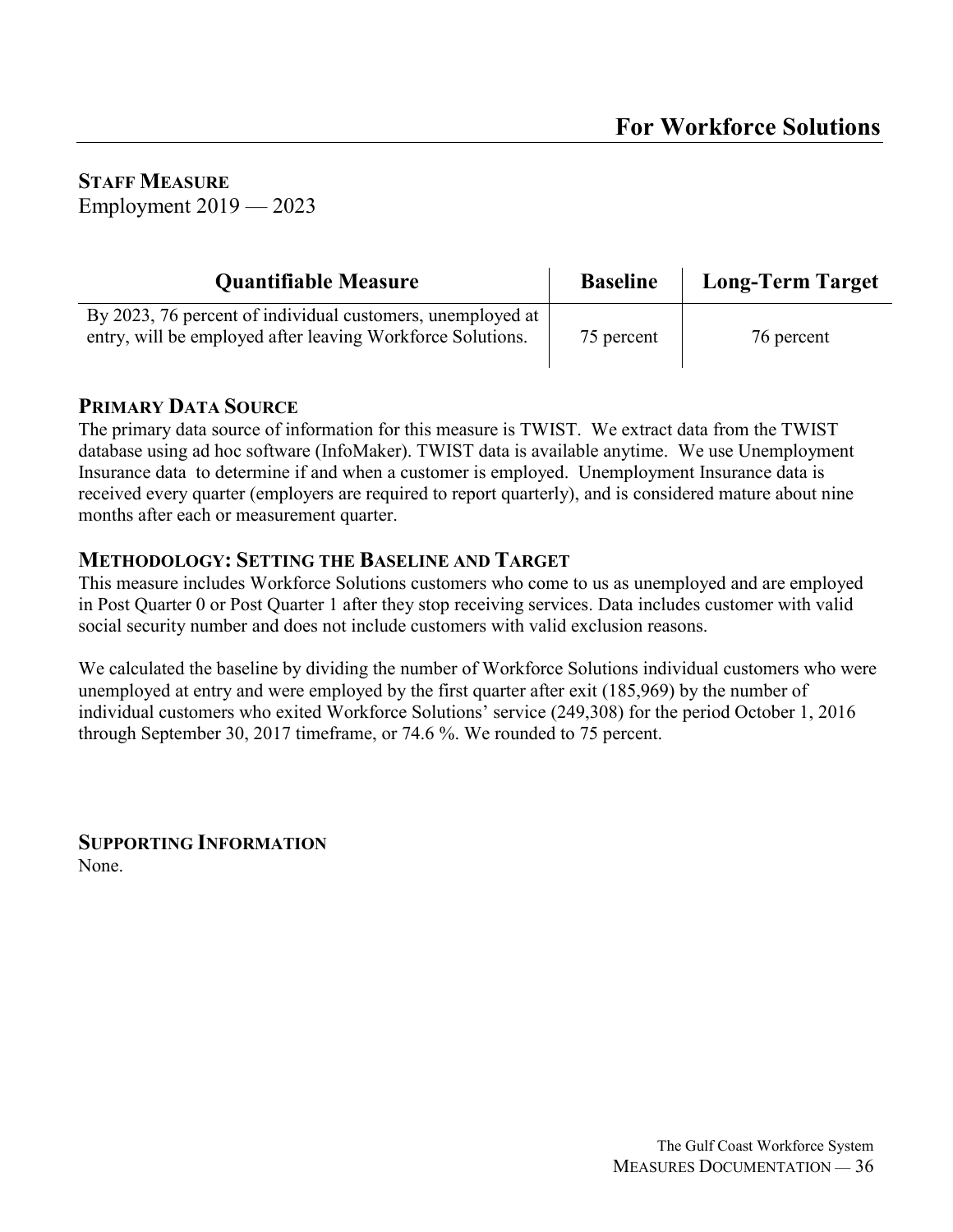| <b>Quantifiable Measure</b>                                                                                                                      | <b>Baseline</b> | <b>Long-Term Target</b> |
|--------------------------------------------------------------------------------------------------------------------------------------------------|-----------------|-------------------------|
| By 2023, 83 percent of individual customers employed after<br>leaving Workforce Solutions will also be employed in both<br>consecutive quarters. | 80 percent      | 83 percent              |

#### **PRIMARY DATA SOURCES**

The primary data source of information for this measure is TWIST. We extract data from the TWIST database using ad hoc software (InfoMaker). TWIST data is available anytime. We use Unemployment Insurance data to determine if and when a customer is employed. Unemployment Insurance data is received every quarter (employers are required to report quarterly), and is considered mature about nine months after each measurement quarter.

#### **METHODOLOGY: SETTING THE BASELINE AND TARGET**

This measure includes Workforce Solutions customers who are employed in the first quarter after Participation Exit who are also employed in Post Quarter 2 and Post Quarter 3 after Participation Exit. Data includes customer with valid social security number and does not include customers with valid exclusion reasons.

We calculated the baseline by dividing the number of individual customers leaving Workforce Solutions service and employed in both the second and third quarters after exit (143,905) by the number of individual customers who exited Workforce Solutions' service and were employed in the quarter after exit (180,085) for the period April 1, 2017 through March 31, 2018 timeframe, or 79.9 %. We rounded to 80 percent.

### **SUPPORTING INFORMATION**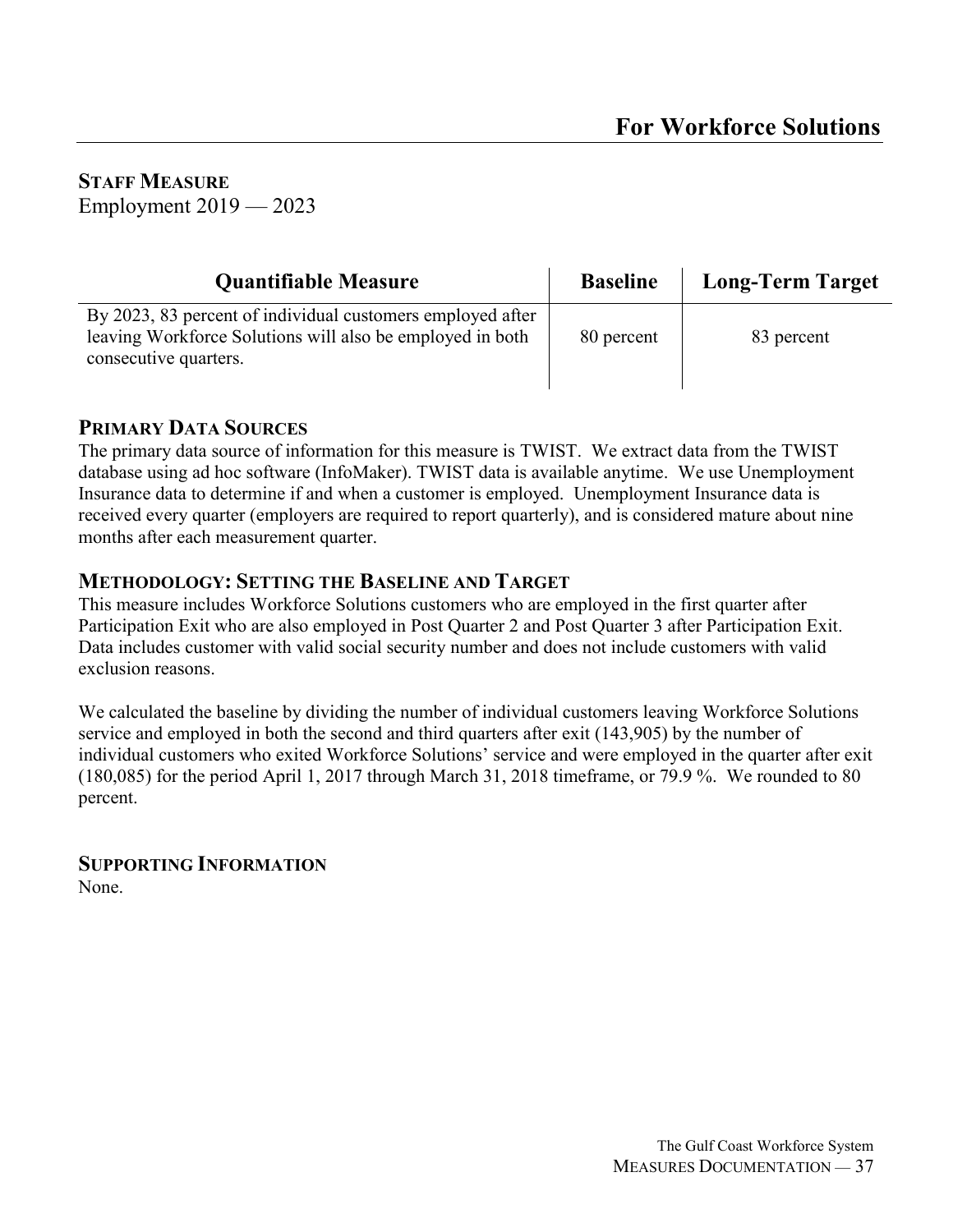#### **BOARD MEASURE**

Job Creation 2019 — 2023

| <b>Quantifiable Measure</b>                                                                                                                      | <b>Baseline</b> | <b>Long-Term Target</b> |
|--------------------------------------------------------------------------------------------------------------------------------------------------|-----------------|-------------------------|
| By 2023, 3,500 new jobs per year will be created as a direct<br>result of Workforce Solutions partnering with other business  <br>organizations. | 3,079           | 3,500                   |

#### **PRIMARY DATA SOURCE**

The primary source for information is internal reports of partnering activity resulting in new jobs created by Workforce Solutions. This information is reported quarterly. Annual reports are available 30 days after the end of the calendar year.

#### **METHODOLOGY: SETTING THE BASELINE AND TARGET**

The baseline is estimated at 2,646. We commit to a long-term target for 2023 of 3,500 jobs.

**Note:** This measure is computed as a two-year moving average. Thus, the 2023 target of 3,500 jobs will be the average of the total number of jobs created in 2022 and 2023. It counts only those jobs directly created as a result of partnerships between Workforce Solutions staff and employers considering expanding, starting a new business, or relocating an existing business to the region. It does not include the other jobs created as a result, the so called "ripple" or "multiplier" effect of the initial jobs created.

Workforce Solutions may establish these partnerships independently or in concert with chambers of commerce, economic development entities, or other employer groups in the region.

These partnerships need not be formal, but they must constitute more substantive involvement on Workforce Solutions' part than simply attending meetings, serving on committees, or making generic presentations. To qualify as *partnering*, Workforce Solutions' involvement must include working individually or as part of a team to recruit a specific employer to the region, help an employer expand an existing business in the region or start a new one, or put together the workforce component of an incentive package that results in new jobs for the region, regardless of the source of financing for the component.

#### **SUPPORTING INFORMATION**

We do not count jobs created because an employer changed location within the 13-county region, nor do arrangements to help employers fill existing job openings.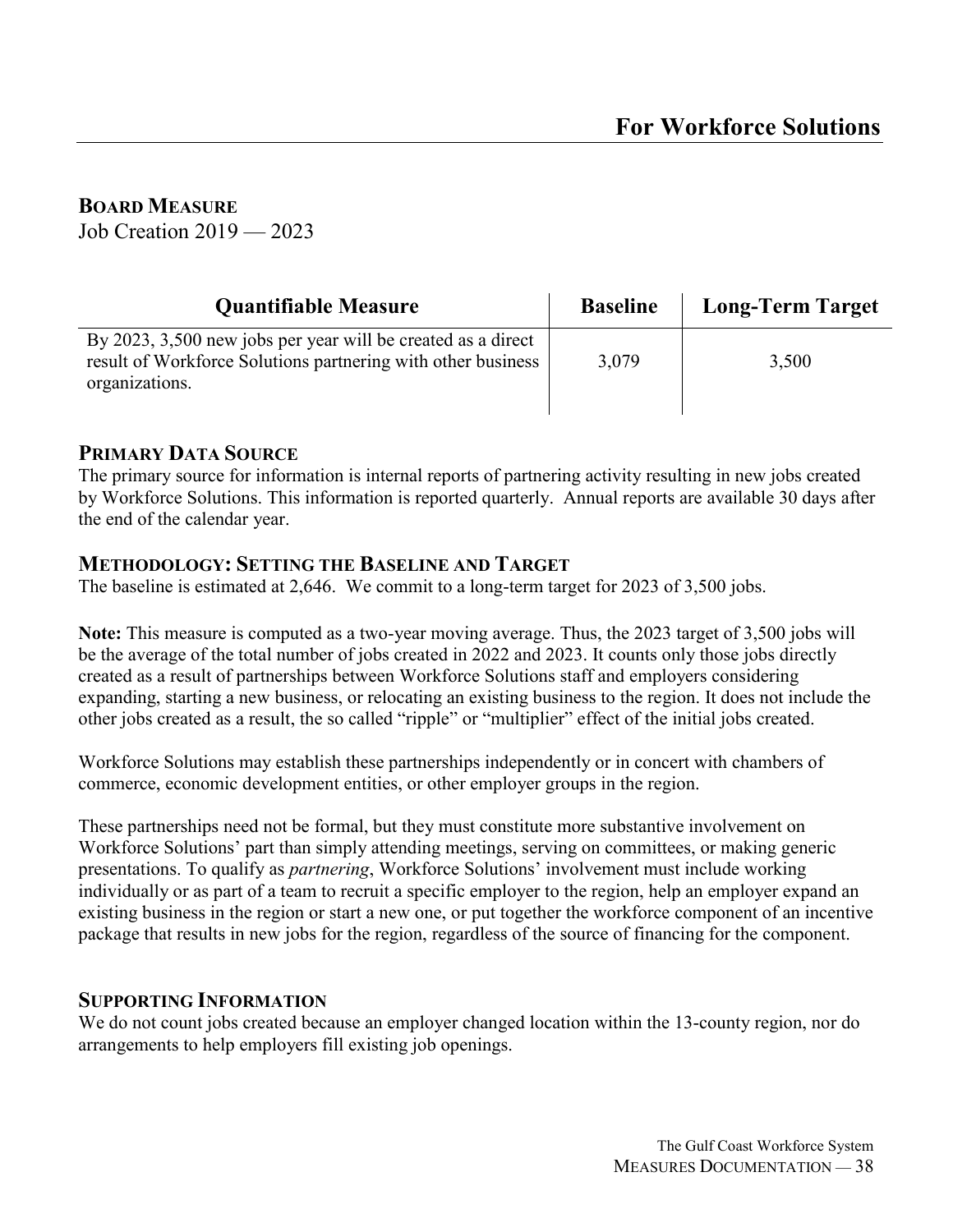**STAFF MEASURE** Job Creation 2019 — 2023

| <b>Quantifiable Measure</b>                                                                                                                                                                                              | <b>Baseline</b> | <b>Long-Term Target</b> |
|--------------------------------------------------------------------------------------------------------------------------------------------------------------------------------------------------------------------------|-----------------|-------------------------|
| By 2023, 75 percent of the new jobs created, as a direct result<br>of Workforce Solutions partnering with business<br>organizations, will be with employers in industries targeted<br>by the Gulf Coast Workforce Board. | 60 percent      | 75 percent              |

#### **PRIMARY DATA SOURCE**

There are two primary sources for information on this measure: Workforce Solutions' internal reports of partnering activity directly resulting in new jobs created, and its list of Board-adopted targeted industries (copy in appendix 1). Information on the number of new jobs created by partnering activities is reported quarterly. Annual reports are available 30 days after the end of the calendar year. The Board's list of targeted industries is available at any time. It is regularly reviewed and updated when appropriate.

#### **METHODOLOGY: SETTING THE BASELINE AND TARGET**

The baseline is estimated at 60 percent. We commit to a long-term target of 75 percent.

**Note:** This measure counts only those jobs directly created as a result of partnerships between Workforce staff and employers considering expanding, starting a new business, or relocating an existing business to the region. It does not include the other jobs created as a result, the so called "ripple" or "multiplier" effect of the initial jobs directly created.

#### **SUPPORTING INFORMATION**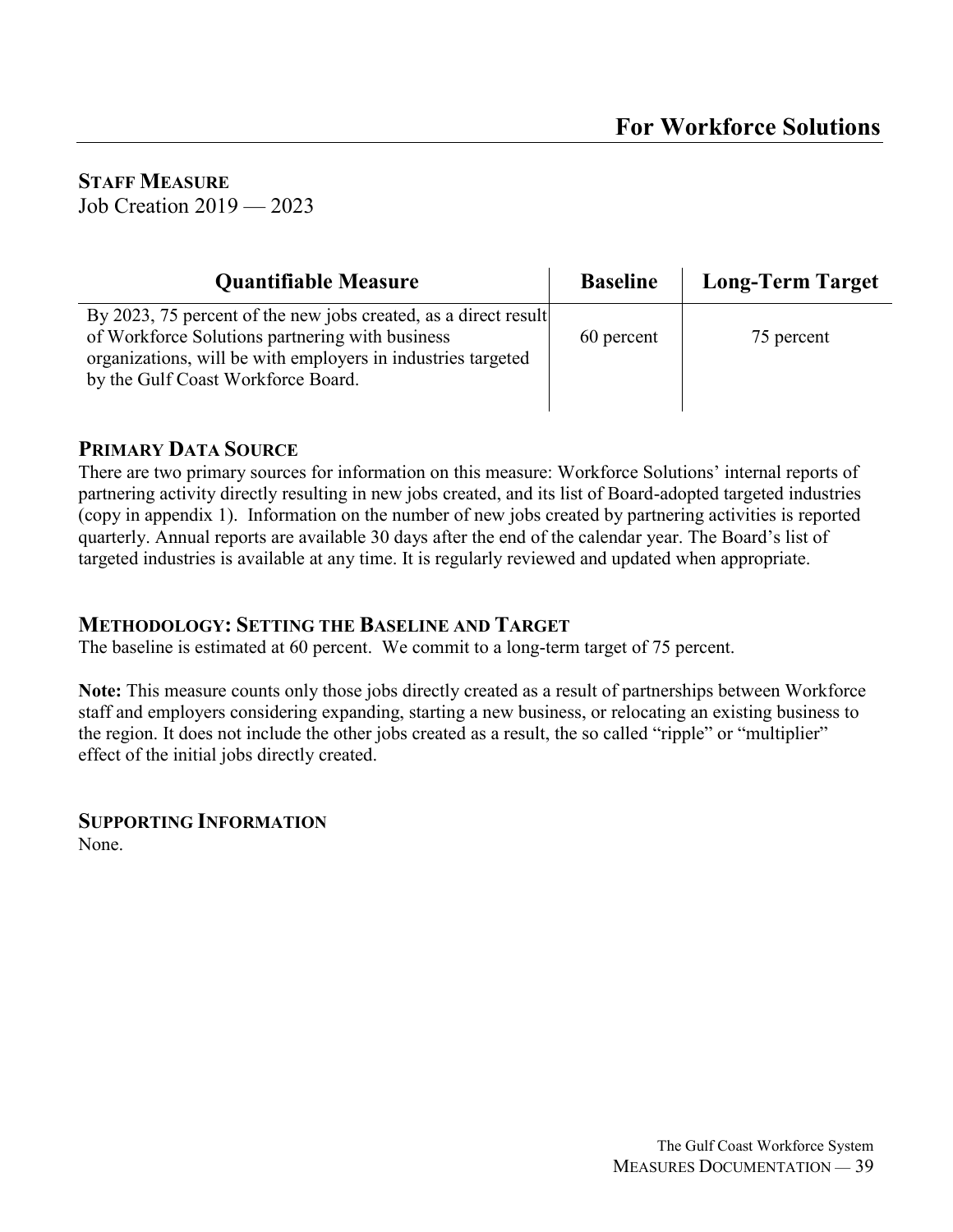**STAFF MEASURE** Job Creation 2019 — 2023

| <b>Quantifiable Measure</b>                                                                                                                                                                                                        | <b>Baseline</b> | <b>Long-Term Target</b> |
|------------------------------------------------------------------------------------------------------------------------------------------------------------------------------------------------------------------------------------|-----------------|-------------------------|
| By 2023, 45 percent of the new jobs created, as a direct result<br>of Workforce Solutions partnering with business<br>organizations, will be in high-skill, high-growth occupations<br>targeted by the Gulf Coast Workforce Board. | 45 percent      | 45 percent              |

#### **PRIMARY DATA SOURCE**

There are two primary sources of information for this measure: Workforce Solutions' internal reports of partnering activity directly resulting in new jobs created, and its list of Board-adopted high-skill, highgrowth occupations (copy in appendix 2). Information on the number of new jobs created by partnering activities is reported quarterly. Annual reports are available 30 days after the end of the calendar year. The Board's list of high-skill, high-growth occupations is available at any time. It is regularly reviewed and updated when appropriate.

#### **METHODOLOGY: SETTING THE BASELINE AND TARGET**

We commit to a long-term target of 45 percent based on fluctuation of the workforce.

#### **SUPPORTING INFORMATION**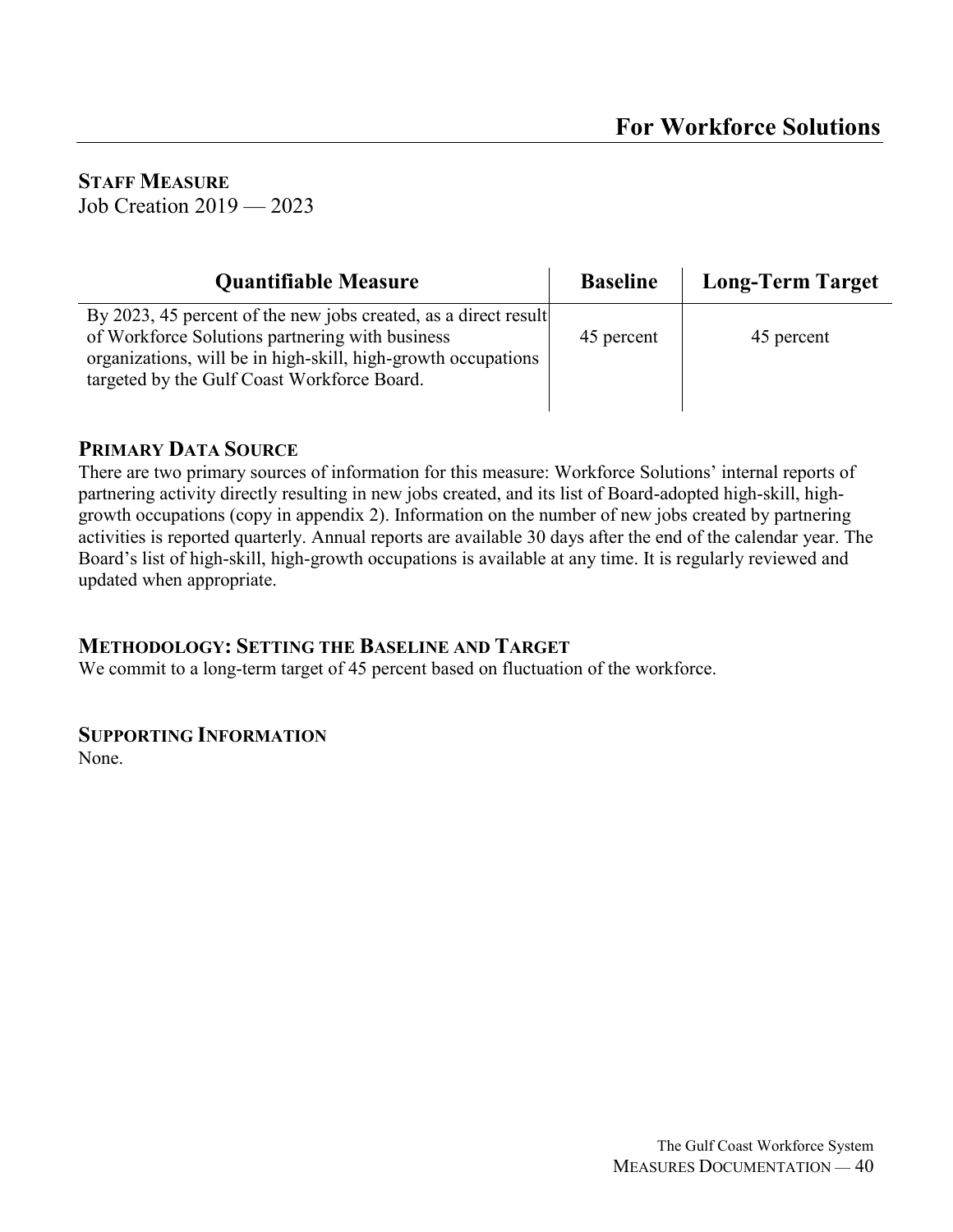**BOARD MEASURE** Market Share 2019 — 2023

| <b>Quantifiable Measure</b>                                                | <b>Baseline</b> | <b>Long-Term Target</b> |
|----------------------------------------------------------------------------|-----------------|-------------------------|
| By 2023, 31,500 of the region's employers will use<br>Workforce Solutions. | 26,367          | 31,500                  |

#### **PRIMARY DATA SOURCE**

The primary source of information for this measure is TWIST. Workforce Solutions service to employers are reported through TWIST Web reports. Data is available any time.

#### **METHODOLOGY: SETTING THE BASELINE AND TARGETS**

We count the number of employer reporting units that received one or more of the following services from Workforce Solutions in the reporting period. An employer reporting unit is an employer site unduplicated by physical address. An employer reporting unit must be created in Work in Texas for each physical location.

Employer Services:

- taking job postings
- providing specialized testing to job seekers on behalf of an employer
- performing employer site recruitment
- iob fairs
- providing employer meeting or interview space
- providing customized or incumbent worker training
- entering into a subsidized/unpaid employer agreement
- providing rapid response
- job development, or
- other service provided to employers for a fee

We commit to directly serving at least 31,500 employers in a year by 2023.

This commitment is based on past trends and current strategies Workforce Solutions and its contractors will employ to increase employer participation.

#### **SUPPORTING INFORMATION**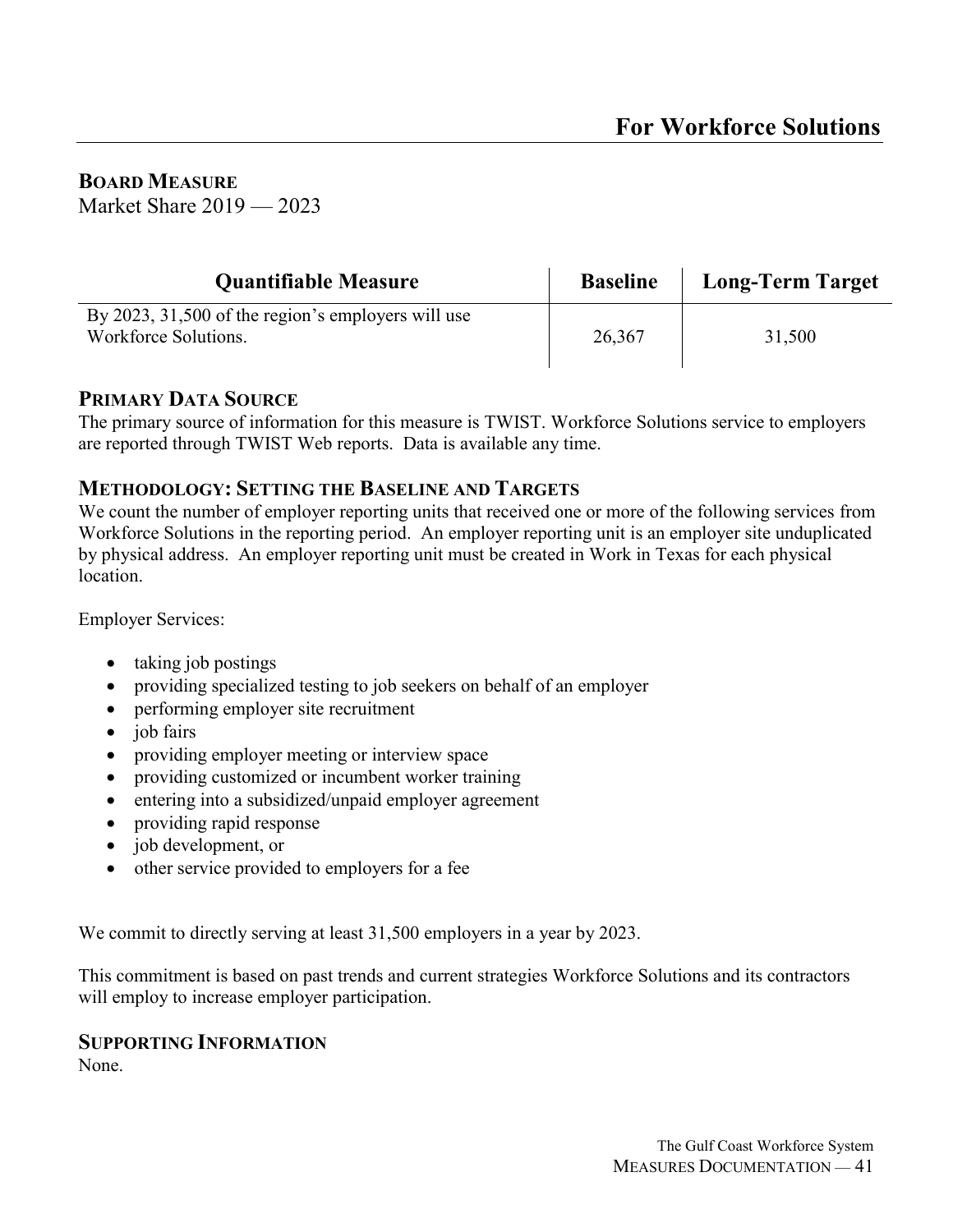#### **BOARD MEASURE**

Customer Loyalty 2019 — 2023

| <b>Quantifiable Measure</b>                                                             | <b>Baseline</b> | <b>Long-Term Target</b> |
|-----------------------------------------------------------------------------------------|-----------------|-------------------------|
| By 2023, 65 percent of employers using Workforce Solutions<br>will be repeat customers. | 60 percent      | 65 percent              |

#### **PRIMARY DATA SOURCE**

The primary source of information for this measure is TWIST. Workforce Solutions services to employers are reported through TWIST Web reports. Data is available any time.

#### **METHODOLOGY: SETTING THE BASELINE AND TARGET**

The denominator for this measure is an unduplicated count of employer reporting units who:

• receive services from Workforce Solutions' in the prior performance year (October 1, 2017 through September 30, 2018) plus. We estimate this number to be 24,270.

The numerator includes an unduplicated count of employer reporting units who:

- received a Workforce Solutions' service in the prior performance year who also received a Workforce Solutions' service in the current performance year (October 1, 2017 through September 30, 2018) plus
- did not receive services from Workforce Solutions in the prior performance year but did receive multiple services at least 90 days apart in the current year (October 1, 2018 through September 30, 2019) We estimate this number to be 14,562.

We include all employer reporting units that receive one of the following services in the reporting period including:

- taking job postings
- providing specialized testing to job seekers on behalf of an employer
- performing employer site recruitment
- job fairs
- providing employer meeting or interview space
- providing customized or incumbent worker training
- entering into a subsidized/unpaid employer agreement
- providing rapid response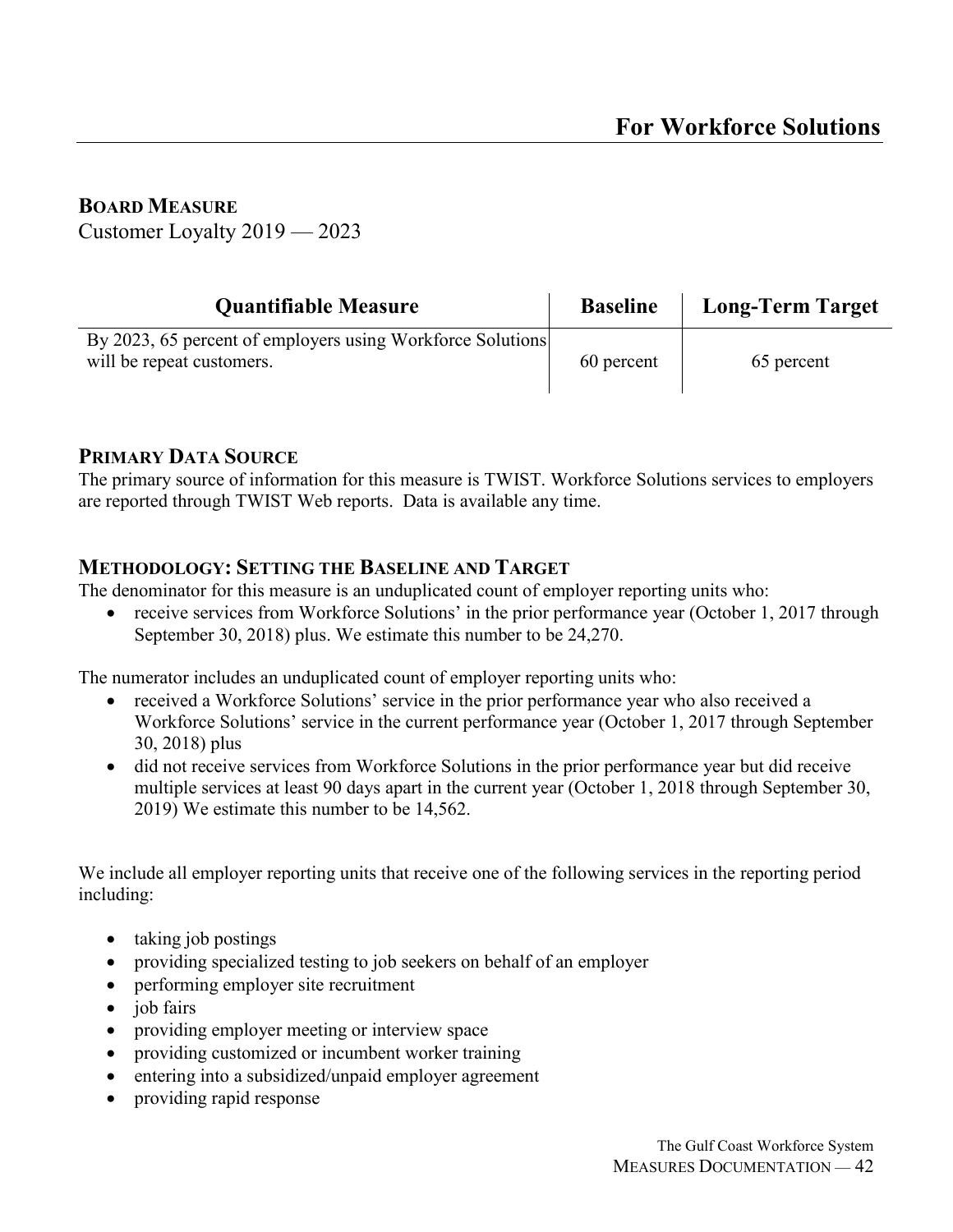- job development, or
- other service provided to employers for a fee

We commit that 65 percent of these employers will be repeat customers during the period Oct 1, 2022 through September 30, 2023.

**SUPPORTING INFORMATION** None.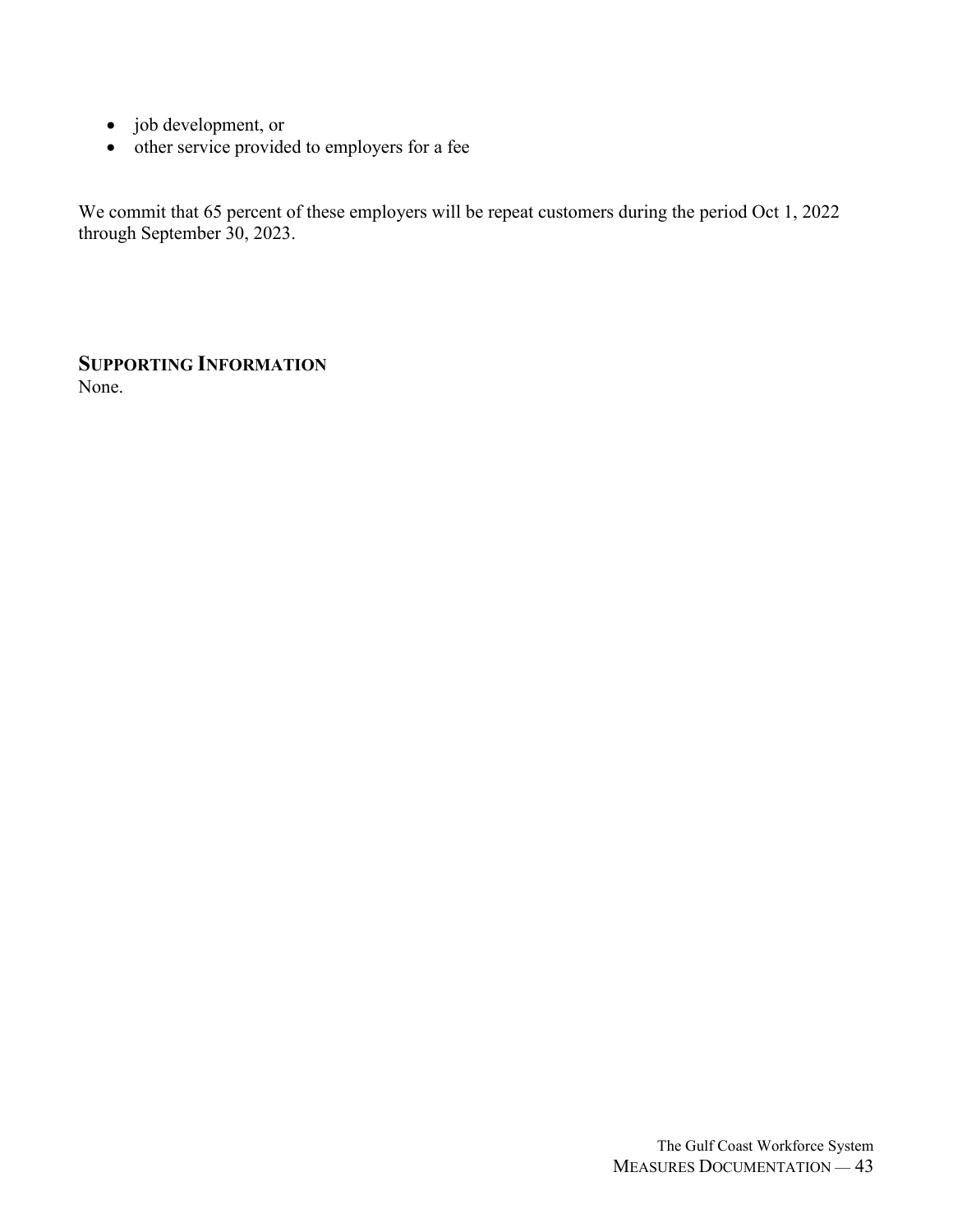#### **BOARD MEASURE**

Income  $2019 - 2023$ 

| <b>Quantifiable Measure</b>                                                                                                          | <b>Baseline</b> | <b>Long-Term Target</b> |
|--------------------------------------------------------------------------------------------------------------------------------------|-----------------|-------------------------|
| By 2023, 37 percent of individual customers will have<br>earnings gains of at least 20 percent after leaving Workforce<br>Solutions. | 37 percent      | 37 percent              |

#### **PRIMARY DATA SOURCES**

The primary data source of information for this measure is TWIST. We extract data from the TWIST database using ad hoc software (InfoMaker). TWIST data is available anytime. We use Unemployment Insurance data to determine if and when a customer is employed. Unemployment Insurance data is received every quarter (employers are required to report quarterly), and is considered mature about nine months after each measurement quarter.

#### **METHODOLOGY: SETTING THE BASELINE AND TARGET**

For this measure, we compare second-quarter-after-exit earnings to earnings two quarters prior to entrance. Data includes customer with valid social security number and does not include customers with valid exclusion reasons.

We calculated the baseline by dividing the number of individual customers leaving Workforce Solutions' services that had earnings gains of at least 20 percent in the second quarter after exit compared to the second quarter before entrance (109,379) by the number of individual customers who exited Workforce Solutions' service (295,618) for the period April 1, 2017 through March 31, 2018 timeframe or 37.0%.

#### **SUPPORTING INFORMATION**

We used Common Measure customer data. We selected all customers who exited during the report period.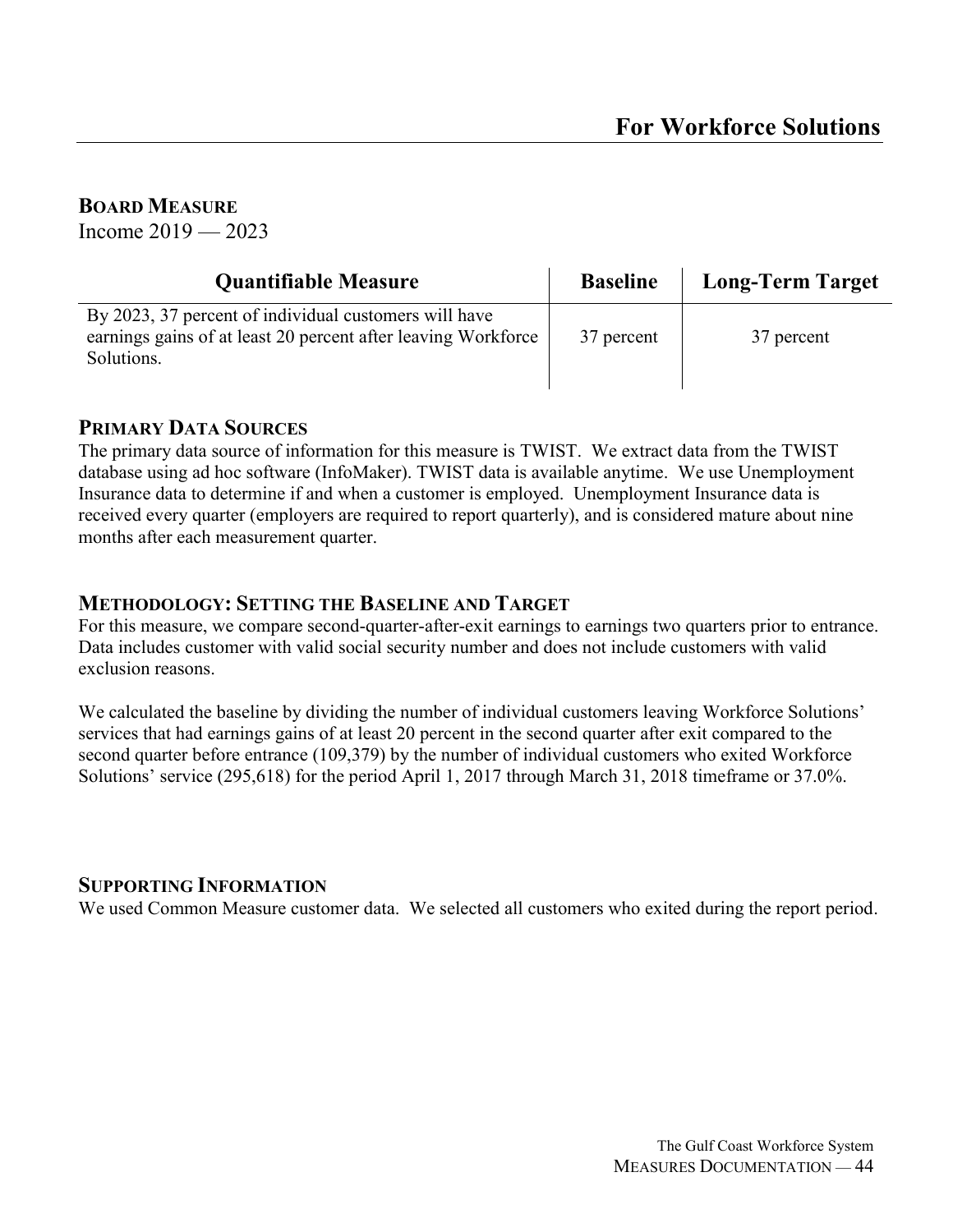**STAFF MEASURE** Income  $2019 - 2023$ 

| <b>Quantifiable Measure</b>                                                                                | <b>Baseline</b> | <b>Long-Term Target</b> |
|------------------------------------------------------------------------------------------------------------|-----------------|-------------------------|
| By 2023, 46 percent of individual customers will have<br>earnings gains after leaving Workforce Solutions. | 46 percent      | 46 percent              |

#### **PRIMARY DATA SOURCE**

The primary data source of information for this measure is TWIST. We extract data from the TWIST database using ad hoc software (InfoMaker). TWIST data is available anytime. We use Unemployment Insurance data to determine if and when a customer is employed. Unemployment Insurance data is received every quarter (employers are required to report quarterly), and is considered mature about nine months after each measurement quarter.

#### **METHODOLOGY: SETTING THE BASELINE AND TARGET**

For this measure, we compare second and third quarter after exit earnings to earnings for the second and third quarters before the entrance quarter. Data includes customer with valid social security number and does not include customers with valid exclusion reasons.

We calculated the baseline by dividing the number of individual customers leaving Workforce Solutions' service that had earnings gains in the second and third quarters after exit compared to the second and third quarters before entrance (135,984) by the number of individual customers who exited (295,618) for the period April 1, 2017 through March 31, 2018 timeframe, or 46.0%.

#### **SUPPORTING INFORMATION**

We used Common Measure customer data. We selected all customers who exited during the report period.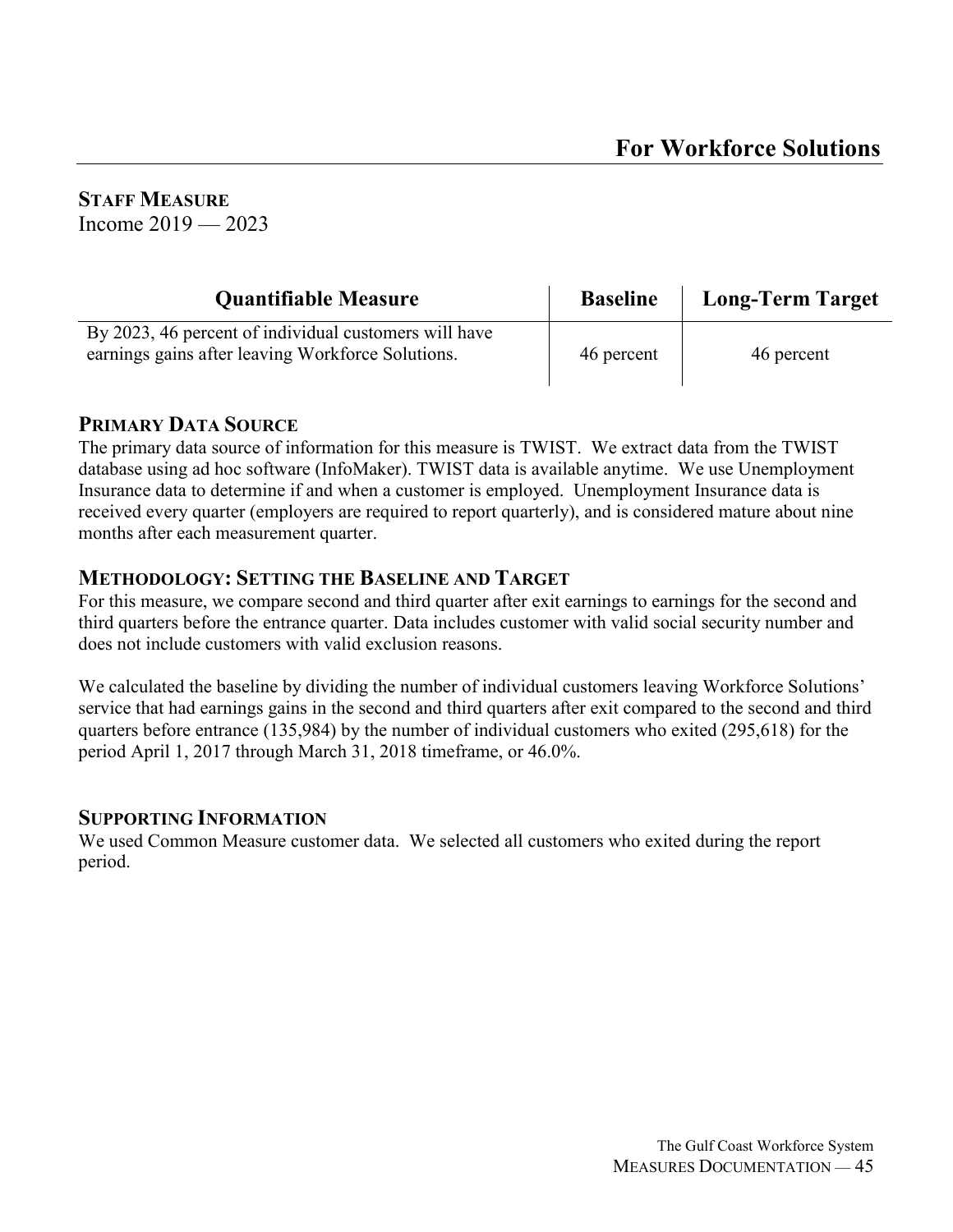Section D ANNUAL PERFORMANCE TARGETS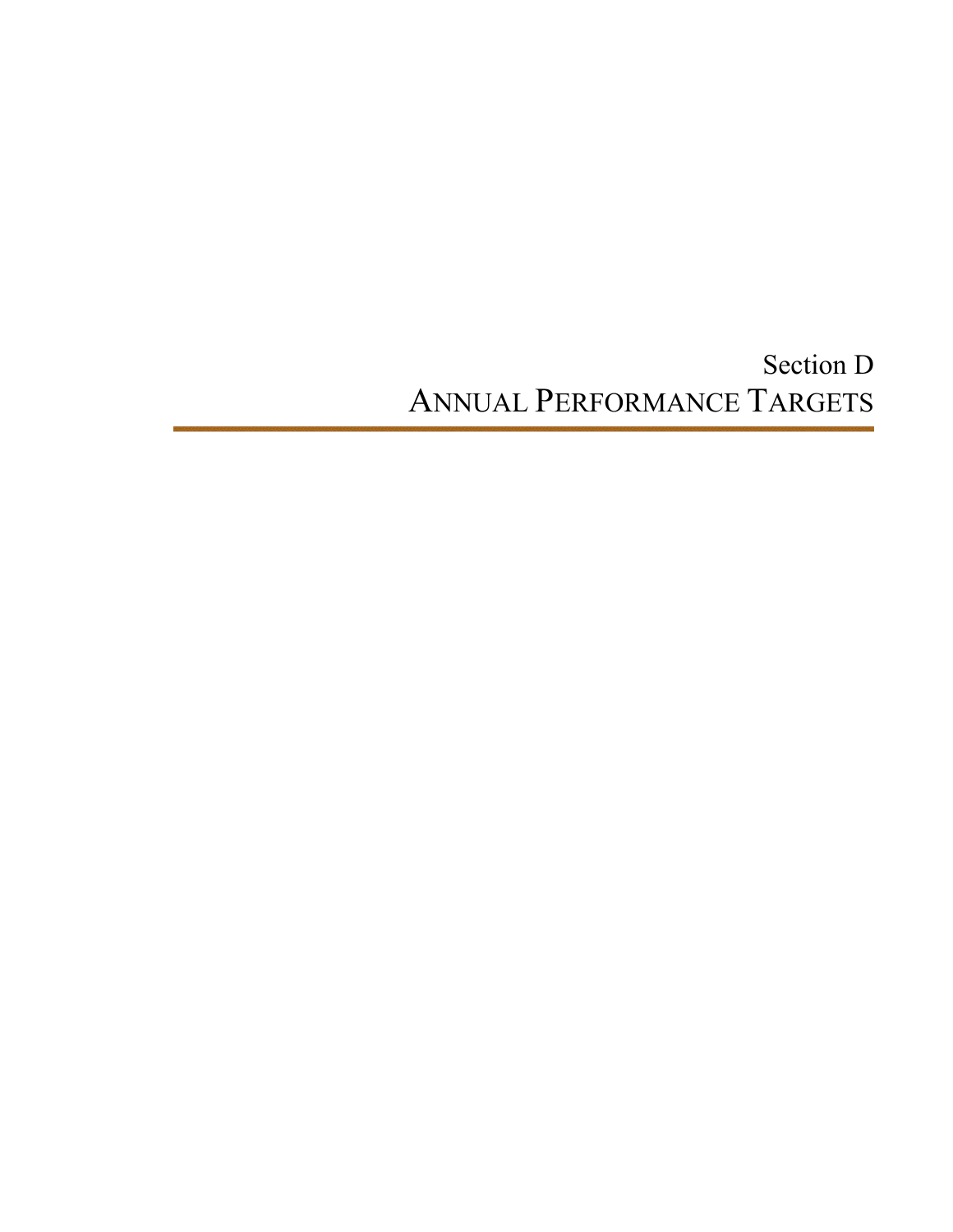### **EDUCATION CREDENTIALS**

### For the Regional Workforce System

|                                                                                                                                                                                                                        | 2019 | 2020 | 2021 | 2022 | 2023 |
|------------------------------------------------------------------------------------------------------------------------------------------------------------------------------------------------------------------------|------|------|------|------|------|
| Percentage of the region's<br>population (25 and older)<br>holding an education<br>credential <sup>1, 2</sup>                                                                                                          | 83%  | 83%  | 83%  | 84%  | 84%  |
| Percentage of the region's<br>population (25 and older)<br>holding a post-secondary<br>degree $2$                                                                                                                      | 38%  | 38%  | 38%  | 39%  | 39%  |
| Percentage of those pursuing<br>an education credential who<br>earn one $2$                                                                                                                                            | 24%  | 24%  | 24%  | 24%  | 24%  |
| Percentage of students enrolled<br>in the 9 <sup>th</sup> through $12th$ grades<br>earning a high school diploma <sup>2</sup>                                                                                          | 23%  | 23%  | 23%  | 23%  | 23%  |
| Percentage of those enrolled in<br>adult basic education will earn<br>a high school equivalency<br>(HSE)                                                                                                               | 79%  | 79%  | 79%  | 79%  | 79%  |
| Percentage of students enrolled<br>in post-secondary institutions<br>earning a certificate or degree <sup>2</sup>                                                                                                      | 23%  | 23%  | 24%  | 24%  | 24%  |
| Percentage of students earning<br>post-secondary certificates or<br>degrees in fields preparing them<br>for jobs in high-skill, high-<br>growth occupations targeted by<br>the Gulf Coast Workforce Board <sup>2</sup> | 38%  | 39%  | 39%  | 40%  | 40%  |

 $\overline{a}$ 

<sup>&</sup>lt;sup>1</sup> Shaded performance measures are Board-level measures; others are staff-level measures.

<sup>&</sup>lt;sup>2</sup> Baseline year is 2017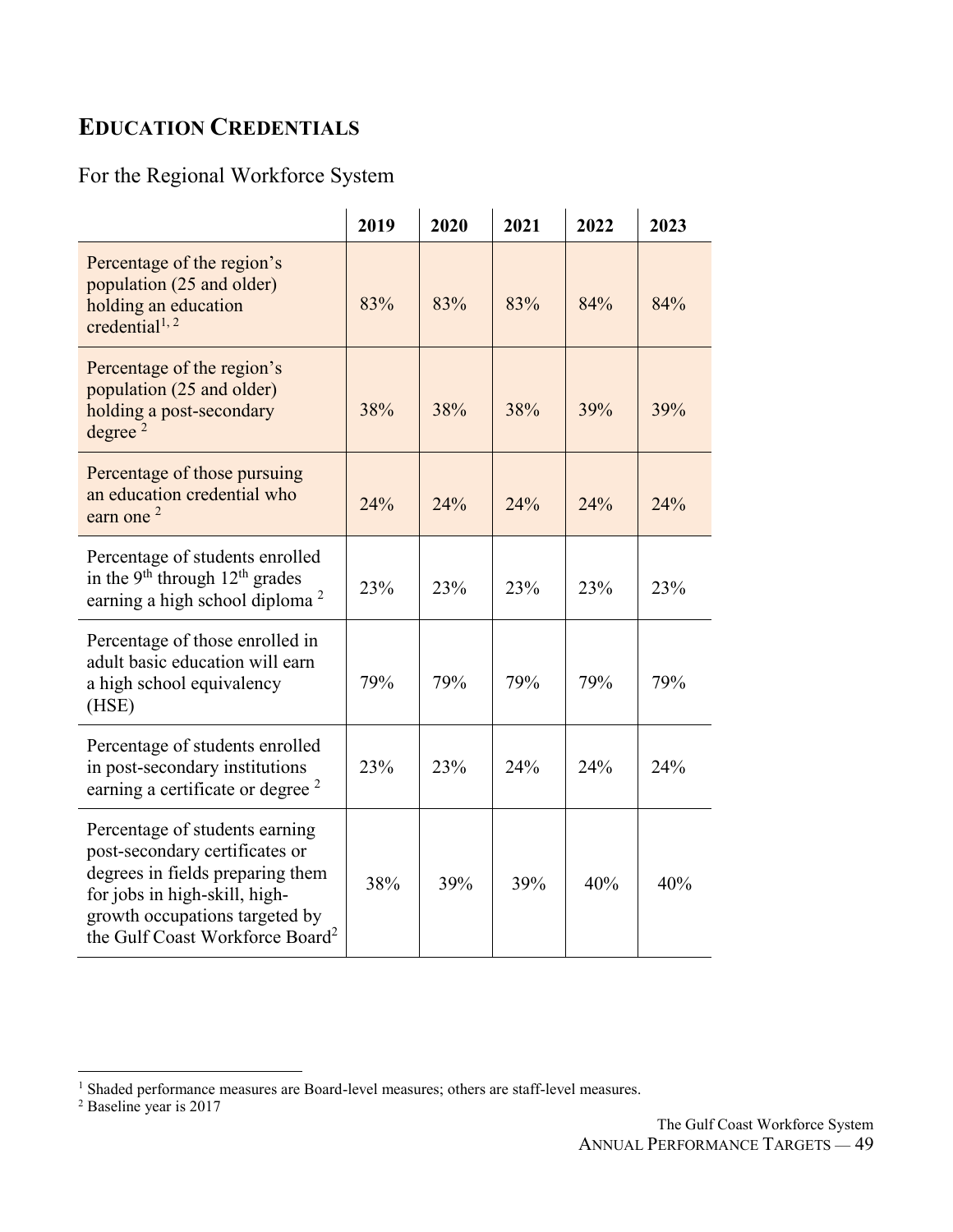### For the Regional Workforce System - Continued

|                                                                                                                              | 2019   | 2020   | 2021   | 2022   | 2023   |
|------------------------------------------------------------------------------------------------------------------------------|--------|--------|--------|--------|--------|
| The total number of students<br>earning a post-secondary<br>degree or certificate up to and<br>including Associate's degree. | 42,825 | 45,679 | 48,532 | 51,385 | 54,239 |

### **EDUCATION CREDENTIALS**

For Workforce Solutions

|                                                                                                                                           | 2019 | 2020 | 2021 | 2022 | 2023 |
|-------------------------------------------------------------------------------------------------------------------------------------------|------|------|------|------|------|
| Percentage of Workforce<br>Solutions individual customers<br>pursuing an education<br>credential who earn one                             | 74%  | 75%  | 75%  | 76%  | 76%  |
| Percentage of Workforce<br>Solutions' individual customers<br>enrolled in post-secondary<br>education who earn a certificate<br>or degree | 85%  | 85%  | 85%  | 86%  | 86%  |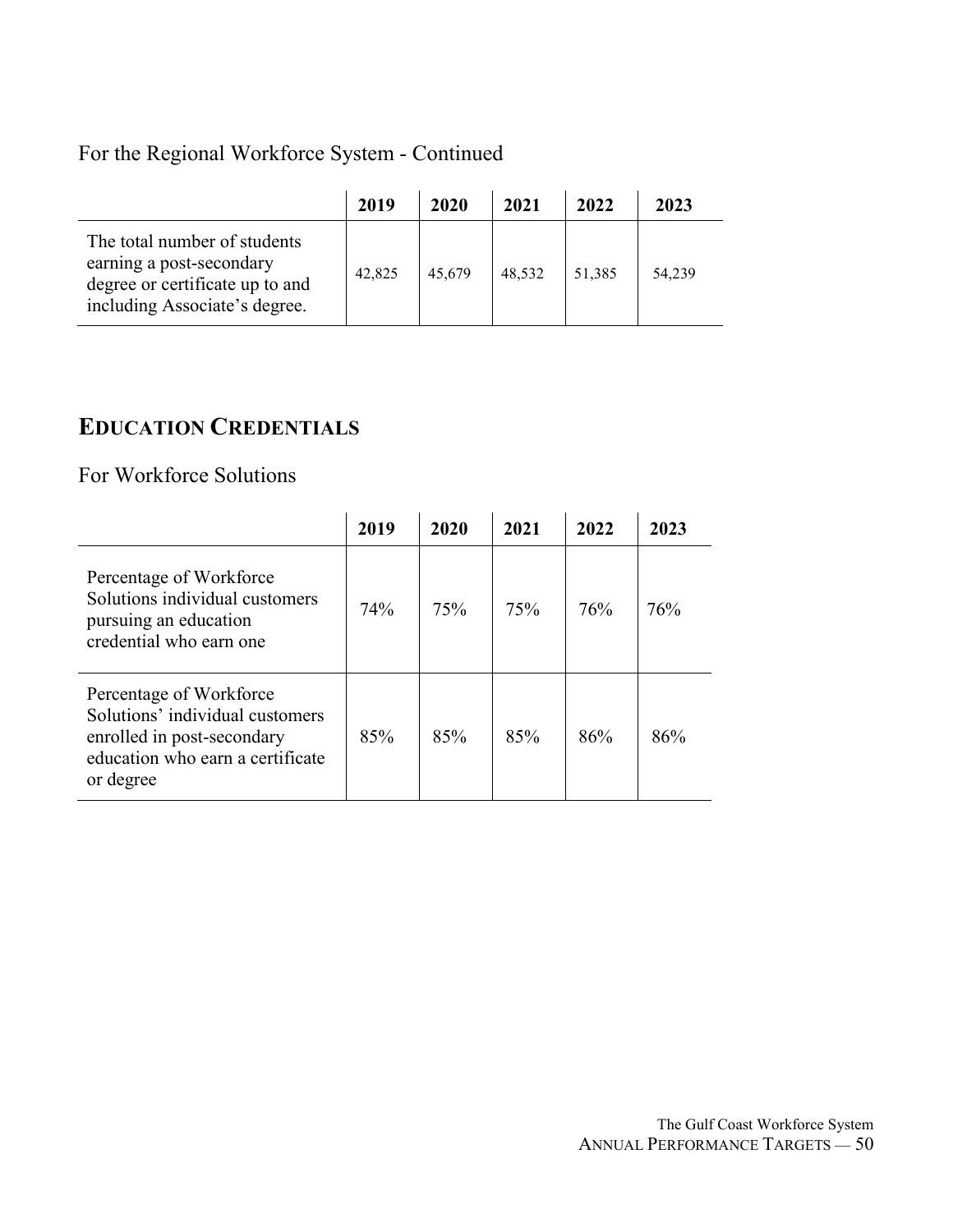### **JOB CREATION**

### For the Regional Workforce System

|                      | 2019                                                 | 2020 | 2021 | 2022 | 2023 |
|----------------------|------------------------------------------------------|------|------|------|------|
| Total number of jobs | $ 3,029,703 3,080,544 3,131,384 3,182,225 3,233,065$ |      |      |      |      |

### For Workforce Solutions

|                                                                                                                                                                                                          | 2019  | 2020  | 2021  | 2022  | 2023  |
|----------------------------------------------------------------------------------------------------------------------------------------------------------------------------------------------------------|-------|-------|-------|-------|-------|
| Number of new jobs created as<br>a direct result of Workforce<br>Solutions' partnering with<br>other business organizations                                                                              | 3,300 | 3,300 | 3,400 | 3,400 | 3,500 |
| Percentage of new jobs created<br>with employers in industries<br>targeted by the Gulf Coast<br>Workforce Board as a direct<br>result of Workforce Solutions'<br>partnership efforts                     | 60%   | 63%   | 67%   | 72%   | 75%   |
| Percentage of new jobs created<br>with employer in high-skill,<br>high-growth occupations<br>targeted by the Gulf Coast<br>Workforce Board as a result of<br>Workforce Solutions'<br>partnership efforts | 45%   | 45%   | 45%   | 45%   | 45%   |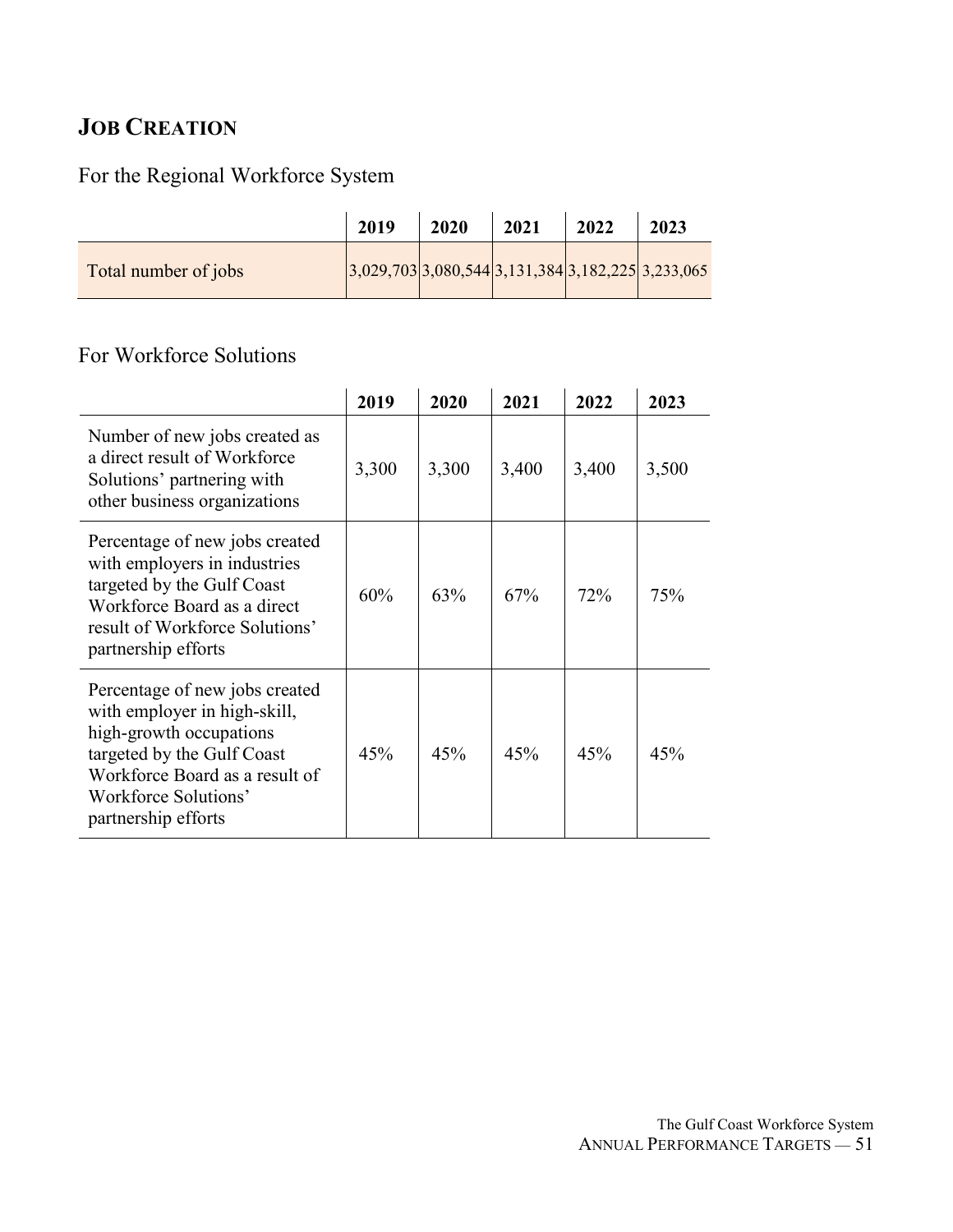### **EMPLOYMENT**

### For the Regional Workforce System

|                                                                                                                                            | 2019  | 2020  | 2021  | 2022  | 2023  |
|--------------------------------------------------------------------------------------------------------------------------------------------|-------|-------|-------|-------|-------|
| Percentage of employed<br>working for employers in<br>industries targeted by the Gulf<br>Coast Workforce Board <sup>3</sup>                | 27.5% | 27.7% | 28.3% | 28.4% | 28.6% |
| Percentage of employed<br>working in high-skill, high-<br>growth occupations targeted by<br>the Gulf Coast Workforce<br>Board <sup>3</sup> | 19.3% | 19.4% | 168%  | 169%  | 169%  |

### **EMPLOYMENT**

For Workforce Solutions

|                                                                                                                                                               | 2019 | 2020 | 2021 | 2022 | 2023 |
|---------------------------------------------------------------------------------------------------------------------------------------------------------------|------|------|------|------|------|
| Percentage of individual<br>customers employed after<br>leaving Workforce Solutions                                                                           | 76%  | 77%  | 77%  | 78%  | 78%  |
| Percent of individuals<br>Workforce Solutions customers<br>employed in entrance quarter                                                                       | 68%  | 68%  | 68%  | 68%  | 70%  |
| Percentage of Workforce<br>Solutions' individual<br>customers, unemployed at<br>entrance, employed after<br>leaving Workforce Solutions                       | 75%  | 75%  | 75%  | 76%  | 76%  |
| Percentage of Workforce<br>Solutions' individual<br>customers employed after<br>leaving Workforce Solutions,<br>also employed in both<br>consecutive quarters | 83%  | 83%  | 83%  | 83%  | 83%  |

<sup>&</sup>lt;sup>3</sup> Baseline year is 2017

 $\overline{a}$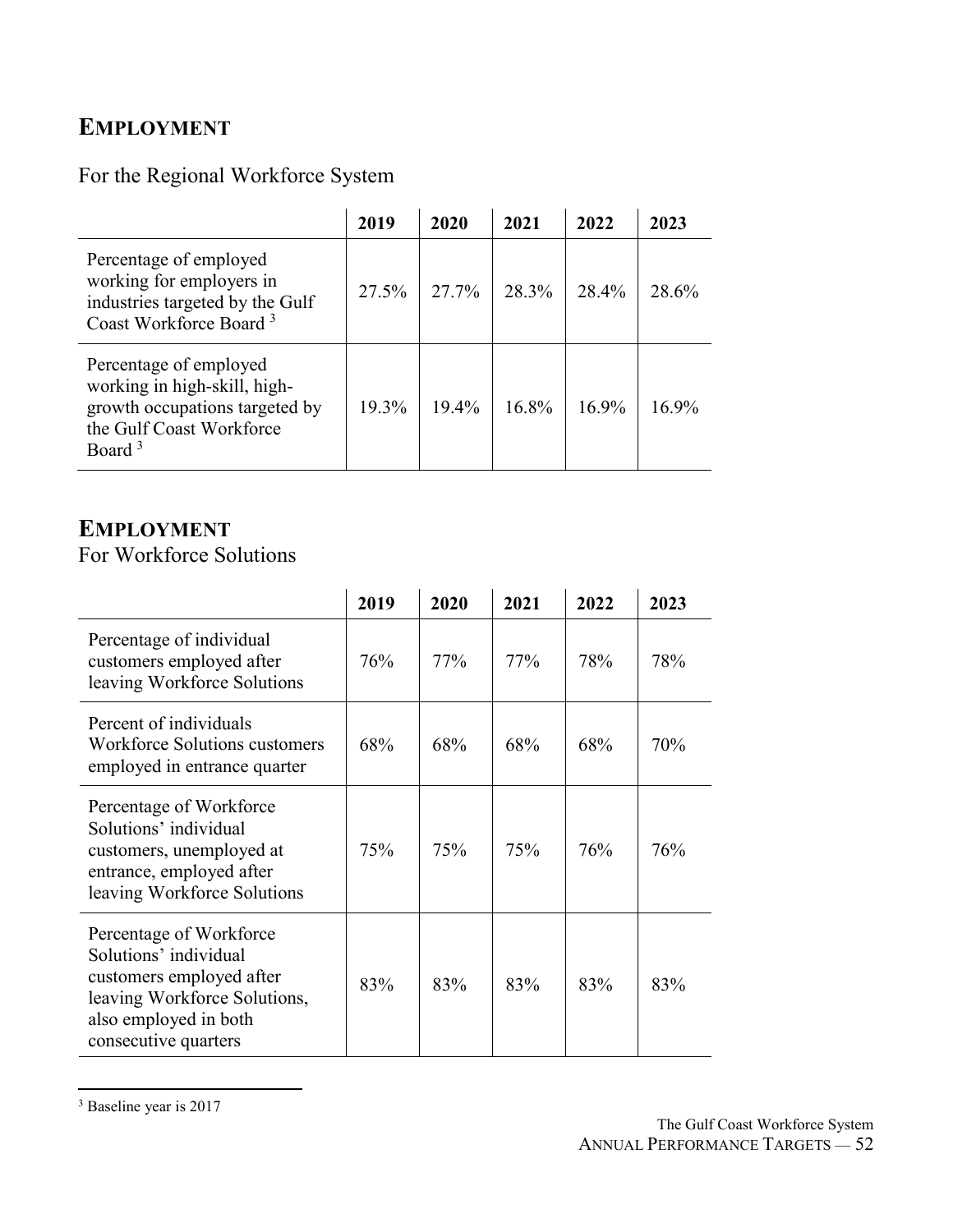### **MARKET SHARE**

### For Workforce Solutions

|                                              | 2019   | 2020   | 2021   | 2022   | 2023   |
|----------------------------------------------|--------|--------|--------|--------|--------|
| Region's employers using Workforce Solutions | 27,369 | 28,500 | 29,500 | 30,500 | 31,500 |

### **CUSTOMER LOYALTY**

For Workforce Solutions

|                                                                                          | 2019 | 2020 | 2021 | 2022 | 2023 |
|------------------------------------------------------------------------------------------|------|------|------|------|------|
| Percentage of the region's<br>employers using Workforce<br>Solutions as repeat customers | 60%  | 62%  | 63%  | 64%  | 65%  |

### **INCOME**

For Workforce Solutions

|                                                                                                                                    | 2019 | 2020 | 2021 | 2022 | 2023 |  |
|------------------------------------------------------------------------------------------------------------------------------------|------|------|------|------|------|--|
| Percentage of individual<br>customers with earnings gains<br>of at least 20 percent after<br>leaving Workforce Solutions           | 37%  | 37%  | 37%  | 37%  | 37%  |  |
| Percentage of Workforce<br>Solutions' individual customers<br>employed with earnings gains<br>after leaving Workforce<br>Solutions | 46%  | 46%  | 46%  | 46%  | 46%  |  |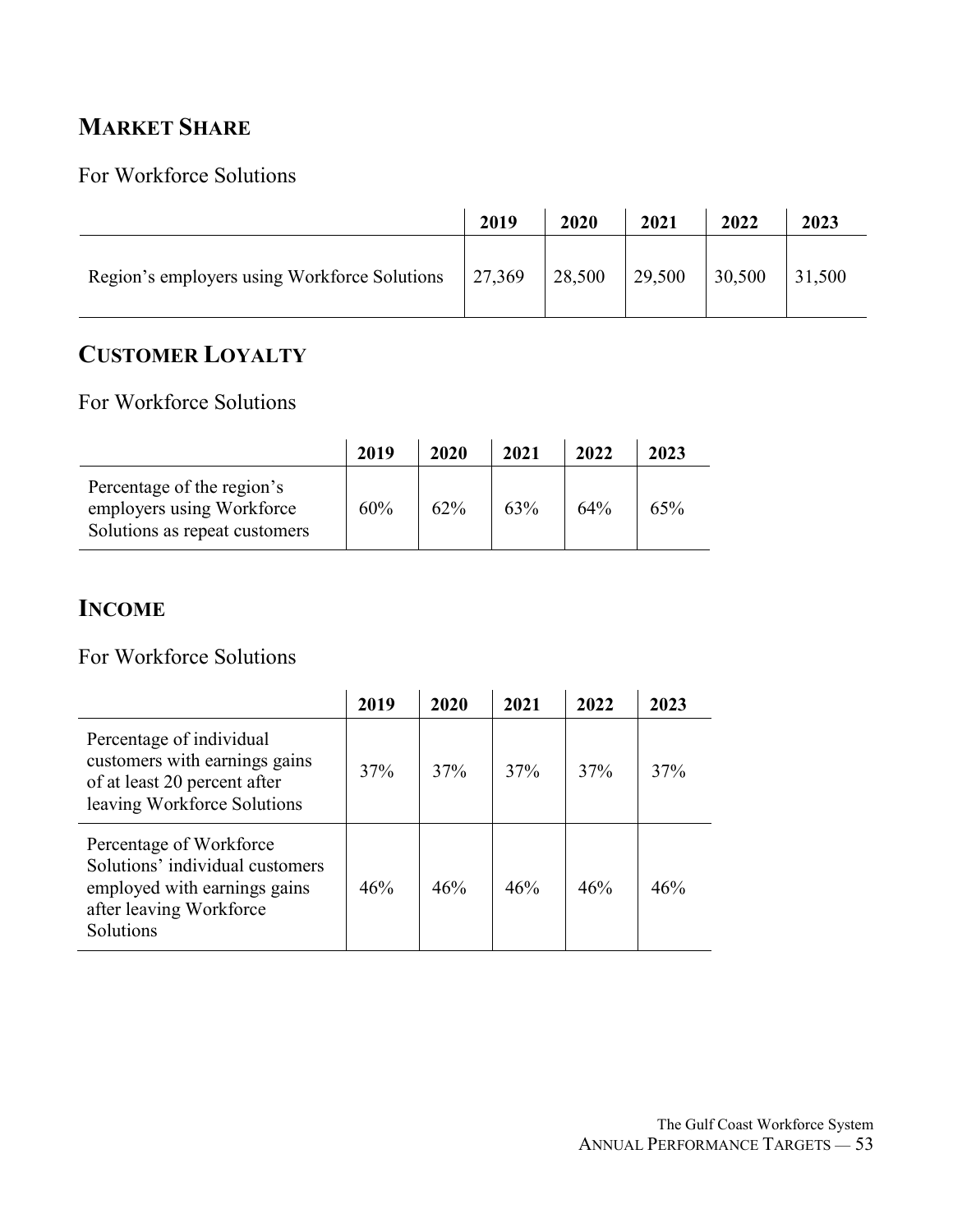# Appendix 1 TARGETED INDUSTRIES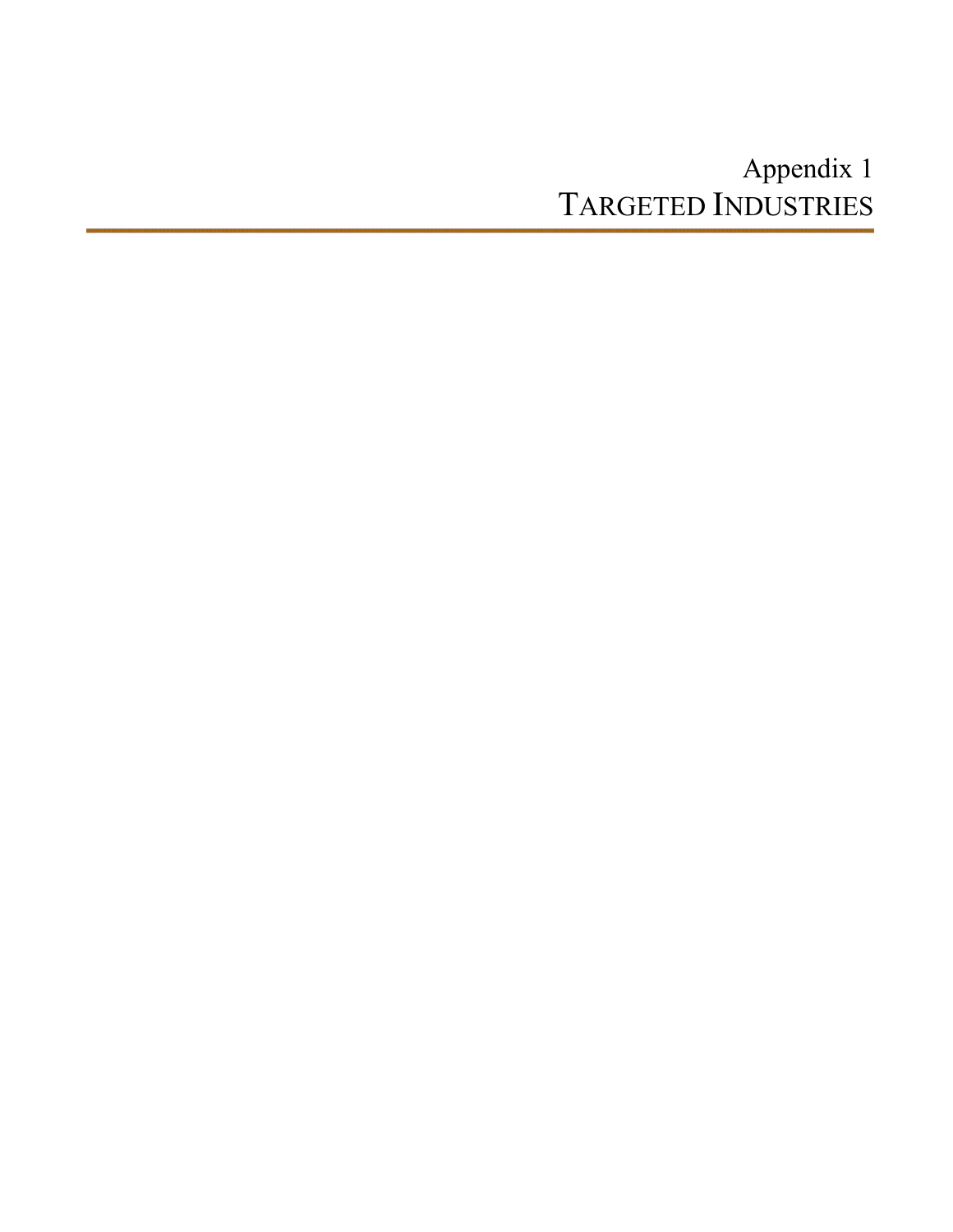#### **GULF COAST WORKFORCE REGION DRAFT AS 01/19**

**Industries Targeted by the Gulf Coast Workforce Board1,2** 

|              |            |                                                                   | <b>Employment Growth</b> |         | 1st Qtr 2017     |         |              |
|--------------|------------|-------------------------------------------------------------------|--------------------------|---------|------------------|---------|--------------|
| <b>NAICS</b> | New        | <b>Industry Title</b>                                             | nual Averages            |         | Absolute Percent |         | Avg. Weekly  |
|              |            |                                                                   | 2016                     | 2026    | Change           | Change  | <b>Wages</b> |
|              |            | Mining                                                            |                          |         |                  |         |              |
| 2111         |            | Oil and Gas Extraction                                            | 50,399                   | 55,853  | 5,454            | 10.8%   | \$5,925      |
| 2131         |            | Support Activities for Mining                                     | 35,760                   | 40,982  | 5,222            | 14.6%   | \$3,038      |
|              |            |                                                                   |                          |         |                  |         |              |
|              |            | Construction                                                      |                          |         |                  |         |              |
| 2361         | New        | <b>Residential Building Construction</b>                          | 12,416                   | 16,310  | 3,894            | 31.4%   | \$1,660      |
| 2362         |            | Nonresidential Building Construction                              | 43,077                   | 45,113  | 2,036            | 4.7%    | \$1,898      |
| 2371         |            | Utility System Construction                                       | 30,358                   | 39,550  | 9,192            | 30.3%   | \$1,775      |
| 2381         |            | Foundation, Structure, and Building Exterior Contractors          | 23,961                   | 29,172  | 5,211            | 21.7%   | \$991        |
| 2382         |            | <b>Building Equipment Contractors</b>                             | 48,213                   | 57,524  | 9,311            | 19.3%   | \$1,213      |
| 2383         |            | <b>Building Finishing Contractors</b>                             | 19,526                   | 23,220  | 3,694            | 18.9%   | \$937        |
| 2389         |            | Other Specialty Trade Contractors                                 | 18,999                   | 23,237  | 4,238            | 22.3%   | \$1,193      |
|              |            |                                                                   |                          |         |                  |         |              |
|              |            | Manufacturing                                                     |                          |         |                  |         |              |
| 3241         |            | Petroleum & Coal Products Manufacturing                           | 10,014                   | 9,550   | $-464$           | $-4.6%$ | \$3,563      |
| 3251         |            | <b>Basic Chemical Manufacturing</b>                               | 22,868                   | 24,079  | 1,211            | 5.3%    | \$3,228      |
| 3323         | <b>New</b> | Architectural and Structural Metals Manufacturing                 | 13,853                   | 18,635  | 4,782            | 34.5%   | \$1,145      |
| 3327         | New        | Machine Shops; Turned Product; and Screw, Nut, and Bolt Manufactu | 8,506                    | 11,790  | 3,284            | 38.6%   | \$1,113      |
| 3329         |            | Other Fabricated Metal Product Manufacturing                      | 11,990                   | 14,970  | 2,980            | 24.9%   | \$1,410      |
| 3331         |            | Agriculture, Construction, and Mining Machinery Manufacturing     | 29,290                   | 34,371  | 5,081            | 17.3%   | \$2,632      |
|              |            |                                                                   |                          |         |                  |         |              |
|              |            | Trade, Transportation & Utilities                                 |                          |         |                  |         |              |
| 4238         |            | Machinery, Equipment, and Supplies Merchant Wholesalers           | 31,826                   | 38,866  | 7.040            | 22.1%   | \$1,745      |
| 4411         |            | Automobile Dealers                                                | 28,501                   | 34,462  | 5,961            | 20.9%   | \$1,181      |
| 4811         |            | Scheduled Air Transportation*                                     | 18,980                   | 21,229  | 2,249            | 11.8%   | \$2,413      |
| 4831         | New        | Deep Sea, Coastal, and Great Lakes Water Transportation           | 1,826                    | 2,030   | 204              | 11.2%   | \$2,341      |
| 4832         | New        | Inland Water Transportation                                       | 2,404                    | 2,746   | 342              | 14.2%   | \$2,185      |
| 4841         | New        | General Freight Trucking                                          | 13,998                   | 15,918  | 1,920            | 13.7%   | \$1,031      |
| 4842         | <b>New</b> | Specialized Freight Trucking                                      | 10,685                   | 12,584  | 1,899            | 17.8%   | \$2,116      |
| 4881         | New        | Support Activities for Air Transportation                         | 3,460                    | 3,805   | 345              | 10.0%   | \$1,270      |
| 4882         | New        | Support Activities for Rail Transportation                        | 2,210                    | 2,688   | 478              | 21.6%   | \$997        |
| 4883         | <b>New</b> | Support Activities for Water Transportation                       | 9,412                    | 11,419  | 2,007            | 21.3%   | \$1,023      |
| 4884         | New        | Support Activities for Road Transportation                        | 2,312                    | 2,651   | 339              | 14.7%   | \$1,021      |
| 4885         | New        | Freight Transportation Arrangement                                | 9,904                    | 12,192  | 2,288            | 23.1%   | \$1,542      |
| 4885         | <b>New</b> | Freight Transportation Arrangement                                | 9,904                    | 12,192  | 2,288            | 23.1%   | \$1,542      |
| 4889         | New        | Other Support Activities for Transportation                       | 1,173                    | 1,278   | 105              | 9.0%    | \$1,955      |
| 4931         | New        | Warehousing and Storage                                           | 14,162                   | 17,852  | 3,690            | 26.1%   | \$949        |
|              |            |                                                                   |                          |         |                  |         |              |
|              |            | <b>Finance and Insurance</b>                                      |                          |         |                  |         |              |
| 5239         | New        | Other Financial Investment Activities                             | 11,170                   | 13,523  | 2,353            | 21.1%   | \$4,206      |
| 5242         |            | Agencies, Brokerages, and Other Insurance Related Activities      | 20,002                   | 23,298  | 3,296            | 16.5%   | \$1,620      |
| 5313         | New        | <b>Activities Related to Real Estate</b>                          | 13,340                   | 16,406  | 3,066            | 23.0%   | \$1,098      |
|              |            |                                                                   |                          |         |                  |         |              |
|              |            | <b>Professional and Business Services</b>                         |                          |         |                  |         |              |
| 5412         |            | Accounting, Tax Preparation, Bookkeeping, and Payroll Services    | 25,003                   | 29,570  | 4,567            | 18.3%   | \$1,385      |
| 5413         |            | Architectural, Engineering, and Related Services                  | 66,146                   | 82,186  | 16,040           | 24.2%   | \$2,136      |
| 5415         |            | Computer Systems Design and Related Services                      | 29,115                   | 34,478  | 5,363            | 18.4%   | \$2,110      |
| 5416         |            | Management, Scientific, and Technical Consulting Services         | 35,537                   | 42,817  | 7,280            | 20.5%   | \$2,255      |
| 5419         |            | Other Professional, Scientific, and Technical Services            | 16,140                   | 19,725  | 3,585            | 22.2%   | \$1,322      |
| 5511         | New        | Management of Companies and Enterprises                           | 36,003                   | 48,562  | 12,559           | 34.9%   | \$4,276      |
| 5611         |            | Office Administrative Services                                    | 22,625                   | 27,801  | 5,176            | 22.9%   | \$2,213      |
|              |            |                                                                   |                          |         |                  |         |              |
|              |            | <b>Education and Health Services</b>                              |                          |         |                  |         |              |
| 6111         |            | Elementary and Secondary Schools                                  | 201,780                  | 242,528 | 40,748           | 20.2%   | \$833        |
| 6113         |            |                                                                   |                          |         | 2,793            | 4.0%    |              |
|              |            | Colleges, Universities, and Professional Schools                  | 69,240                   | 72,033  |                  |         | \$1,353      |
| 6211         |            | Offices of Physicians                                             | 49,576                   | 67,311  | 17,735           | 35.8%   | \$1,574      |
| 6212         |            | Offices of Dentists                                               | 17,285                   | 20,995  | 3,710            | 21.5%   | \$908        |
| 6214         |            | <b>Outpatient Care Centers</b>                                    | 13,671                   | 20,292  | 6,621            | 48.4%   | \$1,257      |
| 6221         |            | General Medical and Surgical Hospitals                            | 87,804                   | 102,902 | 15,098           | 17.2%   | \$1,267      |
| 6223         |            | Specialty (except Psychiatric and Substance Abuse) Hospitals      | 23,350                   | 30,254  | 6,904            | 29.6%   | \$1,738      |
|              |            |                                                                   |                          |         |                  |         |              |
|              |            | <b>Other Services</b>                                             |                          |         |                  |         |              |
| 8113         | New        | Commercial and Industrial Machinery and Equipment (except Automo  | 10,269                   | 13,416  | 3,147            | 30.6%   | \$1,584      |
|              |            |                                                                   |                          |         |                  |         |              |

Notes<br>1. Criteria used to identify the targeted industries:

Industries with a projected employment growth of at least 2,120 new jobs from 2016-2026

Industries with

Industries with an average weekly wage of at least \$1,031 per week.

2. Absolute changes do not represent total demand for labor because they do not reflect demand due to replacements, attrition, turnover, etc.

-.<br>Employme

Authorized for use by the Gulf Coast Workforce Board: Date TBD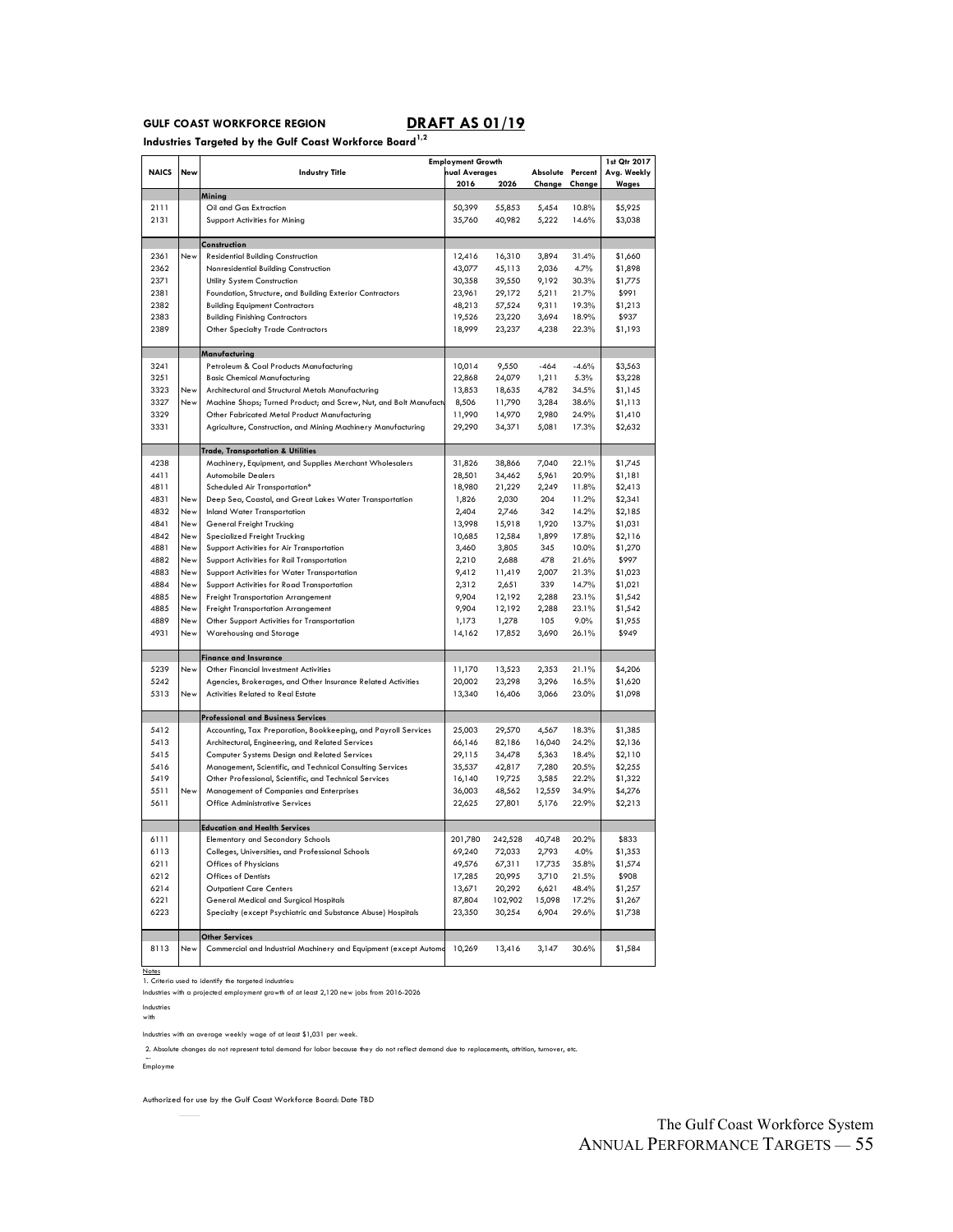# Appendix 2 HIGH-SKILL, HIGH-GROWTH OCCUPATIONS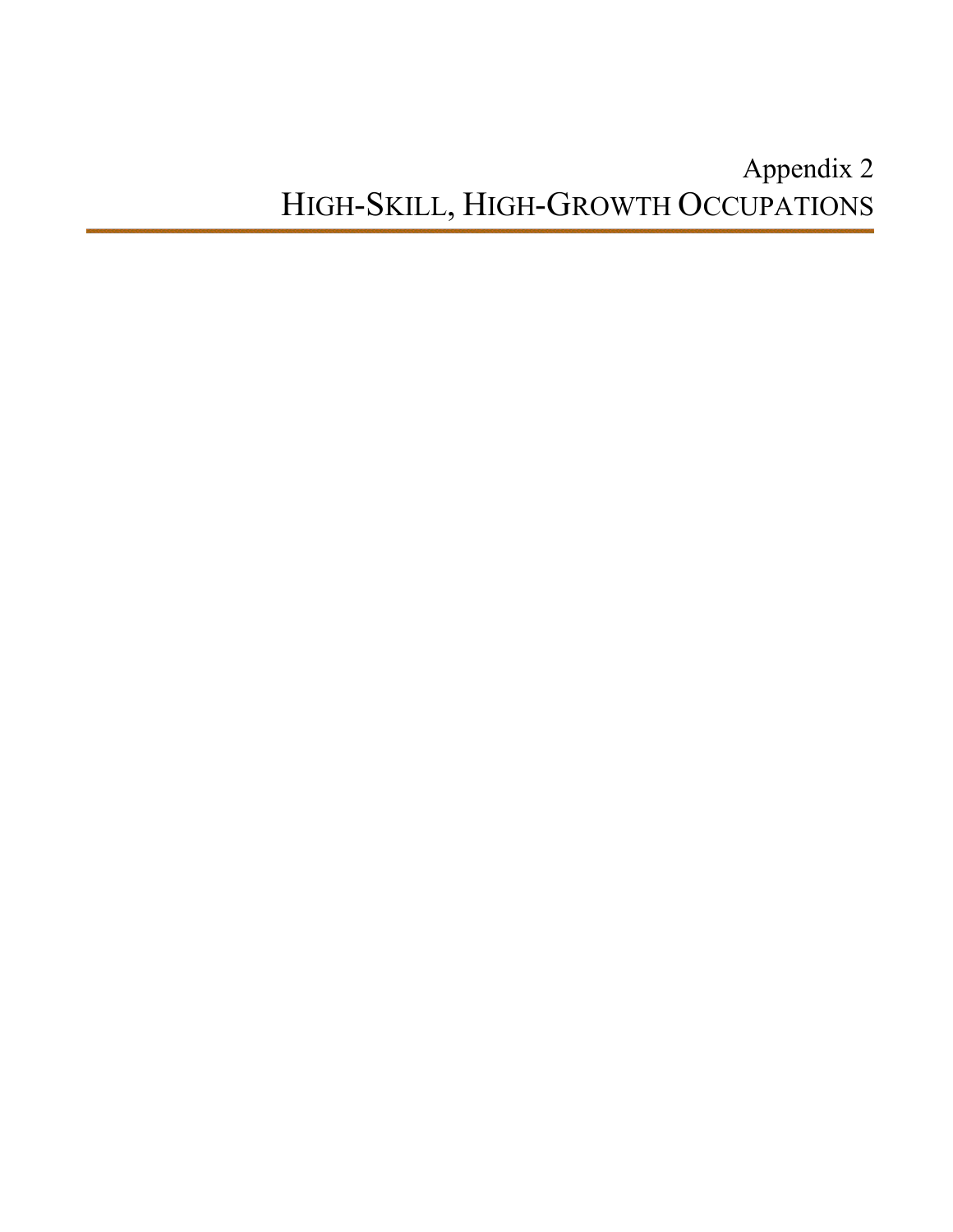#### **GULF COAST WORKFORCE REGION**

**High-Skill, High-Growth Jobs Targeted by the Gulf Coast Workforce Board1,2** 

### **DRAFT AS 01/19**

|            |                                                                |            | <b>Employment Growth</b> |        | Annual Average           |         |              |                         |                     |       | Median                             |                                          |                    |                  |
|------------|----------------------------------------------------------------|------------|--------------------------|--------|--------------------------|---------|--------------|-------------------------|---------------------|-------|------------------------------------|------------------------------------------|--------------------|------------------|
| <b>SOC</b> | <b>Occupational Title</b>                                      | <b>New</b> |                          |        | Annual Averages Absolute | Percent |              |                         | <b>Job Openings</b> |       | <b>Typical Education</b><br>Needed | <b>Work Experience</b><br>in Related Occ | Typical            | <b>Hrly Wage</b> |
|            |                                                                |            | 2016                     | 2026   | Change                   | Change  | <b>Exits</b> | <b>Transfers Growth</b> |                     | Total |                                    |                                          |                    | 2017             |
| 13-0000    | <b>Business &amp; Financial Operations</b>                     |            |                          |        |                          |         |              |                         |                     |       |                                    |                                          |                    |                  |
| 13-1051    | <b>Cost Estimators</b>                                         |            | 5,194                    | 6,192  | 998                      | 19.2    | 179          | 370                     | 100                 | 649   | Bachelor's                         | None                                     | Moderate-term      | \$34.46          |
| 13-1081    | Logisticians                                                   | New        | 4,312                    | 5,066  | 754                      | 17.5    | 115          | 330                     | 75                  | 520   | <b>Bachelor's</b>                  | None                                     | None               | \$39.60          |
| 13-2011    | <b>Accountants and Auditors</b>                                |            | 40,808                   | 48,606 | 7,798                    | 19.1    | 1,320        | 2,572                   | 780                 | 4,672 | Bachelor's                         | None                                     | None               | \$37.36          |
|            |                                                                |            |                          |        |                          |         |              |                         |                     |       |                                    |                                          |                    |                  |
|            | 15-0000 Computer and Mathematical Occupations                  |            |                          |        |                          |         |              |                         |                     |       |                                    |                                          |                    |                  |
| 15-1121    | <b>Computer Systems Analysts</b>                               |            | 15,630                   | 17,580 | 1,950                    | 12.5    | 304          | 741                     | 195                 | 1,240 | Bachelor's                         | None                                     | None               | \$44.48          |
| 15-1132    | Software Developers, Applications                              |            | 12,585                   | 16,426 | 3,841                    | 30.5    | 198          | 712                     | 384                 | 1,294 | Bachelor's                         | None                                     | None               | \$52.59          |
| 15-1133    | Software Developers, Systems Software                          |            | 7,212                    | 8,079  | 867                      | 12.0    | 104          | 375                     | 87                  | 566   | <b>Bachelor's</b>                  | None                                     | None               | \$53.27          |
| 15-1141    | <b>Database Administrators</b>                                 | New        | 3,278                    | 3,851  | 573                      | 17.5    | 75           | 148                     | 57                  | 280   | <b>Bachelor's</b>                  | None                                     | None               | \$42.49          |
| 15-1142    | Network and Computer Systems Administrators                    |            | 8,313                    | 9,300  | 987                      | 11.9    | 124          | 414                     | 99                  | 637   | Bachelor's                         | None                                     | None               | \$45.80          |
| 15-2031    | <b>Operations Research Analysts</b>                            | New        | 2,166                    | 2,838  | 672                      | 31.0    | 51           | 94                      | 67                  | 212   | Bachelor's                         | None                                     | None               | \$40.21          |
|            |                                                                |            |                          |        |                          |         |              |                         |                     |       |                                    |                                          |                    |                  |
| 17-0000    | <b>Architecture and Engineering Occupations</b>                |            |                          |        |                          |         |              |                         |                     |       |                                    |                                          |                    |                  |
| 17-2011    | Aerospace Engineers                                            |            | 3.045                    | 3,427  | 382                      | 12.5    | 73           | 116                     | 38                  | 227   | Bachelor's                         | None                                     | None               | \$61.05          |
| 17-2031    | <b>Biomedical Engineers</b>                                    |            | 231                      | 259    | 28                       | 12.1    | 5            | 11                      | 3                   | 19    | Bachelor's                         | None                                     | None               | \$40.29          |
| 17-2041    | <b>Chemical Engineers</b>                                      |            | 4,061                    | 4,933  | 872                      | 21.5    | 98           | 184                     | 87                  | 369   | Bachelor's                         | None                                     | None               | \$62.09          |
| 17-2051    | Civil Engineers                                                |            | 10,634                   | 12,841 | 2,207                    | 20.8    | 254          | 578                     | 221                 | 1,053 | <b>Bachelor's</b>                  | None                                     | None               | \$50.37          |
| 17-2071    | <b>Electrical Engineers</b>                                    |            | 4,137                    | 4,987  | 850                      | 20.5    | 103          | 183                     | 85                  | 371   | Bachelor's                         | None                                     | None               | \$46.87          |
| 17-2072    | Electronics Engineers, Except Computer                         |            | 2,693                    | 3,246  | 553                      | 20.5    | 67           | 119                     | 55                  | 241   | <b>Bachelor's</b>                  | None                                     | None               | \$59.53          |
| 17-2081    | <b>Environmental Engineers</b>                                 |            | 818                      | 945    | 127                      | 15.5    | 20           | 36                      | 13                  | 69    | Bachelor's                         | None                                     | None               | \$54.65          |
| 17-2111    | Health and Safety Engineers, Except Mining Safety Engineers of |            | 1,419                    | 1,627  | 208                      | 14.7    | 35           | 62                      | 21                  | 118   | Bachelor's                         | None                                     | None               | \$47.50          |
| 17-2112    | <b>Industrial Engineers</b>                                    |            | 5,093                    | 6,097  | 1,004                    | 19.7    | 128          | 228                     | 100                 | 456   | <b>Bachelor's</b>                  | None                                     | None               | \$53.72          |
| 17-2121    | Marine Engineers and Naval Architects                          |            | 827                      | 976    | 149                      | 18.0    | 21           | 33                      | 15                  | 69    | Bachelor's                         | None                                     | None               | \$41.48          |
| 17-2131    | <b>Materials Engineers</b>                                     |            | 647                      | 762    | 115                      | 17.8    | 22           | 27                      | 12                  | 61    | Bachelor's                         | None                                     | None               | \$45.36          |
| 17-2141    | <b>Mechanical Engineers</b>                                    |            | 8,127                    | 9,950  | 1,823                    | 22.4    | 184          | 376                     | 182                 | 742   | Bachelor's                         | None                                     | None               | \$47.94          |
| 17-2151    | Mining and Geological Engineers, Including Mining Safety Engir |            | 386                      | 478    | 92                       | 23.8    | 73           | 231                     | 92                  | 396   | Bachelor's                         | None                                     | None               | \$67.12          |
| 17-2171    | <b>Petroleum Engineers</b>                                     |            | 10,636                   | 12,567 | 1,931                    | 18.2    | 209          | 537                     | 193                 | 939   | Bachelor's                         | None                                     | None               | \$75.05          |
| 17-3011    | <b>Architectural and Civil Drafters</b>                        | New        | 4,195                    | 5,070  | 875                      | 20.9    | 137          | 250                     | 88                  | 475   | Associate's                        | None                                     | None               | \$25.31          |
| 17-3013    | <b>Mechanical Drafters</b>                                     | New        | 2,062                    | 2,485  | 423                      | 20.5    | 67           | 123                     | 42                  | 232   | Associate's                        | None                                     | None               | \$32.44          |
| 17-3022    | Civil Engineering Technicians                                  | New        | 2,888                    | 3,462  | 574                      | 19.9    | 102          | 167                     | 57                  | 326   | Associate's                        | None                                     | None               | \$25.48          |
| 17-3023    | Electrical and Electronic Engineering Technicians              |            | 4,825                    | 5,549  | 724                      | 15.0    | 166          | 273                     | 72                  | 511   | Associate's                        | None                                     | None               | \$30.27          |
| 17-3027    | <b>Mechanical Engineering Technicians</b>                      | New        | 2,102                    | 2,548  | 446                      | 21.2    | 74           | 122                     | 45                  | 241   | Associate's                        | None                                     | None               | \$35.31          |
| 17-3031    | Surveying and Mapping Technicians                              | New        | 3,000                    | 3,727  | 727                      | 24.2    | 111          | 239                     | 73                  | 423   | High school                        | None                                     | Moderate-term      | \$22.03          |
|            |                                                                |            |                          |        |                          |         |              |                         |                     |       |                                    |                                          |                    |                  |
|            | 19-0000 Life, Physical, and Social Science Occupations         |            |                          |        |                          |         |              |                         |                     |       |                                    |                                          |                    |                  |
| 19-2042    | Geoscientists, Except Hydrologists and Geographers             |            | 6,286                    | 7,525  | 1,239                    | 19.7    | 149          | 474                     | 124                 | 747   | Bachelor's                         | None                                     | None               | \$64.47          |
| 19-3031    | Clinical, Counseling, and School Psychologists                 | New        | 1,779                    | 2,141  | 362                      | 20.3    | 49           | 75                      | 36                  | 160   | Doctoral or prof.                  | None                                     | hternship/residenc | \$31.19          |
| 19-4041    | Geological and Petroleum Technicians                           |            | 2.618                    | 3,043  | 425                      | 16.2    | 78           | 204                     | 42                  | 324   | Associate's                        | None                                     | Moderate-term      | \$33.10          |
|            |                                                                |            |                          |        |                          |         |              |                         |                     |       |                                    |                                          |                    |                  |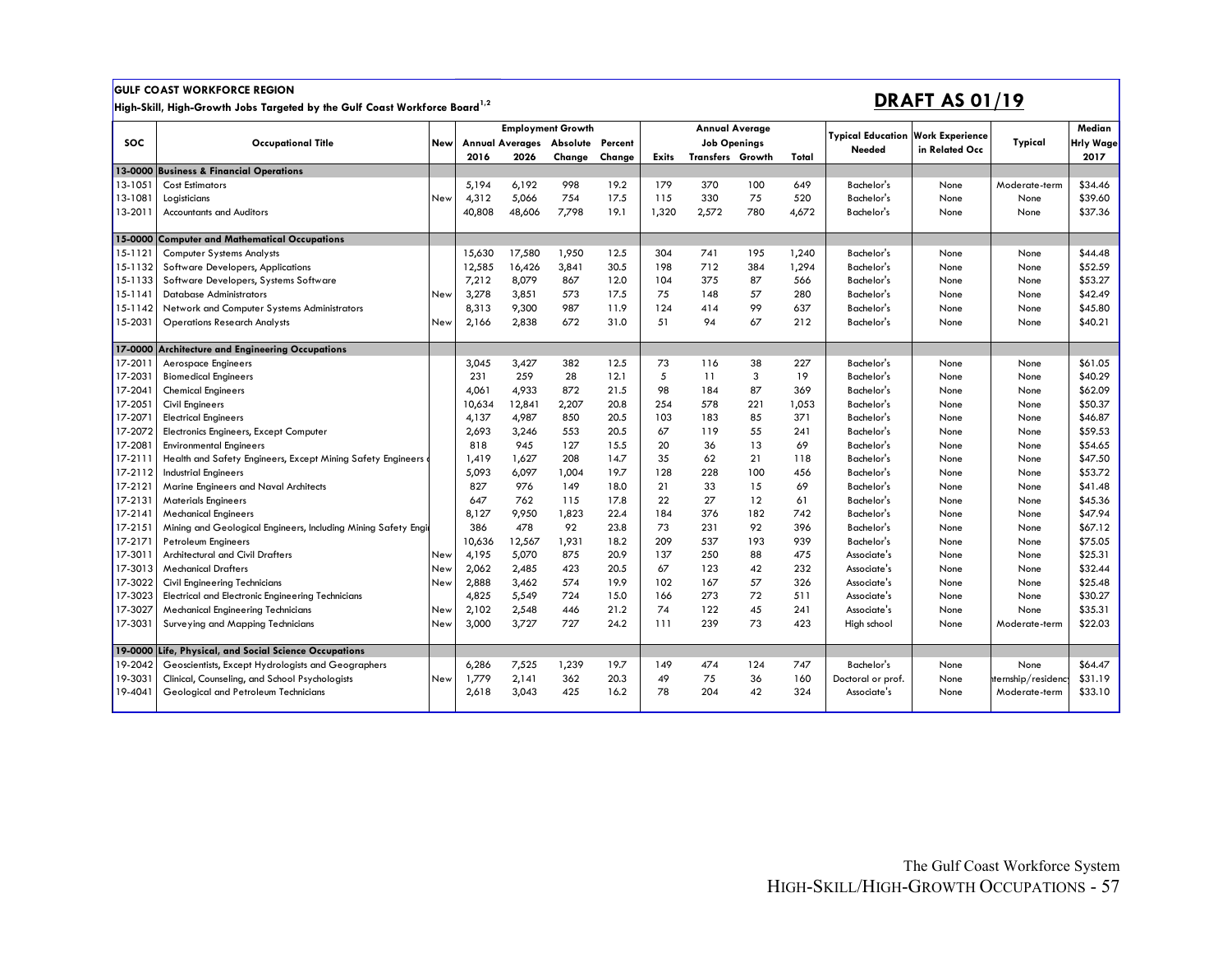|         | 21-0000 Community and Social Service Occupations             |     |        |        |       |      |       |       |     |       |                   |                   |                   |         |
|---------|--------------------------------------------------------------|-----|--------|--------|-------|------|-------|-------|-----|-------|-------------------|-------------------|-------------------|---------|
| 21-1012 | Educational, Guidance, School, and Vocational Counselors     |     | 5,715  | 6,902  | 1,187 | 20.8 | 232   | 413   | 119 | 764   | Master's          | None              | None              | \$30.02 |
|         | 21-1022 Healthcare Social Workers                            | New | 2,708  | 3,466  | 758   | 28.0 | 111   | 196   | 76  | 383   | Master's          | None              | Internship/reside | \$30.26 |
|         |                                                              |     |        |        |       |      |       |       |     |       |                   |                   |                   |         |
|         | 23-0000 Legal Occupations                                    |     |        |        |       |      |       |       |     |       |                   |                   |                   |         |
| 23-1011 | Lawyers                                                      |     | 15,874 | 18,281 | 2,407 | 15.2 | 339   | 369   | 241 | 949   | Doctoral or prof. | None              | None              | \$75.57 |
| 23-2011 | Paralegals and Legal Assistants                              |     | 5,965  | 7,172  | 1,207 | 20.2 | 217   | 437   | 121 | 775   | Associate's       | None              | None              | \$27.58 |
|         |                                                              |     |        |        |       |      |       |       |     |       |                   |                   |                   |         |
|         | 25-0000 Education, Training, and Library Occupations         |     |        |        |       |      |       |       |     |       |                   |                   |                   |         |
| 25-1071 | Health Specialties Teachers, Postsecondary                   | New | 3,089  | 3,803  | 714   | 23.1 | 126   | 131   | 71  | 328   | Doctoral or prof. | Less than 5 years | None              | \$70.59 |
| 25-201  | Preschool Teachers, Except Special Education                 |     | 10,651 | 12,455 | 1,804 | 16.9 | 498   | 617   | 180 | 1,295 | Associate's       | None              | None              | \$11.55 |
| 25-2012 | Kindergarten Teachers, Except Special Education              |     | 4,357  | 5,253  | 896   | 20.6 | 207   | 257   | 90  | 554   | Bachelor's        | None              | None              | \$28.63 |
| 25-2021 | Elementary School Teachers, Except Special Education         |     | 35,949 | 43,854 | 7,905 | 22.0 | 1,317 | 1,477 | 790 | 3,584 | Bachelor's        | None              | None              | \$29.04 |
| 25-2022 | Middle School Teachers, Except Special and Career/Technical  |     | 17,238 | 21,062 | 3,824 | 22.2 | 632   | 709   | 382 | 1,723 | Bachelor's        | None              | None              | \$29.01 |
| 25-2031 | Secondary School Teachers, Except Special and Career/Techn   |     | 23,694 | 28,954 | 5,260 | 22.2 | 806   | 982   | 526 | 2,314 | Bachelor's        | None              | None              | \$28.87 |
| 25-2032 | Career/Technical Education Teachers, Secondary School        |     | .657   | 2,006  | 349   | 21.1 | 56    | 68    | 35  | 159   | Bachelor's        | Less than 5 years | None              | \$30.36 |
| 25-2051 | Special Education Teachers, Preschool                        |     | 284    | 345    | 61    | 21.5 | 10    | 12    | 6   | 28    | Bachelor's        | None              | None              | \$30.80 |
| 25-2052 | Special Education Teachers, Kindergarten and Elementary Scho |     | 2,198  | 2,672  | 474   | 21.6 | 81    | 89    | 47  | 217   | Bachelor's        | None              | None              | \$30.08 |
| 25-2053 | Special Education Teachers, Middle School                    |     | 466,   | 1,783  | 317   | 21.6 | 54    | 59    | 32  | 145   | Bachelor's        | None              | None              | \$30.03 |
| 25-2054 | Special Education Teachers, Secondary School                 |     | 2,447  | 2,976  | 529   | 21.6 | 90    | 99    | 53  | 242   | Bachelor's        | None              | None              | \$29.47 |
| 25-4021 | Librarians                                                   | New | 2,412  | 2,855  | 443   | 18.4 | 144   | 98    | 44  | 286   | Master's          | None              | None              | \$28.99 |
| 25-9031 | <b>Instructional Coordinators</b>                            | New | 3,588  | 4,337  | 749   | 20.9 | 188   | 162   | 75  | 425   | Master's          | 5 years or more   | None              | \$34.65 |
|         |                                                              |     |        |        |       |      |       |       |     |       |                   |                   |                   |         |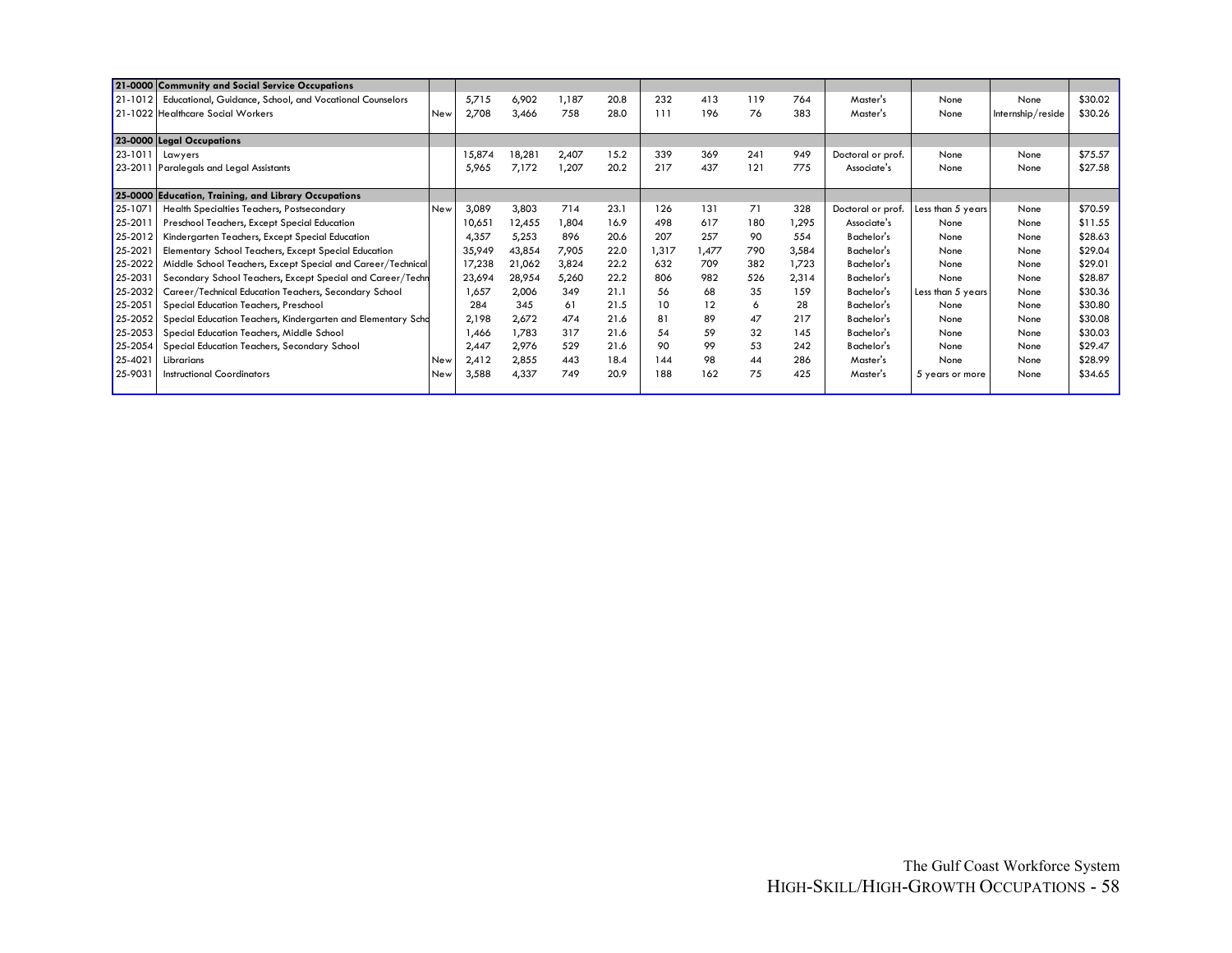|            | 29-0000 Healthcare Practitioners and Technical Occupations |            |        |        |        |      |                |                |                |       |                     |      |                     |          |
|------------|------------------------------------------------------------|------------|--------|--------|--------|------|----------------|----------------|----------------|-------|---------------------|------|---------------------|----------|
| 29-1011    | Chiropractors                                              |            | 775    | 881    | 106    | 13.7 | 14             | $\overline{7}$ | 11             | 32    | Doctoral or prof.   | None | None                | \$26.64  |
| 29-1021    | Dentists, General                                          |            | 1,940  | 2,380  | 440    | 22.7 | 40             | 16             | 44             | 100   | Doctoral or prof.   | None | None                | \$77.05  |
| 29-1041    | Optometrists                                               |            | 846    | 1,008  | 162    | 19.1 | 16             | 12             | 16             | 44    | Doctoral or prof.   | None | None                | \$42.24  |
| 29-1061    | Anesthesiologists                                          |            | 1,524  | 1,963  | 439    | 28.8 | 26             | 19             | 44             | 89    | Doctoral or prof.   | None | ternship/residency  | \$113.38 |
| 29-1062    | <b>Family and General Practitioners</b>                    |            | 2,320  | 2,942  | 622    | 26.8 | 39             | 29             | 62             | 130   | Doctoral or prof.   | None | hternship/residency | \$98.15  |
| 29-1063    | Internists, General                                        |            | 1,034  | 1,338  | 304    | 29.4 | 17             | 13             | 30             | 60    | Doctoral or prof.   | None | hternship/residenc  | \$69.13  |
| 29-1064    | <b>Obstetricians and Gynecologists</b>                     |            | 446    | 568    | 122    | 27.4 | 75             | 55             | 122            | 252   | Doctoral or prof.   | None | hternship/residenc  | \$86.15  |
| 29-1065    | Pediatricians, General                                     |            | 682    | 874    | 192    | 28.2 | 11             | 9              | 19             | 39    | Doctoral or prof.   | None | hternship/residency | \$71.55  |
| 29-1066    | Psychiatrists                                              |            | 152    | 191    | 39     | 25.7 | $\overline{2}$ | $\overline{2}$ | $\overline{4}$ | 8     | Doctoral or prof.   | None | hternship/residenc  | \$71.14  |
| 29-1067    | Surgeons                                                   |            | 519    | 669    | 150    | 28.9 | $\circ$        | $\overline{7}$ | 15             | 31    | Doctoral or prof.   | None | hternship/residenc  | \$103.86 |
| 29-107     | <b>Physician Assistants</b>                                | <b>New</b> | 1,817  | 2,527  | 710    | 39.1 | 38             | 77             | 71             | 186   | Master's            | None | None                | \$51.12  |
| 29-1081    | Podiatrists                                                |            | 78     | 88     | 10     | 12.8 | $\overline{2}$ | $\overline{2}$ | $\mathbf{1}$   | 5     | Doctoral or prof.   | None | hternship/residency | \$66.48  |
| 29-1122    | Occupational Therapists                                    |            | 1,935  | 2,450  | 515    | 26.6 | 45             | 61             | 52             | 158   | Master's            | None | None                | \$42.83  |
| 29-1123    | <b>Physical Therapists</b>                                 |            | 3,011  | 3,864  | 853    | 28.3 | 66             | 72             | 85             | 223   | Doctoral or prof.   | None | None                | \$44.36  |
| 29-1126    | <b>Respiratory Therapists</b>                              |            | 2,628  | 3,161  | 533    | 20.3 | 68             | 66             | 53             | 187   | Associate's         | None | None                | \$29.30  |
| 29-1127    | Speech-Language Pathologists                               |            | 2,756  | 3,499  | 743    | 27.0 | 57             | 97             | 74             | 228   | Master's            | None | hternship/residency | \$38.92  |
| $29 - 114$ | <b>Reaistered Nurses</b>                                   |            | 52,641 | 65,839 | 13,198 | 25.1 | 1.696          | 1,288          | 1,320          | 4,304 | Bachelor's          | None | None                | \$37.49  |
| 29-1151    | <b>Nurse Anesthetists</b>                                  | New        | 2,131  | 2,753  | 622    | 29.2 | 33             | 80             | 62             | 175   | Master's            | None | None                | \$75.80  |
| 29-1171    | <b>Nurse Practitioners</b>                                 | <b>New</b> | 2,148  | 3,048  | 900    | 41.9 | 50             | 74             | 90             | 214   | Master's            | None | None                | \$57.93  |
| 29-2011    | Medical and Clinical Laboratory Technologists              |            | 3.306  | 4,028  | 722    | 21.8 | 111            | 111            | 72             | 294   | Bachelor's          | None | None                | \$25.28  |
| 29-2012    | Medical and Clinical Laboratory Technicians                | <b>New</b> | 2,544  | 3,071  | 527    | 20.7 | 85             | 85             | 53             | 223   | Associate's         | None | None                | \$25.27  |
| 29-2021    | Dental Hygienists                                          | New        | 2,629  | 3,148  | 519    | 19.7 | 104            | 65             | 52             | 221   | Associate's         | None | None                | \$34.51  |
| 29-2031    | Cardiovascular Technologists and Technicians               | New        | 1,585  | 1,893  | 308    | 19.4 | 45             | 43             | 31             | 119   | Associate's         | None | None                | \$20.90  |
| 29-2032    | Diagnostic Medical Sonographers                            | New        | 1,691  | 2,274  | 583    | 34.5 | 51             | 49             | 58             | 158   | Associate's         | None | None                | \$35.60  |
| 29-2034    | <b>Radiologic Technologists</b>                            |            | 3,922  | 4,924  | 1,002  | 25.5 | 114            | 110            | 100            | 324   | Associate's         | None | None                | \$29.76  |
| 29-2055    | <b>Surgical Technologists</b>                              | <b>New</b> | 3,129  | 3,820  | 691    | 22.1 | 113            | 154            | 69             | 336   | stsecondary nondegi | None | None                | \$24.35  |
| 29-2061    | Licensed Practical and Licensed Vocational Nurses          |            | 13,460 | 16,720 | 3,260  | 24.2 | 532            | 524            | 326            | 1,382 | stsecondary nondegi | None | None                | \$22.70  |
| 29-207     | Medical Records and Health Information Technicians         |            | 3,756  | 4,603  | 847    | 22.6 | 123            | 124            | 85             | 332   | stsecondary nondegi | None | None                | \$20.16  |
| 29-9011    | Occupational Health and Safety Specialists                 | New        | 4,764  | 5,601  | 837    | 17.6 | 115            | 142            | 84             | 341   | Bachelor's          | None | None                | \$36.05  |
|            | 41-0000 Sales and Related Occupations                      |            |        |        |        |      |                |                |                |       |                     |      |                     |          |
| 41-3021    | <b>Insurance Sales Agents</b>                              |            | 8,964  | 10,233 | 1,269  | 14.2 | 390            | 516            | 127            | 1,033 | High school         | None | Moderate-term       | \$18.51  |
|            | 43-0000 Office and Administrative Support Occupations      |            |        |        |        |      |                |                |                |       |                     |      |                     |          |
| 43-5061    | Production, Planning, and Expediting Clerks                | New        | 8,626  | 10,164 | 1,538  | 17.8 | 326            | 610            | 154            | 1,090 | High school         | None | Moderate-term       | \$23.17  |
|            |                                                            |            |        |        |        |      |                |                |                |       |                     |      |                     |          |